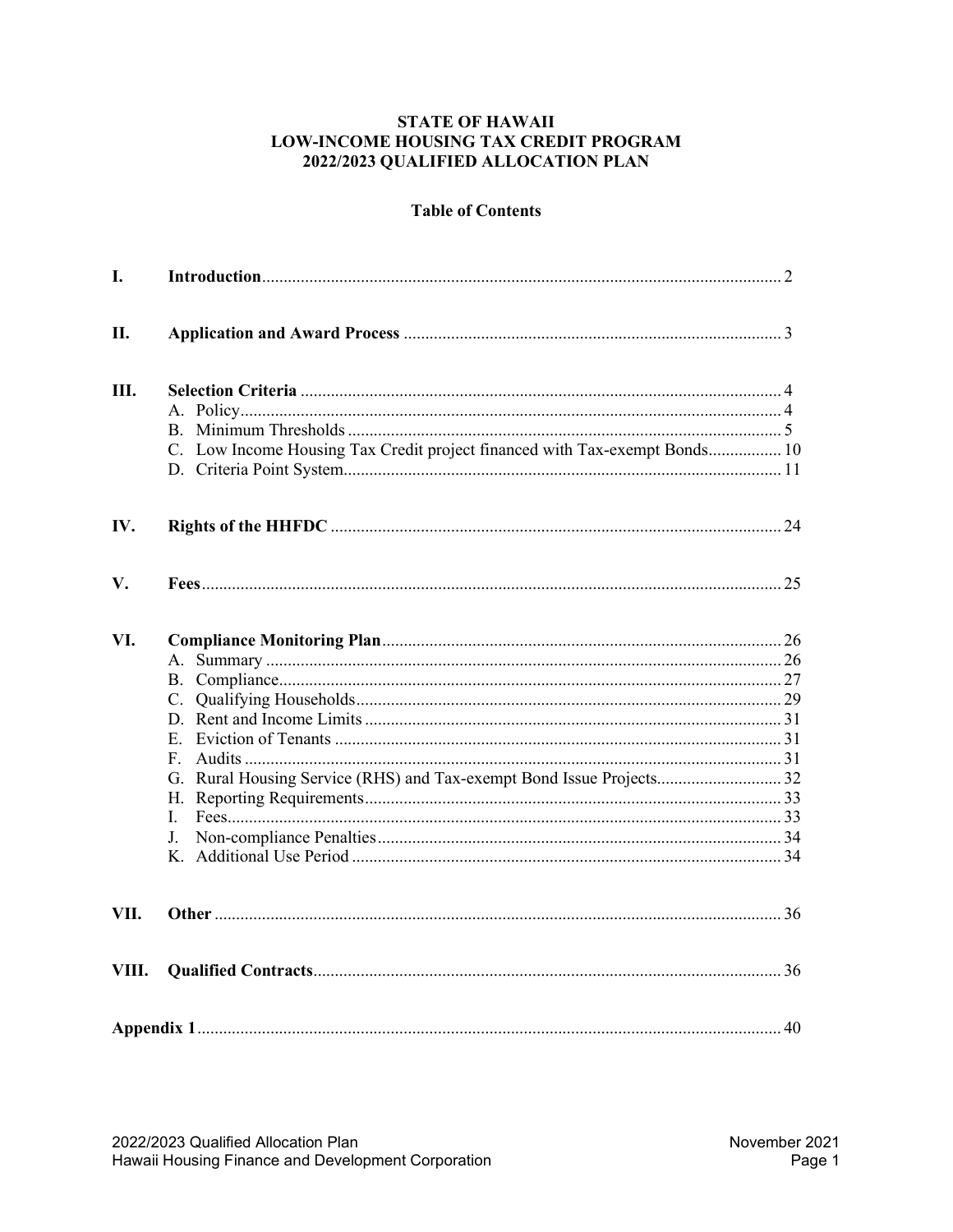#### **STATE OF HAWAII LOW-INCOME HOUSING TAX CREDIT PROGRAM 2022/2023 QUALIFIED ALLOCATION PLAN**

#### <span id="page-1-0"></span>**I. Introduction**

The Low-Income Housing Tax Credit (LIHTC) Program, created by the Tax Reform Act of 1986, is intended to encourage the construction or rehabilitation of low-income rental units. The regulations which govern this Program are contained in Section 42 of the Internal Revenue Code (IRC). This Program provides Federal LIHTC to qualified project owners who agree to maintain all or a portion of a project's units for low-income individuals or families. The State of Hawaii created a State LIHTC which is equal to fifty percent (50%) of the Federal LIHTC allocated to a project. The Hawaii Housing Finance and Development Corporation (HHFDC) has been designated as the agency responsible for the administration of both Federal and State LIHTC Programs for the State of Hawaii.

In accordance with Section 42 of the IRC, the HHFDC developed this Qualified Allocation Plan (QAP) which sets forth (1) the criteria to evaluate and allocate LIHTC to projects which best meet the housing needs of the State and preferences required by Section 42 of the IRC, and (2) the procedure to monitor for compliance with the provisions of the LIHTC Program.

**This allocation plan shall be effective for reservations and awards of LIHTC for the calendar years 2022 and 2023. The QAP is subject to amendment by the HHFDC Board of Directors.**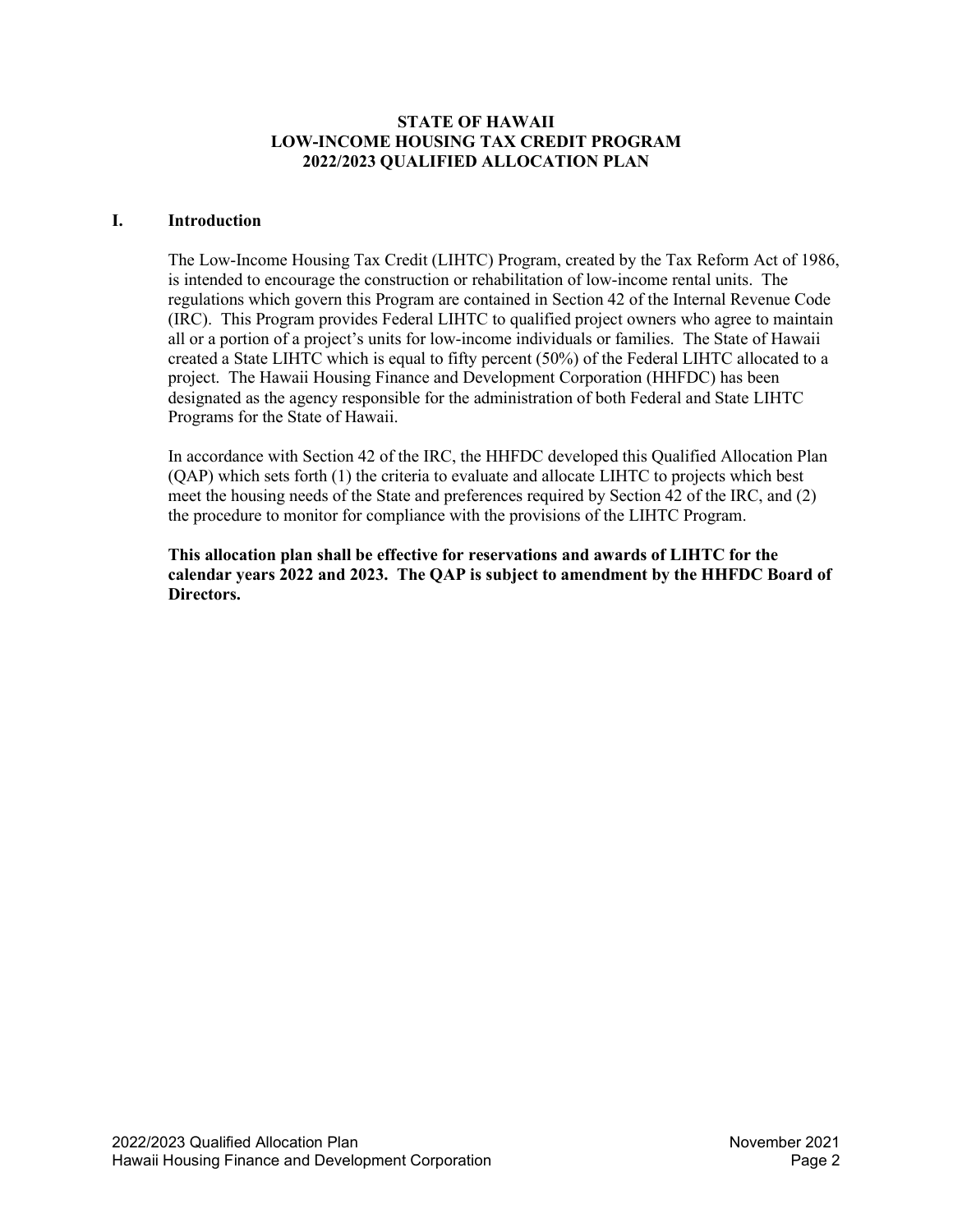#### <span id="page-2-0"></span>**II. Application and Award Process**

Applications for the LIHTC are available at the HHFDC's office or by submitting a written request to the HHFDC at the address shown below.

> Hawaii Housing Finance and Development Corporation 677 Queen Street, Suite 300 Honolulu, Hawaii 96813 ATTN: Finance Branch (808) 587-0567

Applications for LIHTC should be submitted to the HHFDC no later than the indicated deadline. Upon receiving an application for LIHTC, the HHFDC shall review the application to ensure that the application is complete and contains all required information. The Executive Director shall have the right to defer the consideration of any application if, in his/her sole discretion, such deferral is deemed in the best interests of meeting housing needs.

Complete and accepted applications shall then be evaluated in accordance with the allocation plan to determine the project's rank in relation to other projects in the evaluation. Projects receiving the highest ranking shall then be further evaluated to determine the minimum amount of LIHTC required to make the project feasible. The amount of LIHTC reserved or allocated to a particular project will be limited to the minimum amount the HHFDC, in its sole discretion, deems necessary to make the project feasible.

The allocation plan utilizes a point system to facilitate project ranking based on the established evaluation criteria. **The point system is an important component in determining project ranking. However, the point system may not be the sole determining factor for LIHTC awards.** In addition to the point system, HHFDC may consider other relevant factors that it deems to be in the best interest of affordable housing the State of Hawaii, including, but not limited to:

- 1. Development team experience and performance;
- 2. Financial condition and performance;
- 3. Related developments;
- 4. Development timing;
- 5. Tenant health and safety;
- 6. "At-risk" conversions;
- 7. Housing inventory;
- 8. Affordable housing policies at the State and County levels;
- 9. Development and operating budgets; and
- 10. Market conditions.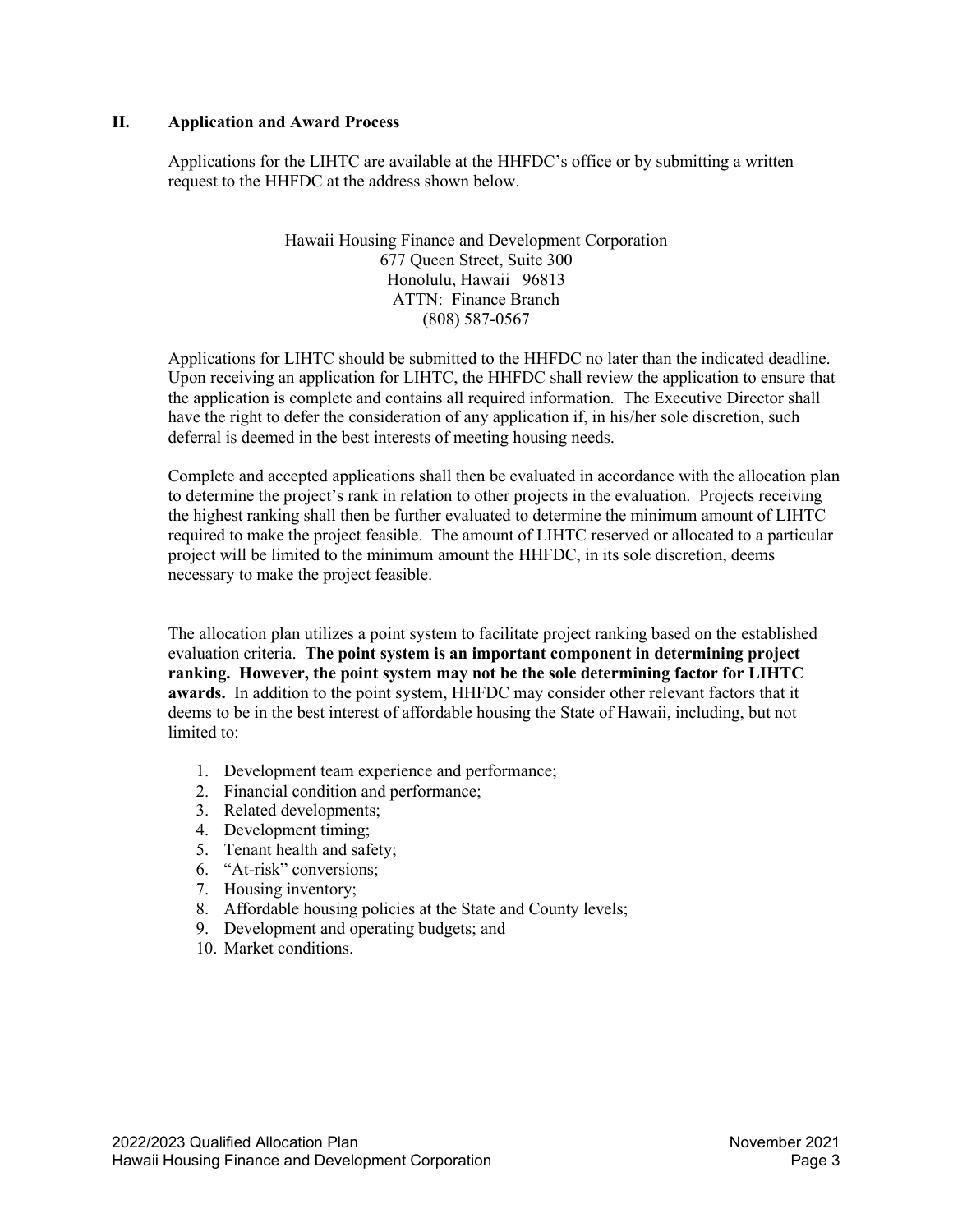# <span id="page-3-0"></span>**III. Selection Criteria**

It is HHFDC's intent to maximize the use of the State's limited resources to address the substantial need for rental homes that are accessible and affordable to Hawaii's low-income households. Emphasis is placed on serving lower income people and on efficiently leveraging LIHTCs and other HHFDC financing resources to increase and sustain the supply of affordable rentals in communities that are suitable for such development.

# <span id="page-3-1"></span>**A. Policy**:

- 1. Applicants may apply for 9% (volume cap) LIHTC to develop, construct, rehabilitate, or preserve a qualified low-income building under the following scenarios (the definition of qualified low-income building follows Section 42 of the IRC):
	- a. Construction of a New Building. The term "New Building", as defined by Section 42 of the IRC, is "a building the original use of which begins with the taxpayer."
	- b. Rehabilitation of an Existing Building used for housing. The term "Existing Building", as defined by Section 42 of the IRC, is "any building which is not a new building". Acquisition LIHTC disallowed: Existing Buildings under this category **must** exclude acquisition costs of real estate, buildings, and depreciable assets from eligible basis. This category includes the conversion of Existing Buildings used for transient housing to a qualified low-income building. The conversion of Existing Buildings used for transient housing, as with all qualified low-income buildings, must: (i) meet minimum rehabilitation requirements; (ii) be suitable for occupancy; and (iii) be for use other than on a transient basis, as stipulated and defined by Section 42 of the IRC.
	- c. Acquisition/Rehabilitation of an Existing Building not used for housing. To qualify under this category, use of the Existing Building for housing, if applicable, cannot have occurred for a period of at least 10 consecutive years from the date of its acquisition by the taxpayer and cannot occur until the Existing Building's conversion to housing with the subject LIHTC. Acquisition LIHTC allowed: Existing Buildings under this category **may** include acquisition costs of buildings and depreciable assets in eligible basis. The conversion of Existing Buildings not used for housing, as with all qualified low-income buildings, must: (i) meet minimum rehabilitation requirements; (ii) be suitable for occupancy; and (iii) be for use other than on a transient basis, as stipulated and defined by Section 42 of the IRC.
	- d. HHFDC shall limit awards of 9% (volume cap) LIHTC to no more than one (1) project per calendar year under Section III (A) (1) (b) of the QAP.
- 2. Project owner/applicant must be established and registered with the State of Hawaii. The applicant is the ultimate, direct project owner/taxpayer of the qualified low income building requesting LIHTC. The applicant must register to do business within the State of Hawaii and provide evidence of such at the time of application. Failure to comply with this requirement by 9% LIHTC applicants results in immediate rejection of the application for the corresponding application round. Failure to comply with this requirement by 4% LIHTC applicants results in immediate rejection of the application and a prohibition from submitting another application for six (6) months following the rejection date.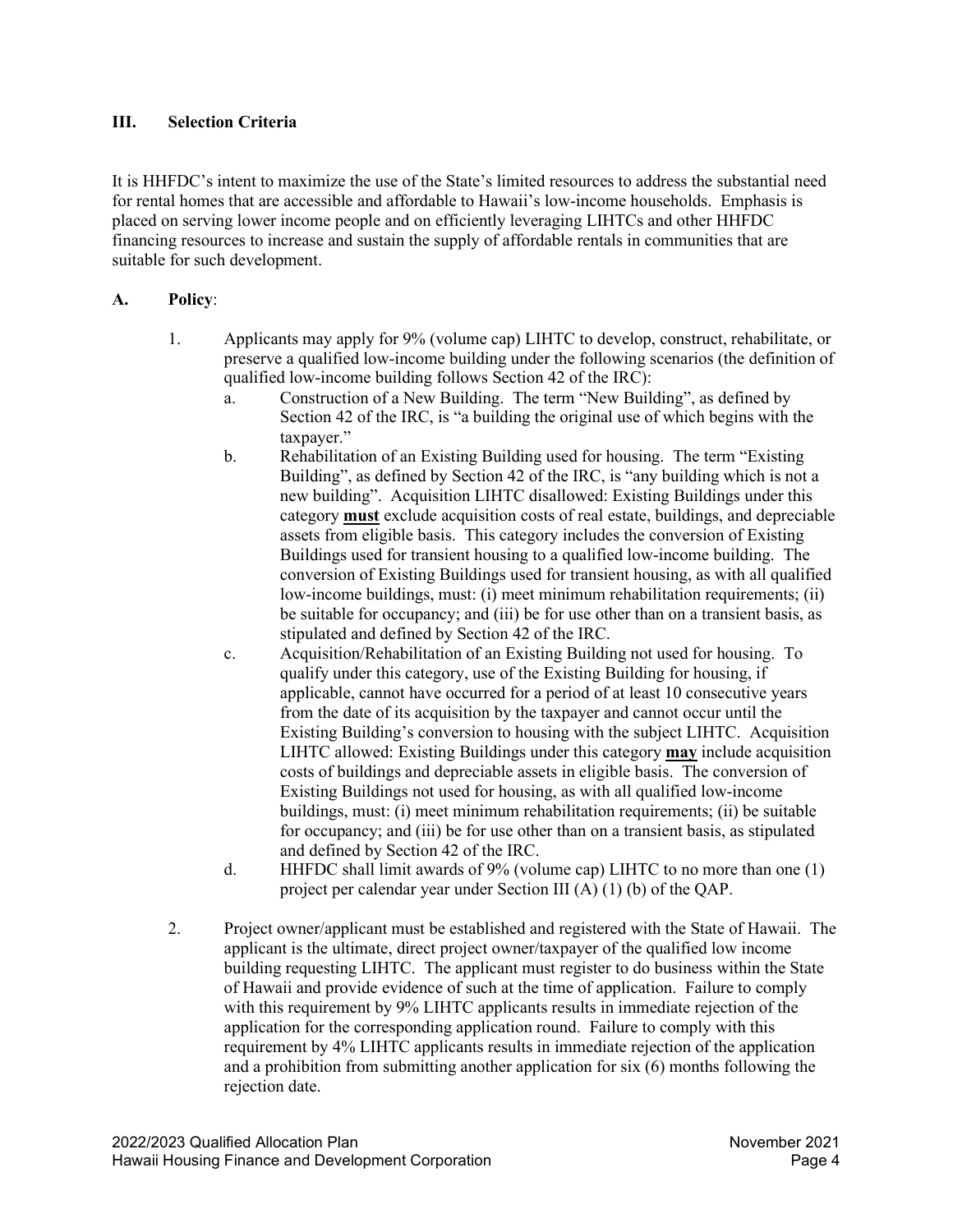- 3. After HHFDC's Board of Directors adopts a new, amended, or updated QAP, HHFDC shall not accept any applications for HHFDC resources until HHFDC issues a Consolidated Application that takes into account the corresponding QAP (i.e.: applicants may not use a previous version of a Consolidated Application once the HHFDC Board of Directors approves a new, amended, or updated QAP). Failure to comply with this requirement by 9% LIHTC applicants results in immediate rejection of the application for the corresponding application round. Failure to comply with this requirement by 4% LIHTC applicants results in immediate rejection of the application and a prohibition from submitting another application for six (6) months following the rejection date.
- 4. HHFDC prohibits the submission of an unauthorized form or version of its Consolidated Application. Failure to comply with this requirement results in immediate rejection of the application. In addition, any project, that is located on a parcel, or a portion of a parcel, of a project that has failed compliance with this requirement, will be prohibited from applying for any HHFDC resource in the next available HHFDC financing round following the rejection date or six (6) months from the rejection date, whichever is longer.
	- a. Example 1 A request for financing for Project A using an unauthorized version of the Consolidated Application is submitted. The project would then be ineligible to apply for financing in the next financing round or six (6) months from the date of rejection, whichever is longer. If an applicant wanted to submit an application for a revised project that was located on that same parcel, he/she would not be eligible to submit an application within the next application round (following the rejection) or six (6) months from the rejection date, whichever is longer.
	- b. Example 2 A project submitted a 9% LIHTC/RHRF application on February 15, 2021, and was rejected on March 15, 2021, for using an unauthorized version of the Consolidated Application. That project would not be eligible to apply for financing in the next application round in February 2022.
	- c. Example 3 A project submitted a HMMF Bond/4% LIHTC application on September 15, 2021, and was rejected on October 15, 2021, for using an unauthorized version of the Consolidated Application. That project would not be eligible to apply for financing in the February 2022 application round and would not be eligible to apply for a HMMF Bond/4% LIHTC until after April 15, 2022 (6 months after the rejection date).

# <span id="page-4-0"></span>**B. Minimum Thresholds**:

Applicants **must meet all** of the following Minimum Threshold requirements to receive consideration for an allocation or award of LIHTC.

## **Failure to meet any Minimum Threshold shall result in the immediate rejection of the application.**

# **Minimum Thresholds are subject to verification by HHFDC. See Section IV – Compliance with Commitments and Representations.**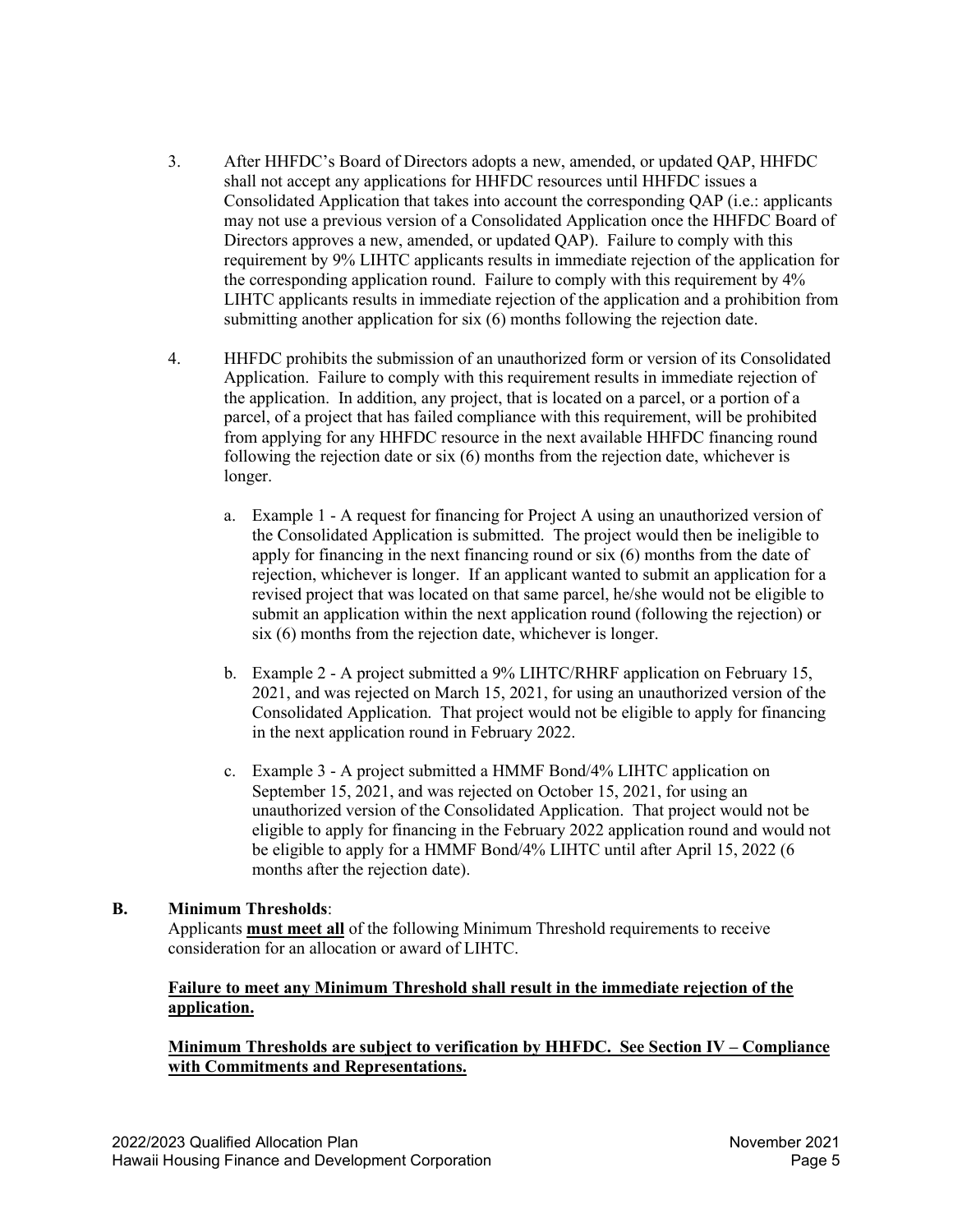# **1. Market Study**

A comprehensive Market Study of the housing needs of low-income individuals in the area to be served by the project by a **disinterested party** must be submitted as part of this application. The Market Study shall be completed at the Owner's expense. Any application failing to submit a Market Study or submitting a Market Study dated over 6 months from the time of application will not be considered for an award of LIHTC.

Market Study requirements are specified in Appendix 1.

# **2. Site Control**

To receive consideration for an award of LIHTC, the applicant must have control of the site in a form acceptable to the HHFDC. Evidence of site control shall be submitted with the application for LIHTC. Site control shall be substantiated by providing evidence in the form of an executed lease or sales option agreement, fee simple deed, executed land lease, or any other documentation acceptable to the HHFDC. Evidence of site control must be provided for all proposed sites.

## **All lease terms must extend a minimum of 5 years past the affordability commitment period.**

# **3. Project Readiness - 4% non-volume cap LIHTC applicants**

The applicant's proposed project must have the following discretionary approvals at the time of application (with supporting evidence and documentation satisfactory to HHFDC).

- a. Zoning Approval/Compliance
- b. 201H Approval

## **4. Capital Needs Assessment (For projects acquiring an existing property. All units need to be reviewed.)**

To ensure that the proposed rehabilitation of the project is adequate and that the property will have a useful life that exceeds the compliance and additional use period (collectively the Extended Use Period). A capital needs assessment of the property by a competent third party shall be submitted with the application. A capital needs assessment is a qualified professional's opinion of a property's current physical condition. It identifies deferred maintenance, physical needs and deficiencies, and material building code violations that affect the property's use, structural and mechanical integrity, and future physical and financial needs. The Capital Needs Assessment shall identify any work that must be completed immediately to address health and safety issues, violation of Federal or State law, violation of local code, or any work necessary to ensure that the building can continue to operate as affordable housing.

# **5. Plan and Cost Review (all applicants)**

Submit a certified cost estimate (plan and cost review) by a qualified construction estimator (with a minimum of 5 years experience) for sitework and vertical construction based on a preliminary design. The certified cost estimate may be prepared by a thirdparty cost estimator or general contractor that meets the experience requirement.

The cost estimator or general contractor is required to submit a statement of competence should include the following: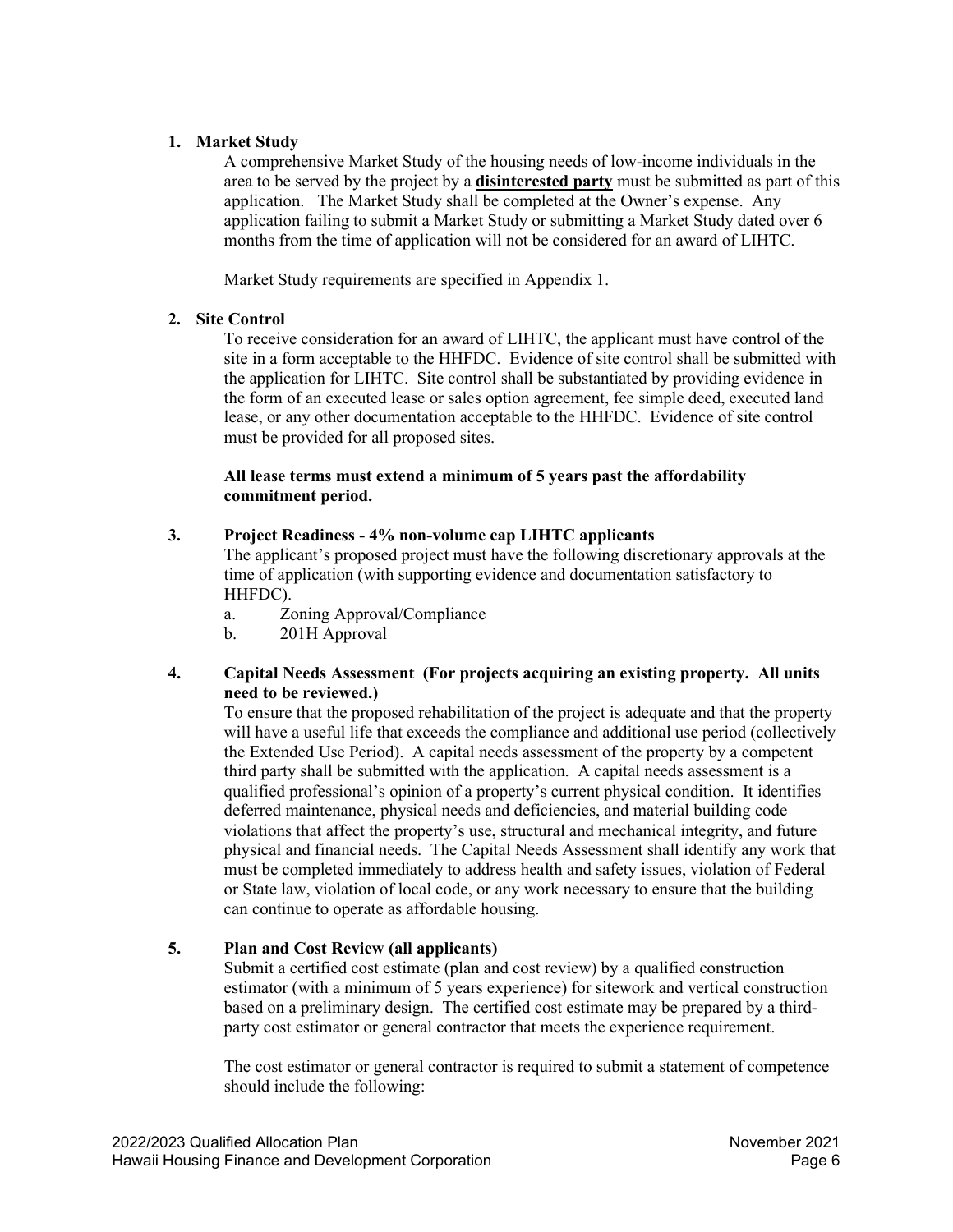- a. Confirmation of the minimum five (5) years of experience in the construction field and how the experience qualifies the cost estimator to prepare a plan and cost review.
- b. Confirmation of work that is related to the type of project/construction under review. For example, if the project is a highrise, the cost estimator should have experience with the construction of highrise.

The plan and cost review should review the following key elements:

- a. Cost Are the costs appropriate to the project:
- b. Constructability Are the plan adequately detailed and well designed so that the project will not run into excessive change orders?
- c. Contingencies Is there an adequate contingency amount for contingencies that arise during construction?

A fully executed construction contract will meet the threshold requirement of a plan and cost review submission.

# **6. Public Housing Waitlist/Homeless Services Programs**

Applicant shall certify that all low-income units will be made available to people on the waiting list for low-income public housing and/or an acceptable shelter program. The following shall be submitted with the application:

- a. Public Housing Waitlist/Homeless Services Certification (refer to exhibit list of the Consolidated Application).
- b. Copy of the letter submitted to the local public housing authority which administers the public housing waiting list (refer to exhibit list of the Consolidated Application).
- c. Copy of the letter submitted to the Department of Human Services, Homeless Programs Office (refer to exhibit list of the Consolidated Application).

# **7. Smoke Free**

All projects will be smoke free. Owners must prohibit smoking in all indoor common areas, individual living areas (including balconies and lanais), and within 25 feet of building entries or ventilation intakes. A non-smoking clause must be included in the lease for each household. Submit certification (refer to exhibit list of the Consolidated Application).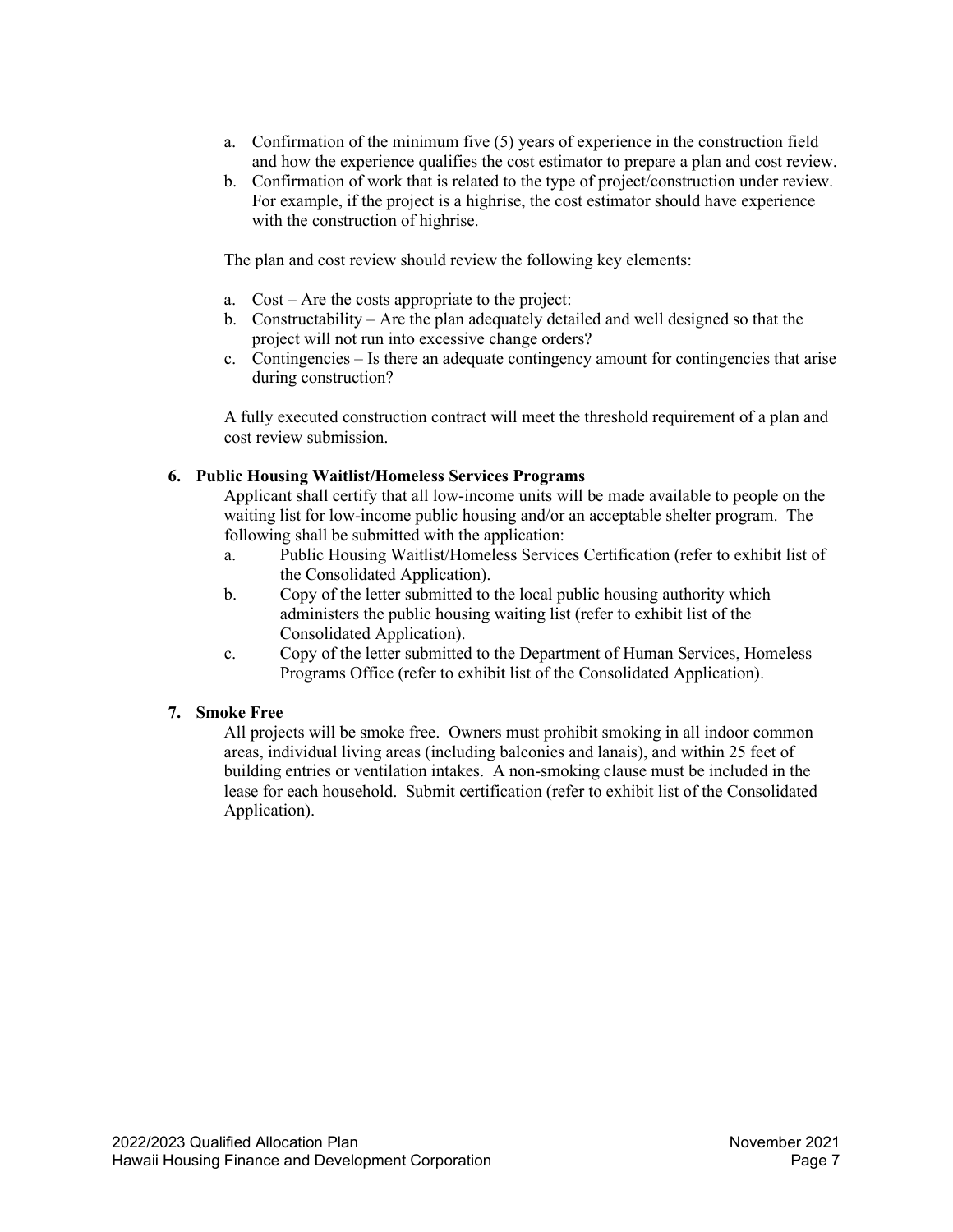# **8. Contractor Profit Limitation**

- a. Contractor's profit, including general requirements and overhead, shall not exceed 14.0% of hard construction costs.
	- i. Contractor General Requirements include insurance, security, fencing, etc.
- b. The Project shall evidence compliance with this section at application through Exhibit Bravo – Project Budget/Uses Worksheet of the Consolidated Application.
- c. The Project shall evidence compliance with this section at project completion through the audited final cost certification.
- d. The contractor profit limitation is a requirement of the developer and the contractor.
- e. Contractor Profit Percentage is calculated as follows:
	- i. Contractor Profit (numerator) is the sum of the following items on Exhibit Bravo:
		- Site Work: Contractor Profit
		- Site Work: Contractor Overhead
		- Site Work: Contractor General Requirements
		- New Building/Rehabilitation: Contractor Profit
		- New Building/Rehabilitation: Contractor Overhead
		- New Building/Rehabilitation: Contractor General Requirements
	- ii. Construction Costs (denominator) is the sum of the following items on Exhibit Bravo:
		- Site Work: Cost
		- New Building/Rehabilitation: Cost
		- Excluding Contractor Profit for Sitework and New Building/Rehabilitation
	- iii. Contractor Profit Percentage is Contractor Profit divided by hard Construction Costs and shall not exceed 14.0%
	- iv. If there are multiple prime contractors, each contractor's profit, including general requirements and overhead, shall not exceed 14.0% of the hard construction costs for that contract.

# **9. Debt Service Ratio**

- a. Project **with hard debt service** requirements **with or without** an application for an RHRF Project Award Loan:
	- i. The Project is required to evidence a Debt Service Ratio of no less than 1.15x on all hard debt service requirements for the duration of the initial 15-year LIHTC compliance period. Applicants may underwrite an RHRF Project Award based on required terms, including cash flow contingent payments.
- b. Projects with **no** hard debt service requirements **and applying** for an RHRF Project Award Loan:
	- i. The Project is required to evidence a Debt Service Ratio of no less than 1.15x on the requested RHRF loan for the duration of the amortization period. The Applicant **is required** to use the following assumptions in underwriting the RHRF loan:
		- 1. Interest Rate: Long-Term Applicable Federal Rate in effect for the month the Consolidated Application is released.
		- 2. Amortization: Full Amortization over 35 years.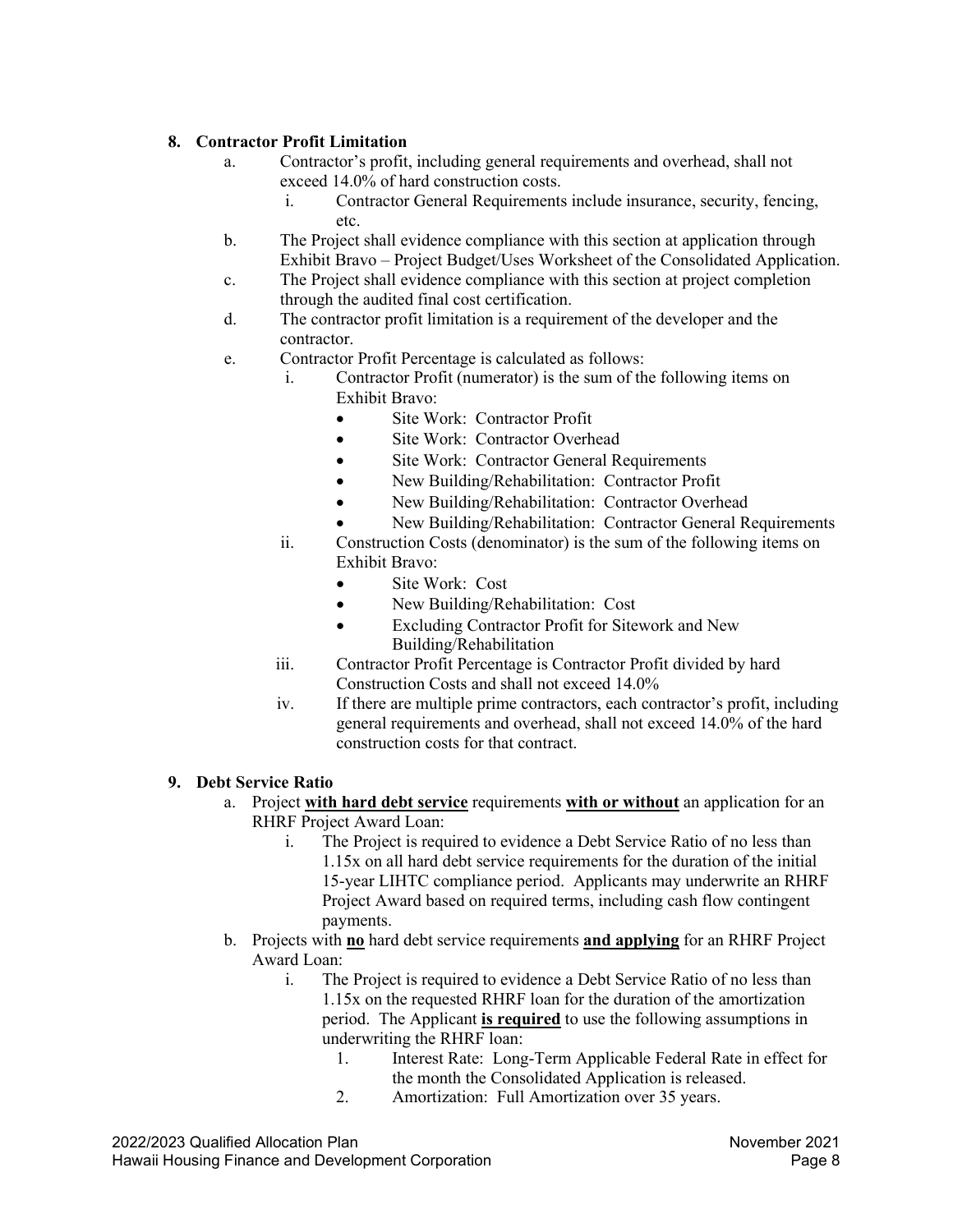- c. Projects with **no** hard debt service requirements **and not applying** for an RHRF Project Award Loan:
	- i. The Project **is required** to evidence positive Net Operating Income throughout the 50-year proforma period in the Consolidated Application.
- d. Hard Debt Service:
	- i. Defined as scheduled regular and periodic principal and/or interest payments of project loan obligations made for its direct benefit, as evidenced by a note and loan agreement.
	- ii. The Applicant is required to support all hard debt service loans and terms with executed lenders' commitment letters, letters of interest, or term sheets under Exhibit 27 of the Consolidated Application.
- e. Underwriting Criteria and Requirements:
	- i. The Project shall evidence compliance with this section through Exhibit E – Operating Proforma of the Consolidated Application.
	- ii. Applicants are required to use the following parameters and assumptions in the preparation of Exhibit E:
		- 1. Annual Income Inflation Rate of 2.0% and Annual Expense Inflation Rate of 3.0% for the first 15 years or term of the first mortgage, whichever is greater.
		- 2. Annual Income Inflation Rate of 2.0% and Annual Expenses Inflation Rate of 2.0% for the remaining term of affordability.
		- 3. Vacancy Rate of no less than 5.0%
		- 4. Annual Replacement Reserve Allocation of no less than \$300 per unit per year.

## **10. Phase I Environmental Assessment**

Required for all applications.

For acquisition/rehabilitation projects, the Phase I Environmental Assessment should address lead based paint and asbestos.

#### **11. Proof of Non-Profit Status**

If applying under the Federal non-profit set aside, submit the following:

- a. Articles of Incorporation
- b. Copy of a current  $501(c)(3)$  IRS Tax Exemption Letter
- **12. Developer Fee - Developer Fee includes developer fee, developer overhead, management fee, consultant fee, etc. (as indicated in the Developer Fee section of Exhibit Bravo and Exhibit Bravo-3 of the Consolidated Application).**
	- a. 9% (volume cap) LIHTC:
		- i. New Building maximum developer fee of 15% of the total development costs (excluding developer fee) or \$3,750,000 (whichever is less).
		- ii. Existing Building (For both Existing Buildings used for housing and Existing Buildings not used for housing) – maximum developer fee of 10% of the acquisition costs and 15% of the rehabilitation costs (excluding developer fee) or \$3,750,000 (whichever is less).
	- b. 4% (non-volume cap) LIHTC:
		- i. Maximum developer fee of 15% of the total development costs (excluding developer fee) **if the applicant waives its right to a qualified contract.**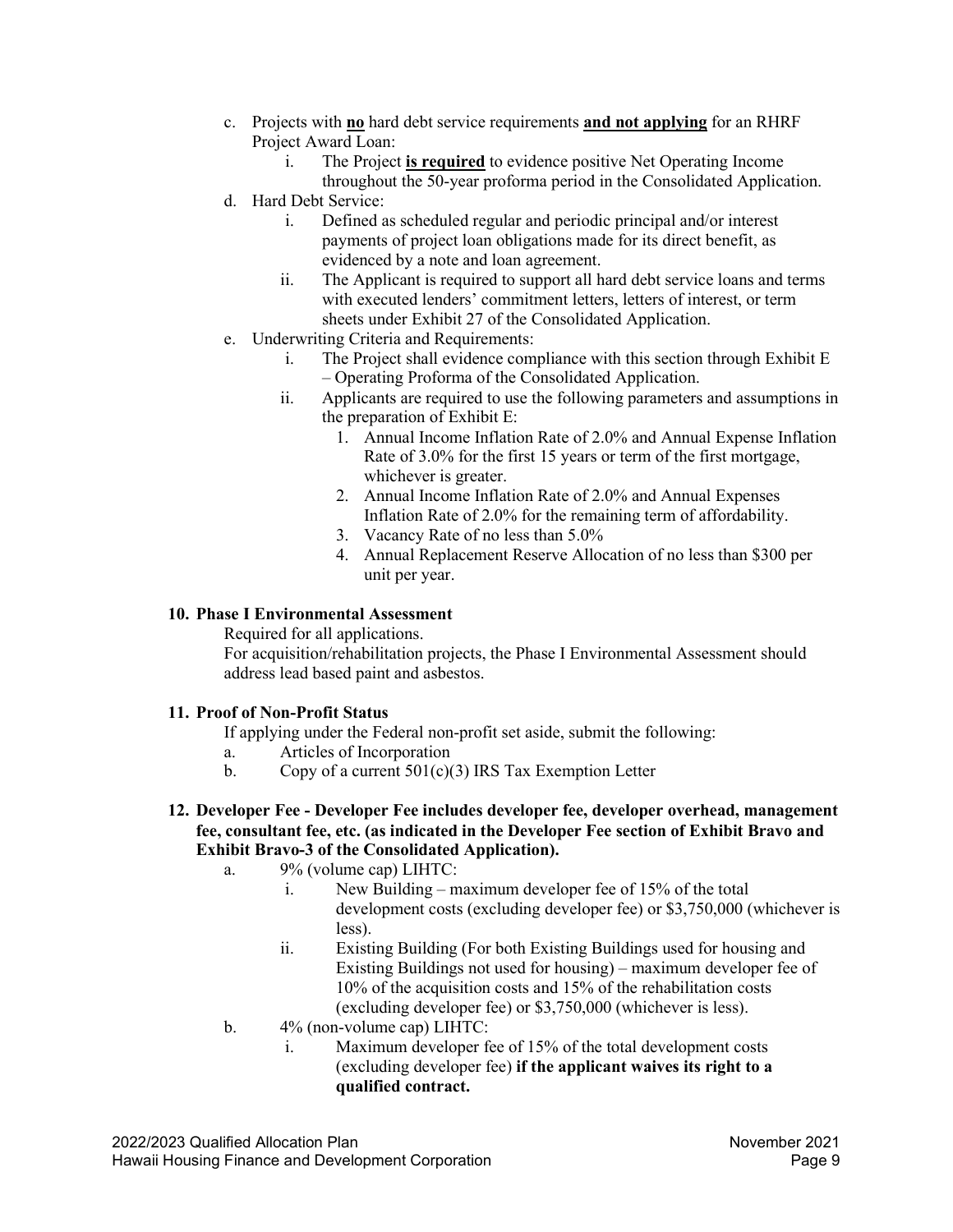ii. Maximum developer fee of 5% of the total development costs (excluding developer fee) or \$250,000 (whichever is less) **if the applicant does not waive its right to a qualified contract.**

# **13. Minimum Affordability Period:**

- a. Applicants requesting an award of 4% LIHTC must commit to a minimum affordability period of 45 years.
- b. Acquisition/Rehabilitation of an Existing Building used for housing applicants: affordability period must also exceed any pre-existing affordability period by no less than 30 years.

# **14. 4% LIHTC Developer Experience:**

- a. Minimum of one (1) LIHTC project placed in service by the Project Owner (General or Co-General Partner/Managing or Co-Managing Member). A LIHTC project that was placed in service in which the applicant's consultant had a contractual obligation with the Project Owner throughout the construction/rehabilitation period and continues to participate in the management of the project throughout the extended use period (as defined and required by section  $42(h)(6)(D)$  of the Internal Revenue Code), may satisfy the LIHTC developer experience requirement, subject to the submission of supporting documentation..
- b. Minimum of one (1) LIHTC project currently managed by the Management Agent.

# <span id="page-9-0"></span>**C. Low Income Housing Tax Credit project financed with Tax-exempt Bonds**:

Projects financed with tax-exempt private activity bonds may qualify for LIHTC in excess of the State's volume cap. Applicants may apply for an allocation of LIHTC with a commitment to issue private activity bonds from a state or local government. Applicants may submit an application for an allocation for LIHTC concurrently with an application for Private Activity Taxexempt bonds from the HHFDC.

Applicants requesting LIHTC must submit all documentation required in the application and will be subject to all feasibility reviews as required for an application for LIHTC from the State's volume cap, with the exception of scoring under the Criteria Point System.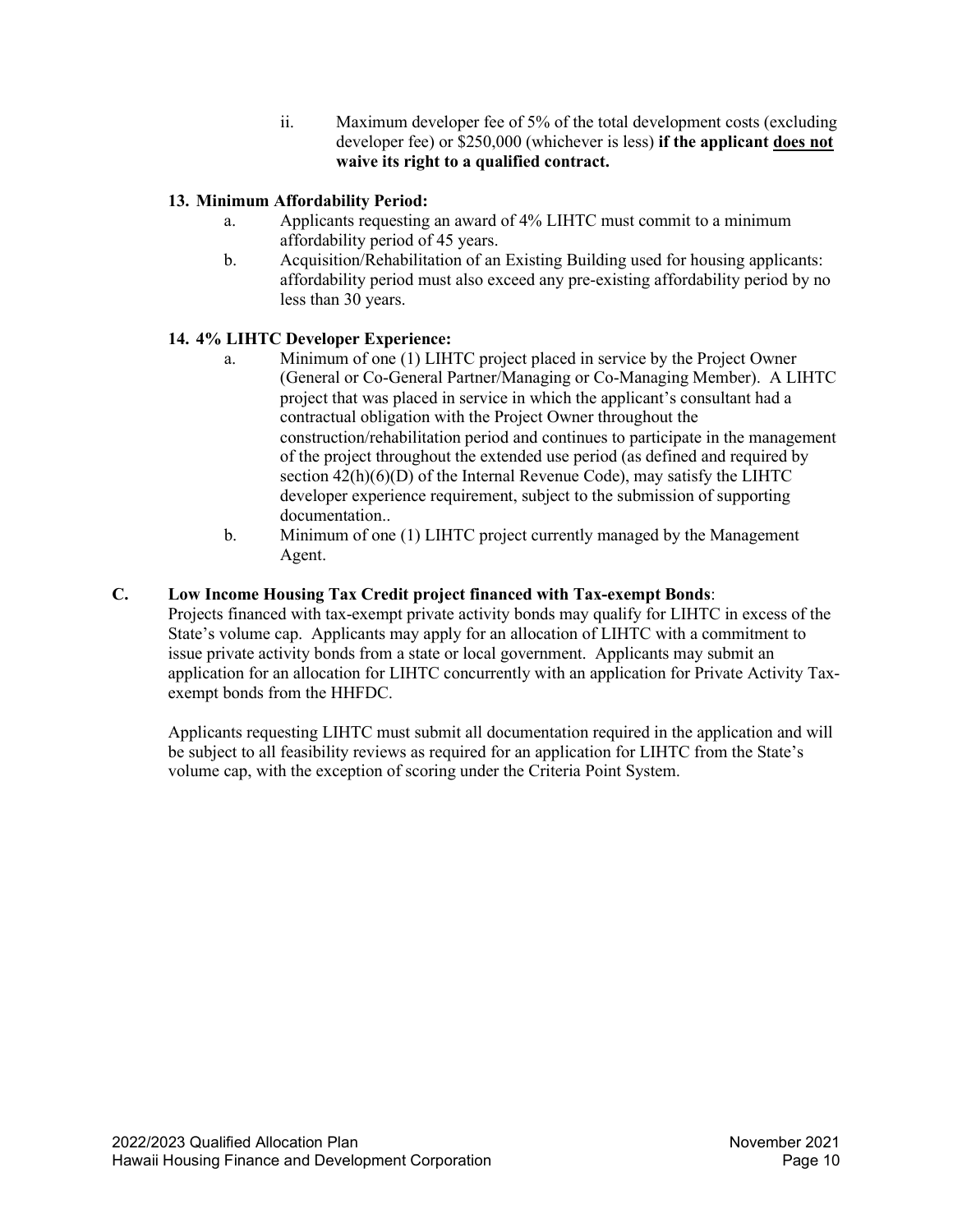# <span id="page-10-0"></span>**D. Criteria Point System**:

Each application will be evaluated and awarded points in accordance with the following criteria. **Unless otherwise indicated, all references to low-income unit(s) or low-income rental unit(s) shall mean LIHTC unit(s).**

|     | <b>CRITERIA</b>                                                                                                                                               | <b>POINTS</b> |
|-----|---------------------------------------------------------------------------------------------------------------------------------------------------------------|---------------|
| 1.  | LIHTC Resource Efficiency - Use and Leverage.                                                                                                                 | $0 - 10*$     |
| 2.  | County Income Adjuster                                                                                                                                        | $0 - 3*$      |
| 3.  | Overall project feasibility.                                                                                                                                  | $0 - 22*$     |
| 4.  | The ratio of developer fee as a percentage of total project cost.                                                                                             | $0 - 7*$      |
| 5.  | Project will be receiving project-based rental assistance subsidies for the<br>first time.                                                                    | $0 - 7*$      |
| 6.  | State/Local Government Support.                                                                                                                               | $0 - 6*$      |
| 7.  | Energy Efficient and Green Building.                                                                                                                          | $0 - 4*$      |
| 8.  | Project location and market demand.                                                                                                                           | $0 - 6*$      |
| 9.  | Developer experience.                                                                                                                                         | $0 - 7*$      |
| 10. | Project will provide low-income units for a longer period than is required<br>under Section 42 IRC.                                                           | $0 - 7*$      |
| 11. | Project will give preference to tenant populations.                                                                                                           | $0 - 2*$      |
| 12. | Project serving tenants with special housing needs.                                                                                                           | $0 - 2*$      |
| 13. | Project will provide a greater percentage of low-income units than<br>required under Section 42 IRC.                                                          | $0-10*$       |
| 14. | Project is participating with a local tax-exempt organization and is<br>sponsored by a qualified non-profit, as defined in Section 42 IRC.                    | $0 - 3*$      |
| 15. | Projects offering tenants an opportunity for home ownership.                                                                                                  | 0 or $1*$     |
| 16. | Project is located in qualified census tract, the development of which<br>contributes to a concerted community revitalization plan as determined<br>by HHFDC. | $0$ or $2*$   |
| 17. | Historic Nature.                                                                                                                                              | $0$ or $1*$   |
| 18. | Waiver of Qualified Contract                                                                                                                                  | $20*$         |

**\* Refer to narrative section for more details.**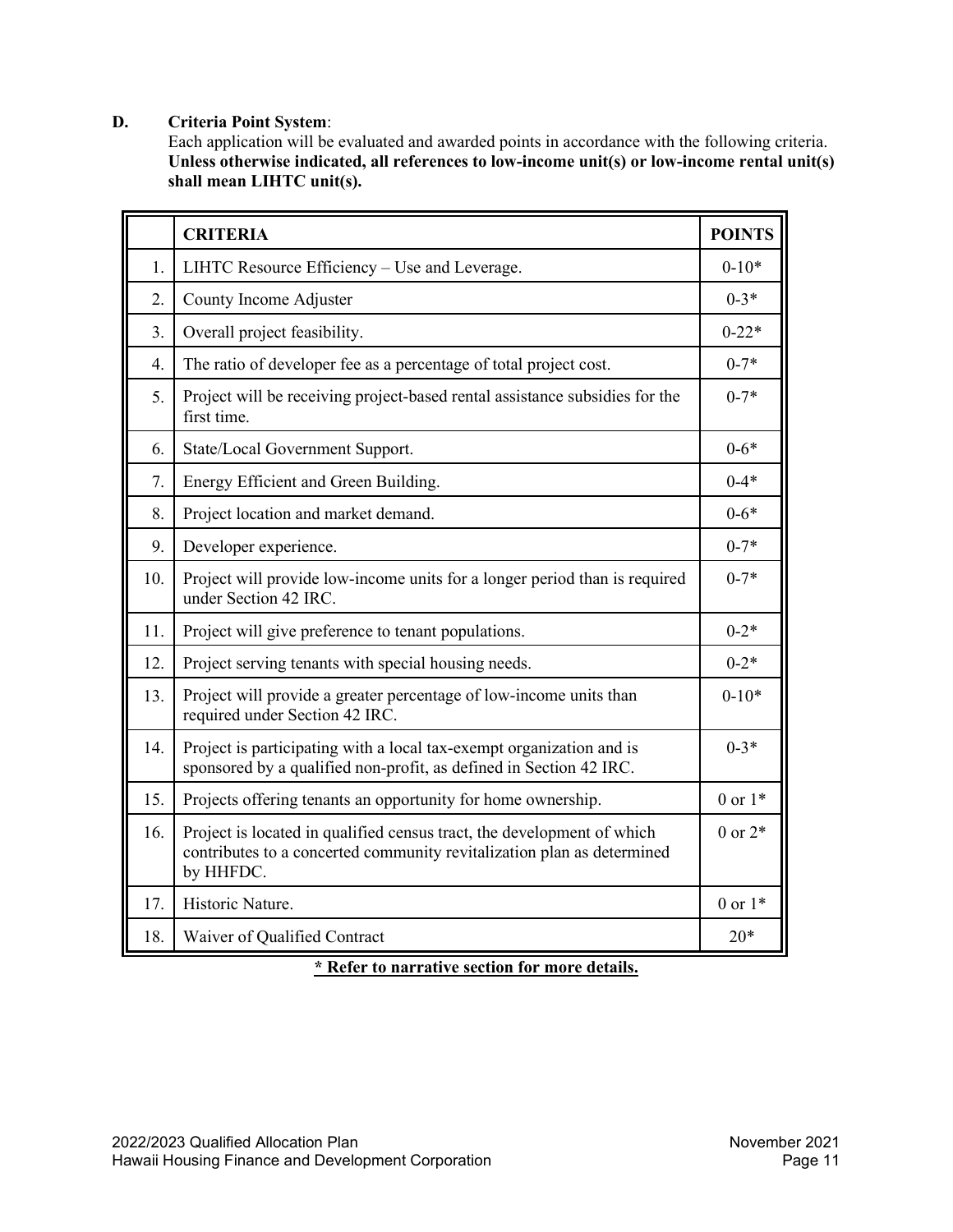# **Criterion 1** LIHTC and HHFDC Resource - Efficiency and Leveraging

# **1A – LIHTC and HHFDC Resources Efficiency** 0 to 5 points

Applicants score under this criterion based on the ratio of HHFDC resources (LIHTC, RHRF, DURF, or any other Permanent Financing provided by or through HHFDC) over the number of LIHTC units as follows:

# [(Federal LIHTC Request x 10) + HHFDC Permanent Financing Request] Number of LIHTC Units

The applicant with the lowest ratio receives 5 points. **The applicant with the highest ratio receives 0 points**. Applicants with ratios between the highest and lowest shall receive a proportional amount of points based on their proximity to the lowest ratio. A project's score is dependent upon the ratio of other projects in its application round. Please see example below.

|                                                 |                  | Alpha           | Bravo           | Charlie         | Delta           | Echo            |
|-------------------------------------------------|------------------|-----------------|-----------------|-----------------|-----------------|-----------------|
|                                                 |                  |                 |                 |                 |                 |                 |
| <b>LIHTC Request</b>                            |                  | 1,500,000<br>\$ | \$<br>1,431,000 | 1,384,000<br>\$ | \$<br>1,051,000 | 1,232,000<br>\$ |
| 10-Year LIHTC Factor                            |                  | 10              | 10              | 10              | 10              | 10              |
| <b>Total LIHTC Request</b>                      |                  | \$15,000,000    | \$14,310,000    | \$13,840,000    | \$10,510,000    | \$12,320,000    |
| Permanent HHFDC Financing Request               |                  |                 | \$14,250,000    | \$              | \$<br>7,620,000 | 5,000,000<br>\$ |
| Aggregate Resources                             |                  | \$15,000,000    | \$28,560,000    | \$13,840,000    | \$18,130,000    | \$17,320,000    |
| Affordable Units                                |                  | 45              | 85              | 50              | 60              | 75              |
| <b>Resources Per Unit</b>                       |                  | \$333,333.33    | \$336,000.00    | \$276,800.00    | \$302,166.67    | \$230,933.33    |
| Rank                                            |                  |                 | 'n.             |                 |                 |                 |
|                                                 |                  |                 |                 |                 |                 |                 |
| Project's Difference from Lowest Ratio          | \$230,933.33     | \$102,400.00    | \$105,066.67    | 45,866.67<br>\$ | \$<br>71,233.33 | \$              |
| Range Between Lowest & Highest Ratio            | \$<br>105,066.67 |                 |                 |                 |                 |                 |
| Maximum Points Available                        | 5.00             |                 |                 |                 |                 |                 |
| Range Value per Point                           | 21,013.33<br>\$  |                 |                 |                 |                 |                 |
| <b>Project Points Available</b>                 |                  | 5.00            | 5.00            | 5.00            | 5.00            | 5.00            |
| Deduction Based On Difference from Lowest Ratio |                  |                 |                 |                 |                 |                 |
| (Project's Difference / Range Value Per Point)  |                  | 4.87            | 5.00            | 2.18            | 3.39            | 0.00            |
| <b>Net Points Scored</b>                        |                  | 0.13            | 0.00            | 2.82            | 1.61            | 5.00            |
|                                                 |                  |                 |                 |                 |                 |                 |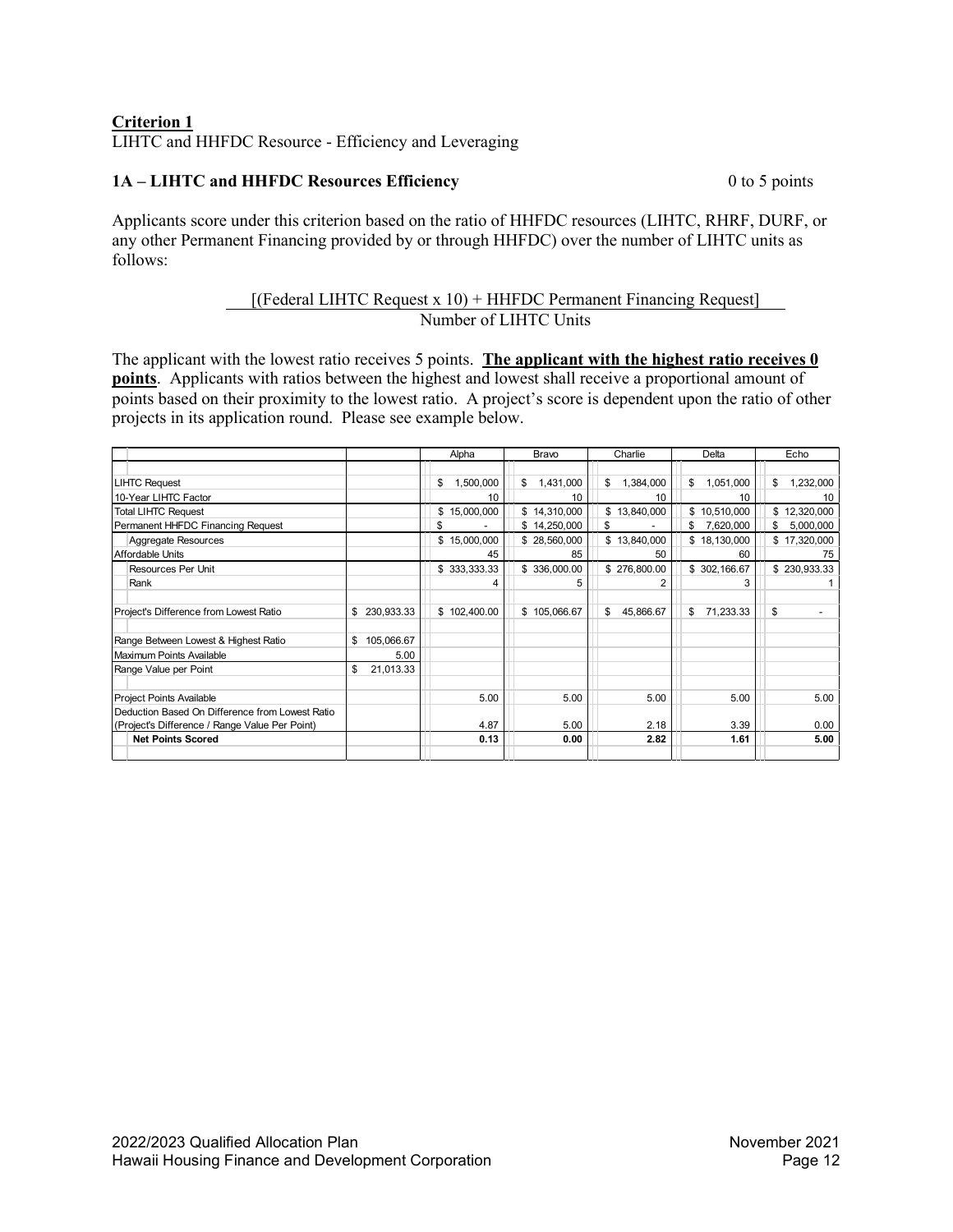## **1B – LIHTC and HHFDC Resources Leveraging** 0 to 5 points

Applicants score under this criterion based on the ratio of HHFDC resources requested (LIHTC, RHRF, DURF, or any other Permanent Financing provided by or through HHFDC) over total project cost as follows:

## [(Federal LIHTC Request x 10) + HHFDC Permanent Financing Request] Total Project Cost

The applicant with the lowest ratio receives 5 points. The applicant with the highest ratio receives **0 points**. Applicants with ratios between the highest and lowest shall receive a proportional amount of points based on their proximity to the lowest ratio. A project's score is dependent upon the ratio of other projects in its application round. Please see example below.

|                                                 |        | Alpha           | Bravo           | Charlie         | Delta           | Echo            |
|-------------------------------------------------|--------|-----------------|-----------------|-----------------|-----------------|-----------------|
|                                                 |        |                 |                 |                 |                 |                 |
| <b>LIHTC Request</b>                            |        | 1,500,000<br>\$ | \$<br>1,431,000 | 1,384,000<br>\$ | \$<br>1,051,000 | 1,232,000<br>\$ |
| 10-Year LIHTC Factor                            |        | 10              | 10              | 10              |                 |                 |
| <b>Total LIHTC Request</b>                      |        | \$15,000,000    | \$14,310,000    | \$13,840,000    | \$10,510,000    | \$12,320,000    |
| Permanent HHFDC Financing Request               |        |                 | \$14,250,000    |                 | 7,620,000<br>\$ | 5,000,000<br>\$ |
| Aggregate Resources                             |        | \$15,000,000    | \$28,560,000    | \$13,840,000    | \$18,130,000    | \$17,320,000    |
| <b>Total Project Cost</b>                       |        | 15,090,000      | 37,982,000      | 25,480,000      | 26,340,000      | 25,218,035      |
| Resources / Total Project Cost                  |        | 99.40%          | 75.19%          | 54.32%          | 68.83%          | 68.68%          |
| Rank                                            |        | :5              |                 |                 |                 |                 |
|                                                 |        |                 |                 |                 |                 |                 |
| Project's Difference from Lowest Ratio          | 54.32% | 45.09%          | 20.88%          | 0.00%           | 14.51%          | 14.36%          |
|                                                 |        |                 |                 |                 |                 |                 |
| Range Between Lowest & Highest Ratio            | 45.09% |                 |                 |                 |                 |                 |
| Maximum Points Available                        | 5.00   |                 |                 |                 |                 |                 |
| Range Value per Point                           | 9.02%  |                 |                 |                 |                 |                 |
|                                                 |        |                 |                 |                 |                 |                 |
| Project Points Available                        |        | 5.00            | 5.00            | 5.00            | 5.00            | 5.00            |
| Deduction Based On Difference from Lowest Ratio |        | 5.00            | 2.32            | 0.00            | 1.61            | 1.59            |
| <b>Net Points Scored</b>                        |        | 0.00            | 2.68            | 5.00            | 3.39            | 3.41            |
|                                                 |        |                 |                 |                 |                 |                 |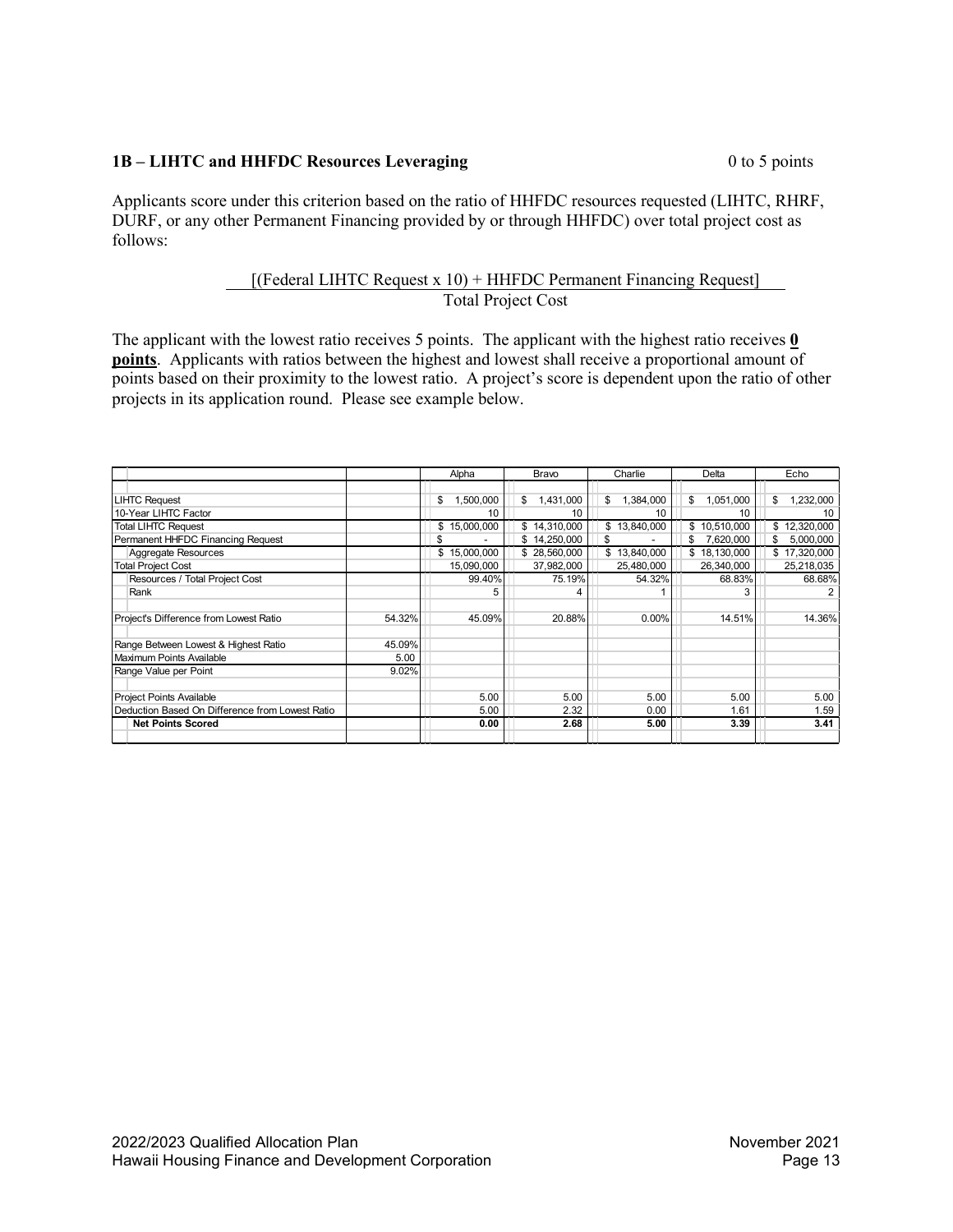# **Criterion 2**

County Income Adjuster.

Applicants receive points under this criterion based on the MTSP income limits as determined by HUD for the county in which the project is located.

HHFDC shall use the 60%, 4 person income limit for determining point allocations between the counties as follows:

County based points are 0 to 3 rounded to the nearest hundredth (0.00) based on the lowest income limit. The county with the lowest limit receives 3 points while the county with the highest income limit receives 0 points. Points for the remaining counties are based on their proximity between the highest and lowest income limits. Please see example below based on the 2021 income limits.

|                                                |        | Honolulu | Hawaii                   | Kauail | Maui   |
|------------------------------------------------|--------|----------|--------------------------|--------|--------|
| 2021 MTSP Income Limit (4 person/60% AMGI)     |        | 72,480   | 51,360                   | 61,140 | 61,980 |
| Lowest Income Limit                            | 51,360 |          |                          |        |        |
| Project's Difference from Lowest Ratio         |        | 21,120   | $\overline{\phantom{a}}$ | 9.780  | 10,620 |
|                                                |        |          |                          |        |        |
| Range Between Highest and Lowest Ratio         | 21.120 |          |                          |        |        |
| Maximum Points Available                       | 3.00   |          |                          |        |        |
| Range Value Per Point                          | 7.040  |          |                          |        |        |
|                                                |        |          |                          |        |        |
| Project Points Available                       |        | 3.00     | 3.00                     | 3.00   | 3.00   |
| (Project's Difference / Range Value Per Point) |        | 3.00     | 0.00                     | 1.39   | 1.51   |
| Net Points Scored                              |        | 0.00     | 3.00                     | 1.61   | 1.49   |

# **Criterion 3.**

Overall Project Feasibility.

The points awarded will be based on HHFDC's evaluation of any and all factors that could impact overall project feasibility, including, but not limited to the following factors:

• Reasonableness of development costs ("RDC"). 0 to 9 points

Existing Building used for housing. Projects receive zero (0) points under RDC.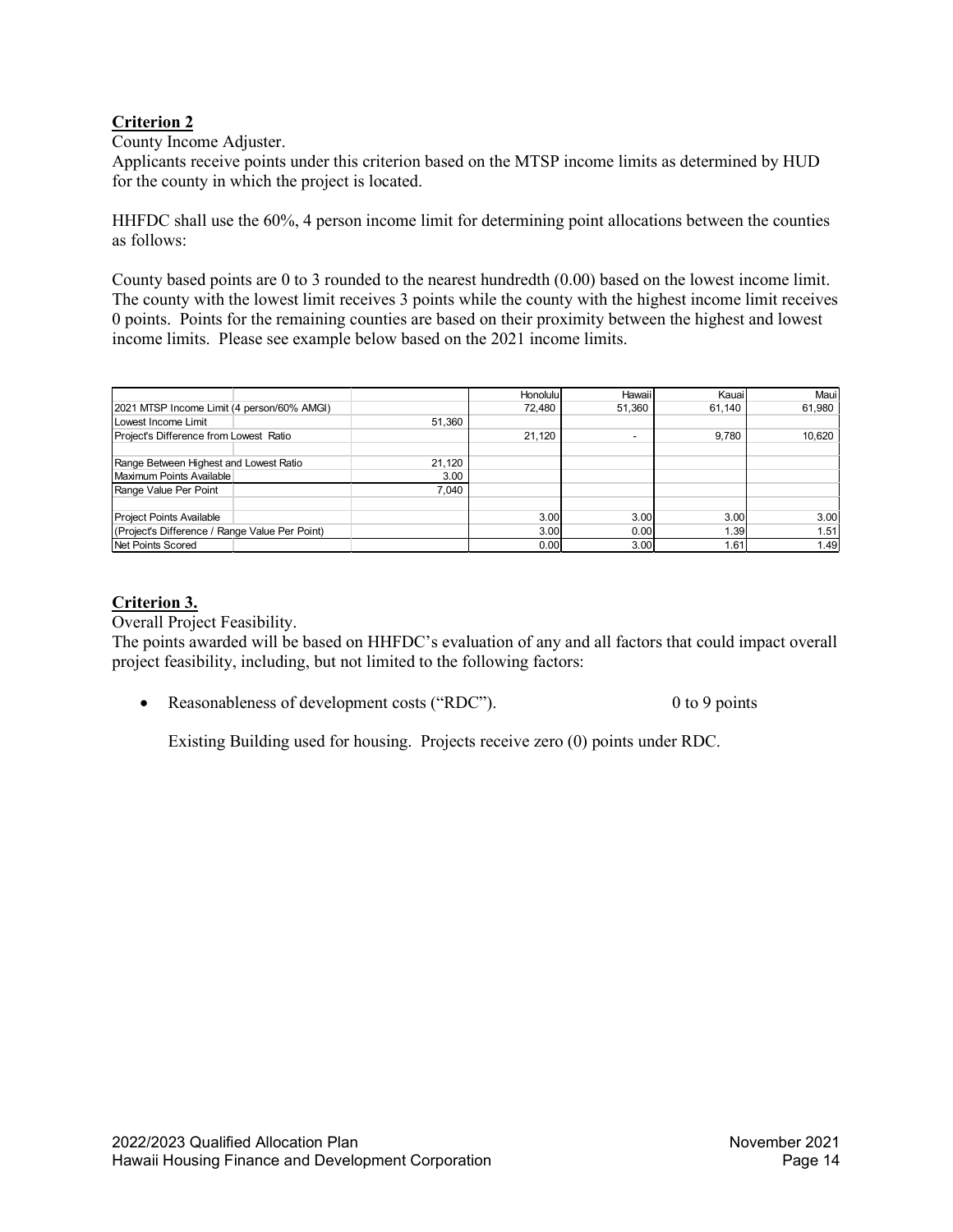New Building projects and Existing Buildings not used for housing will be ranked and scored as follows:

- A. 9% LIHTC Projects
	- 1. Projects will receive 0 to 4.5 points (rounded to the nearest 0.00) based upon the lowest total development cost (without land) per residential square foot (total gross square feet of the residential and manager units), as follows:
		- a. The project with the lowest total development cost (without land) per residential square foot will receive 4.5 points;
		- b. Other projects will receive a percentage of the 4.5 points based upon the subject project cost's percentage variation from the lowest cost, e.g., if the subject project cost is 15% higher than the project with the lowest cost, the subject project will receive 4.5 points less  $15\%$  of 4.5 points = 3.83 points;
		- c. By this formula, projects with a total cost that are twice or more times the lowest total cost will receive zero (0) points, e.g., if the subject project cost is 100% higher than the lowest cost, the subject project will receive 4.5 points less  $100\%$  of 4.5 points = 0 points.
	- 2. Projects will receive 0 to 4.5 points (rounded to the nearest 0.00) based upon the lowest total development cost (with land) per unit, as follows:
		- a. The project with the lowest total development cost (with land) per unit will receive 4.5 points:
		- b. Other projects will receive a percentage of the 4.5 points based upon the subject project cost's percentage variation from the lowest cost, e.g., if the subject project cost is 20% higher than the project with the lowest cost, the subject project will receive 4.5 points less  $20\%$  of 4.5 points = 3.60 points;
		- c. By this formula, projects with a total cost that are twice or more times the lowest total cost will receive zero (0) points, e.g., if the subject project cost is 100% higher than the lowest cost, the subject project will receive 4.5 points less  $100\%$  of 4.5 points = 0 points.
- B. Total development costs (with, and without land, as applicable) of mixed-use projects with substantial non-residential use (including public and commercial uses) with its own non-HHFDC financing, may be evaluated without the non-residential component by proportionately reducing the total development costs based upon the gross floor area of the non-residential, and excluding the gross floor area of the non-residential use from the gross building area. For mixed income projects with a substantial number of units not being financed by LIHTC, the cost and area of these units may be discounted if the applicant can provide a clear and reasonable cost breakdown for the units not considered affordable under this program.
- Applicant's readiness to proceed with development of project. 0 to 10 points

Identification of serious issues in need of resolution for the project to proceed in a timely manner and the ability of the Development Team to resolve these issues such that the development of the Project will commence in a timely manner. (For example, lack of adequate financing sources; land use and zoning issues; or utility, water, and sewer availability.)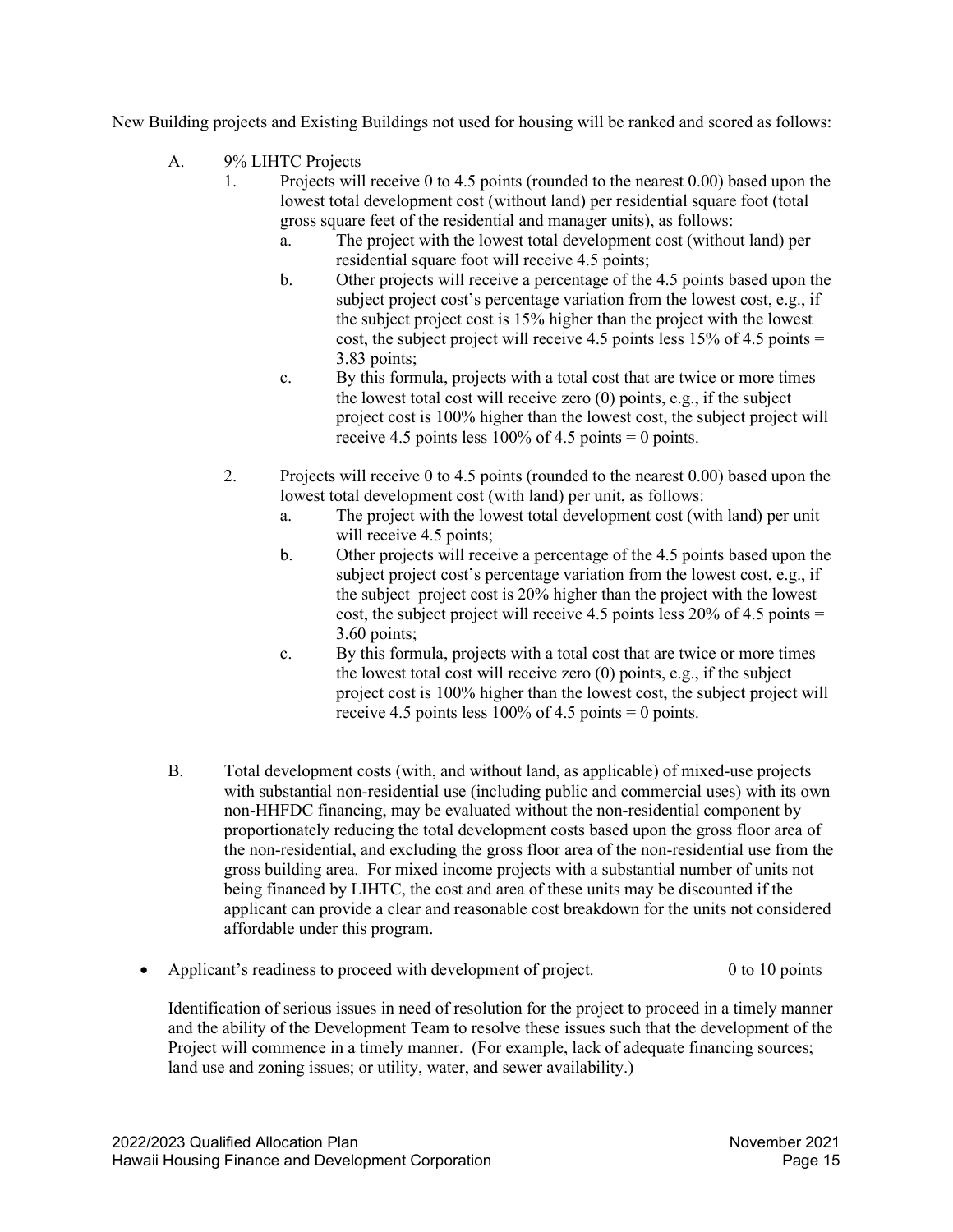- A. Is the project schedule reasonable for the proposed development? Are there any unresolved development issues, e.g., are there restrictions on water or sewer availability? Are there any issues with the project budget, e.g., is the budget adequate? (2 points)
- B. Are there any discretionary approvals outstanding, e.g. 2 points will be awarded for meeting Chapter 343, HRS environmental requirements, 2 points for land use/zoning including Chapter 201H exemptions, and 2 points for other necessary discretionary approvals (6 points)
- C. Are there any ministerial approvals outstanding, e.g., subdivision? Have the construction drawings been completed and under review by the approving agencies? For existing projects, have all of the necessary studies been completed, e.g., hazardous waste assessments? (2 points)
- From Services and Amenities. 0 to 3 points of 3 points

• Tenant services and amenities that will enhance the livability of the project

# **Criterion 4.**

The applicant elects to limit the total Developer Fee as a percentage of the total development cost (excluding developer fee) as presented in the application. The Developer Fee includes total fees paid to the Developer, including, but is not limited to, consulting fees, project management fees, developer overhead, and developer fees. Architectural, Engineering, Accounting, and Legal fees are not included as the Developer Fee.

Developer Fee is subject to a maximum threshold cap. Please refer to Section III (B) (10) for details. Exceeding of this threshold cap results in immediate rejection of the application.

Applicants receive scores for this criterion based on the table below. Please note the different categories for New Building vs. Existing Building applications.

|                        |               | Existing Building used for Housing |            |                         |                | Existing Building not used for Housing |          |                       |                             |
|------------------------|---------------|------------------------------------|------------|-------------------------|----------------|----------------------------------------|----------|-----------------------|-----------------------------|
| New Building           |               | <b>Acquisition Fee</b>             |            | Rehabilitation Fee      |                | <b>Acquisition Fee</b>                 |          | Rehabilitation Fee    |                             |
| Fee                    | <b>Pts</b>    | Fee                                | <b>Pts</b> | Fee                     | Pts            | Fee                                    | Pts      | Fee                   | Pts                         |
| $15\% > \text{Fee} >$  | $\theta$      | $10\%$ > Fee >                     | $\theta$   | $15\%$ > Fee >          | $\theta$       | $10\%$ > Fee >                         | $\theta$ | $15\%$ > Fee >        | $\theta$                    |
| 13%                    |               | $7\%$                              |            | 13%                     |                | 8%                                     |          | 13%                   |                             |
| $13\% > \text{Fee} >$  |               | $7\% >$ Fee $>$                    |            | $13\%$ > Fee >          |                | $8\% >$ Fee $>$                        |          | $13\%$ > Fee >        |                             |
| $11\%$                 |               | $6\%$                              |            | $11\%$                  |                | $7\%$                                  |          | $11\%$                |                             |
| $11\% > \text{Fee} >$  | $2^{\circ}$   | Fee $\leq 6\%$                     | 3          | $11\% > \text{Fee} \ge$ | $\mathfrak{D}$ | Fee $< 7\%$                            | 3        | $11\% > \text{Fee} >$ | $\mathcal{D}_{\mathcal{L}}$ |
| $9\%$                  |               |                                    |            | 9%                      |                |                                        |          | 9%                    |                             |
| $9\% >$ Fee $> 7\%$    | $\mathcal{F}$ |                                    |            | $9\% > Fee >$           | 3              |                                        |          | Fee $\leq 9\%$        | 4                           |
|                        |               |                                    |            | $7\%$                   |                |                                        |          |                       |                             |
| $7\%$ > Fee $\geq 6\%$ | 5.            |                                    |            | Fee $\leq 7\%$          | 4              |                                        |          |                       |                             |
| Fee $\leq 6\%$         | 7             |                                    |            |                         |                |                                        |          |                       |                             |

9% LIHTC Applicants: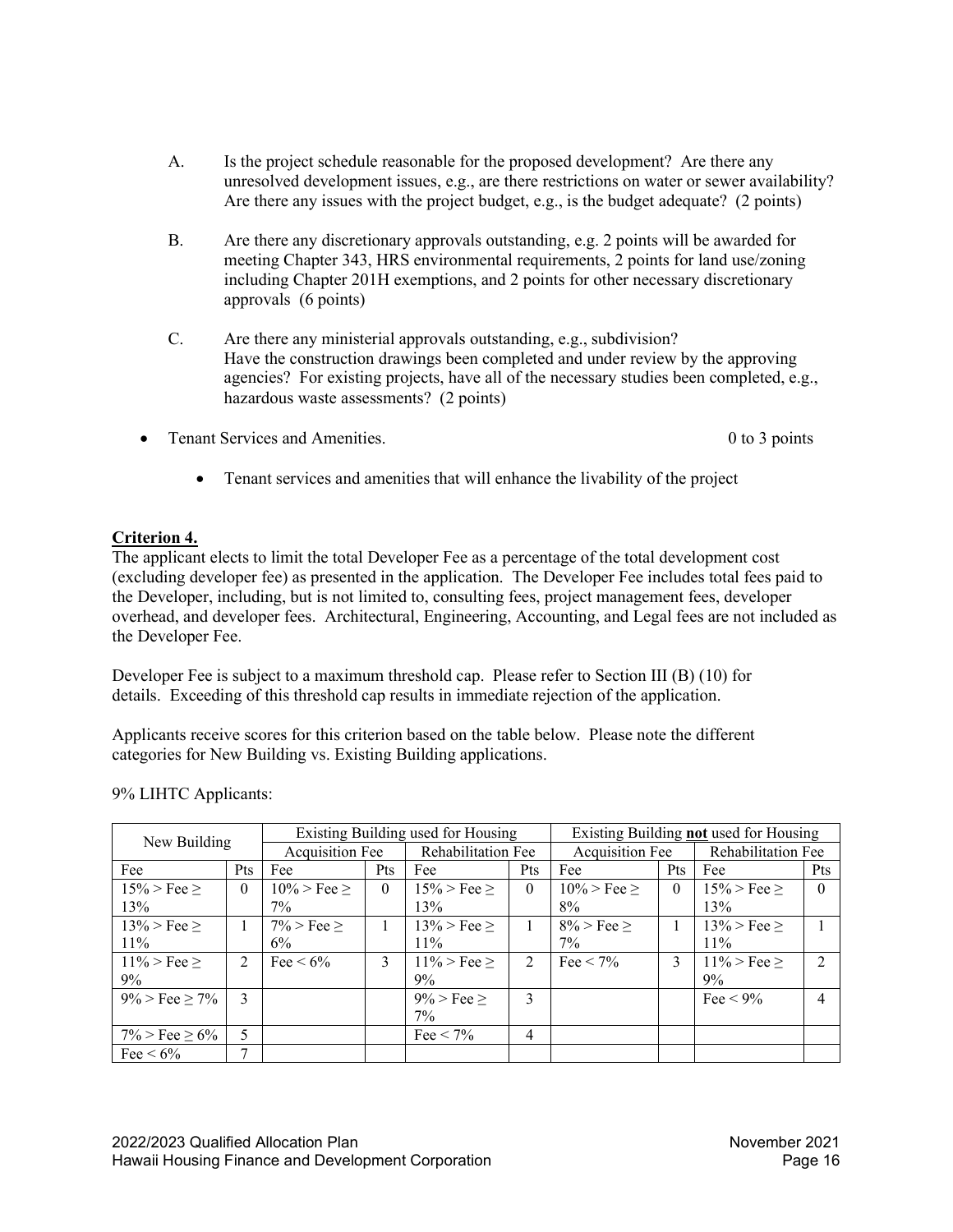# **Criterion 5.**

Project will be receiving, for the first time, project-based rental assistance subsidies which would result in eligible tenants paying approximately 30% of their gross monthly income towards rent. Eligible programs shall include, but not be limited to, the Rural Development 515 Loan Program and HUD Section 8 project-based Rental Assistance Program.

| If the answer to the question is NO  | 0 points are awarded       |
|--------------------------------------|----------------------------|
| If the answer to the question is YES | 1 to 7 points are awarded* |

\* If all the units in the project have project based subsidies then 7 points is awarded, if only a portion of a project has project based subsidies, then the scoring will be adjusted based upon the percentage of units subsidized. The percentage is derived as "Number of Subsidized Units / LIHTC and non-LIHTC subsidized units," provided they are developed simultaneously.

# **Criterion 6.**

State/Local government support. The project will be receiving a permanent below market loan or grant from a State or local governmental agency other than HHFDC or a lease from a government agency (including HHFDC).

The project has received a commitment for a permanent below market loan, or grant, or a commitment of less than 10% of the total development cost. A copy of a commitment letter, government action or contractual agreement must be included in the application. 3 points 3 points

The project has received a commitment for a permanent below market loan, or grant, or a commitment of greater than  $10\%$  of the total development cost. A copy of a commitment letter, government action or contractual agreement must be included in the application. 6 points of the contract of the contract of the contract of the contract of the contract of the contract of the contract of the contract of the contract of the contract of the contract of the contract of the c

The project has received a lease from a government agency (including HHFDC). Applicants will receive a percentage of the 3 points based upon the ratio of the square footage of the leased land to the total square footage of the project site. For example, if the square footage of the leased land is 50% of the total square footage of the project site, the applicant will receive 1.5 points. Up to 3 points Up to 3 points

#### **The highest award possible is 6 points.**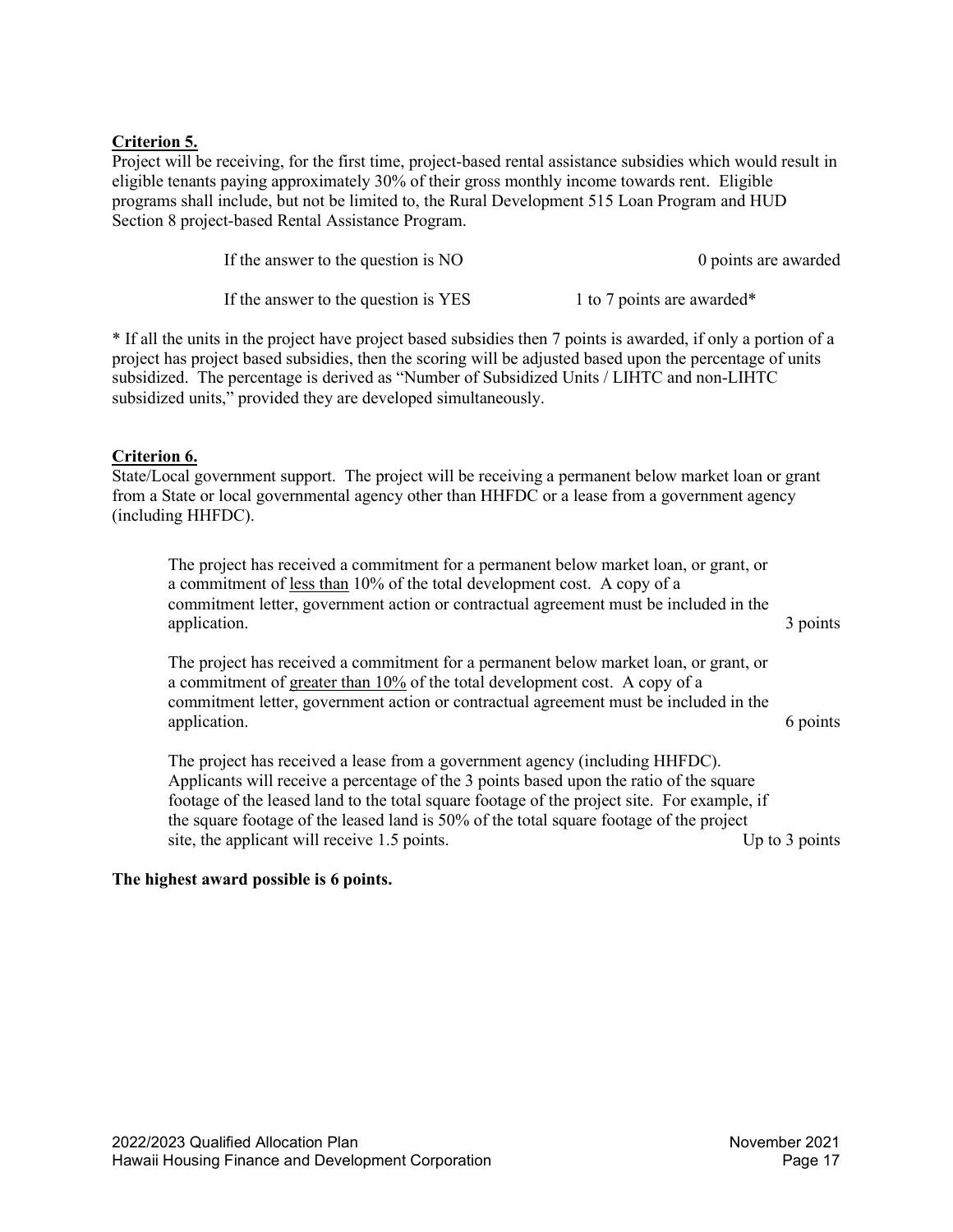# **Criterion 7.**

Projects which promote smart growth, energy, and water conservation, operational savings and sustainable building practices in affordable housing design may be awarded up to 4 points as follows:

#### **Projects can score points in only one category. If an applicant attempts to elect more than one category, the project shall not receive any points in this criterion.**

Applicants must submit a certification from the architect confirming that the Project can meet the required building standards for the category selected below (refer to exhibit list of the Consolidated Application). For example, if an applicant selects LEED Gold, the architect must certify that the Project can meet the LEED Gold standard. **If the certification is missing or if the architect's certification does not reconcile with the applicant's election, the Project shall not receive any points in this criterion.**

| <b>EPA Energy Star</b> | Enterprise Green   USGBC LEED |                  | National Green  | No. Points |
|------------------------|-------------------------------|------------------|-----------------|------------|
| v <sub>0</sub>         | Communities                   | for Homes $- v4$ | <b>Building</b> |            |
|                        |                               | HD&C             | Standard        |            |
|                        |                               |                  | (NAHB)          |            |
|                        | Certified                     | Certified        | <b>Bronze</b>   |            |
|                        |                               | Silver           | Silver          |            |
|                        |                               | Gold             | Gold            |            |
|                        |                               | Platinum         | Emerald         |            |

[http://www.energystar.gov/index.cfm?c=new\\_homes.hm\\_index](http://www.energystar.gov/index.cfm?c=new_homes.hm_index)

<http://www.enterprisecommunity.com/solutions-and-innovation/enterprise-green-communities>

<http://greenhomeguide.com/program/leed-for-homes>

<http://www.nahbgreen.org/NGBS/default.aspx>

Upon completion of the project, certification from the appropriate regulating entity for the green building standard elected in the Project's consolidated application and scored upon by HHFDC. Alternatively, if the Project has followed through with green building design and construction but has not been certified or commissioned by a third party, submit a certification from the Project architect confirming that the Project has met the standard selected. Failure to provide the certification may result in forfeiture of the good faith deposit.

# **Criterion 8.**

Project location and market demand. 0 to 6 points of the matrix of the matrix of the matrix of the matrix of the matrix of the matrix of the matrix of the matrix of the matrix of the matrix of the matrix of the matrix of t

The points awarded will be based on HHFDC's evaluation of factors such as, but not limited to:

• Project is located in a county's urban core/district (preference) versus rural district and is accessible to employment opportunities and shopping; and recreational, medical and educational facilities are located in the immediate vicinity of the project site.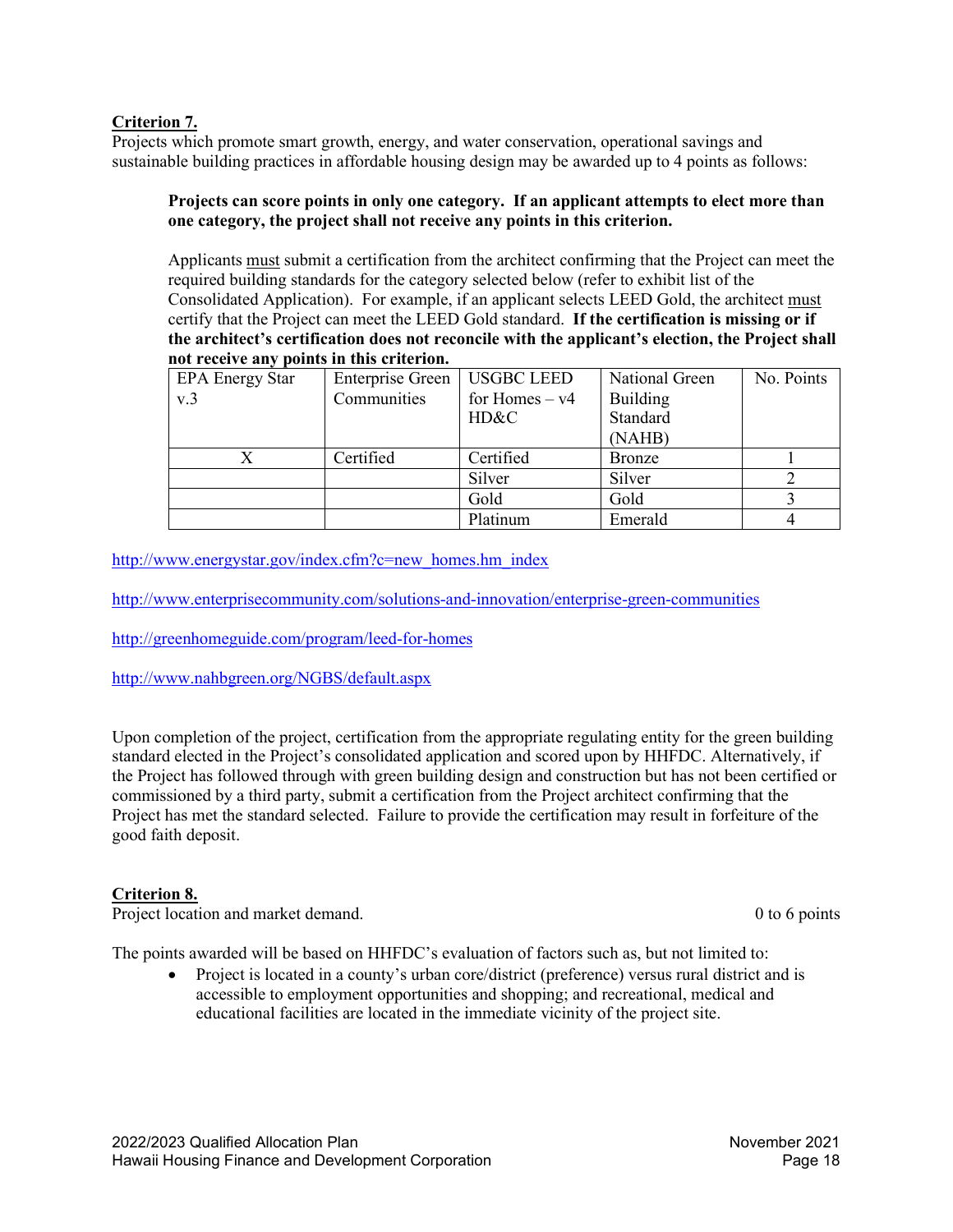| Located in a County's urban core                                        | 4 points |
|-------------------------------------------------------------------------|----------|
| Located in an urbanized area                                            | 3 points |
| Located in a master planned community                                   | 2 points |
| Located in a rural district in proximity to employment                  | 1 point  |
| opportunities and medical and educational facilities                    |          |
|                                                                         |          |
| Project may earn two additional points for availability of a            | 2 points |
| mass transit station/stop within $\frac{1}{2}$ mile. For Oahu, the term |          |
| "mass transit" is exclusive to rail. For the neighbor islands,          |          |
| the term "mass transit" is not exclusive to rail.                       |          |

# **Criterion 9.**

Developer and Property Management Experience. 0 to 7 points

Applicants receive scores for this criterion based on the following:

1. Number of LIHTC projects placed in service by the Project Owner (General Partner/Managing Member/Developer). The number of LIHTC projects placed in service in which the applicant's consultant that had a contractual obligation with the Project Owner throughout the construction/rehabilitation period continues to participate in the management of the project throughout the extended use period (as defined and required by section  $42(h)(6)(D)$  of the Internal Revenue Code), may be included in the scoring of Criterion 9, subject to the submission of supporting documentation.

| Projects Placed in Service | Points |
|----------------------------|--------|
| None                       |        |
|                            |        |
|                            |        |

2. Number of LIHTC projects placed in service in Hawaii by the Project Owner (General Partner/Managing Member/Developer). The number of LIHTC projects placed in service in which the applicant's consultant that had a contractual obligation with the Project Owner throughout the construction/rehabilitation period and continues to participate in the management of the project throughout the extended use period (as defined and required by section  $42(h)(6)(D)$  of the Internal Revenue Code), may be included in the scoring of Criterion 9, subject to the submission of supporting documentation.

| Projects Placed in Service | Points |
|----------------------------|--------|
| None                       |        |
|                            |        |
|                            |        |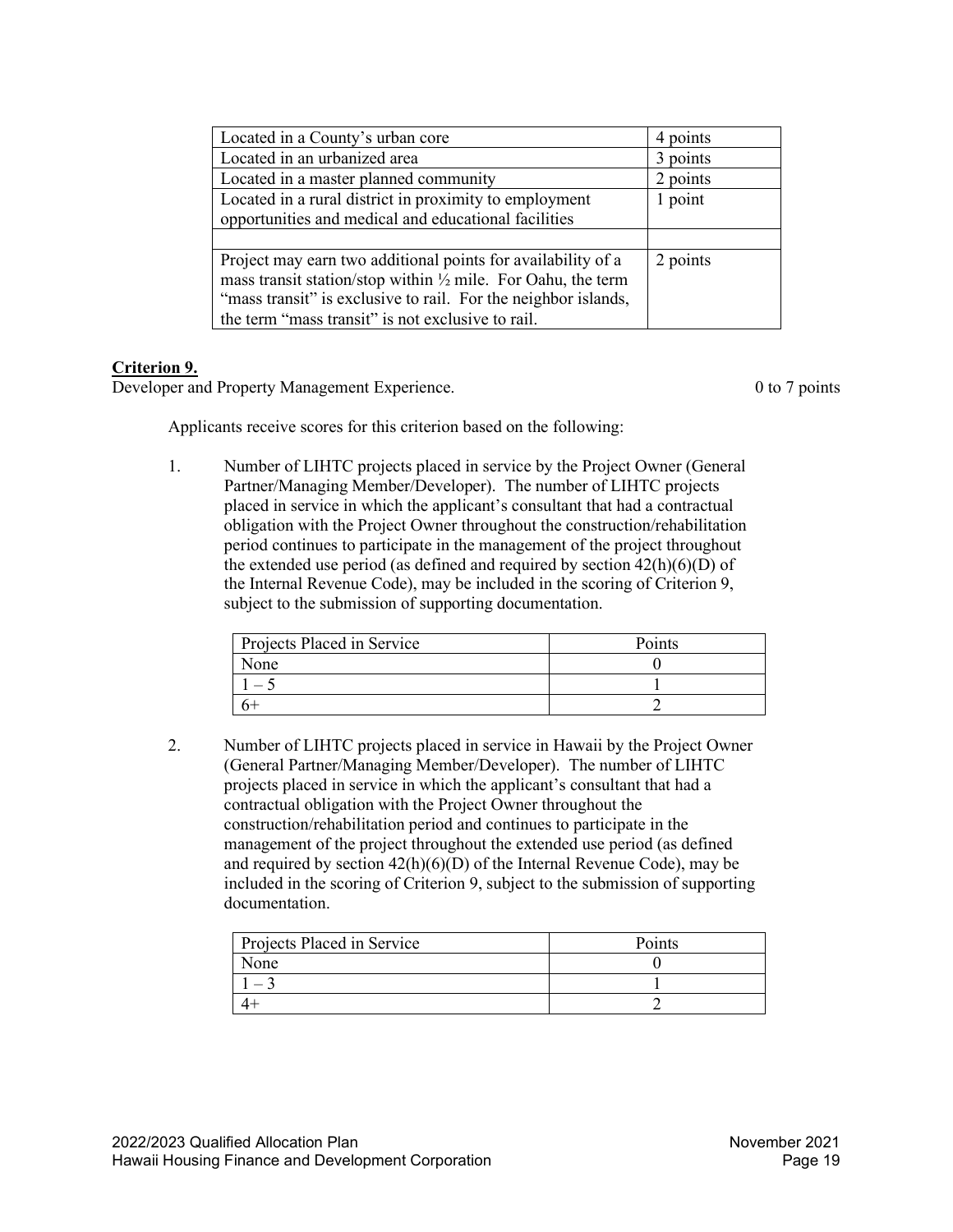3. Number of LIHTC projects managed by the Management Agent.

| Projects Managed | Points |
|------------------|--------|
| None             |        |
|                  |        |
|                  |        |

4. Number of LIHTC project located in the State of Hawaii managed by the management Agent.

| Projects Managed | <b>Points</b> |
|------------------|---------------|
| None             |               |
|                  |               |

# **Criterion 10.**

Applicants shall receive points for committing to an additional use period beyond the minimum "extended use period" as defined and required by section  $42(h)(6)(D)$  of the Internal Revenue Code. The election will be recorded in the Restrictive Covenant Document.

Points will be awarded based on the following:

| <b>Total Extended Use Period (Total Length of</b><br><b>Affordability Commitment):</b> | <b>Points</b> |
|----------------------------------------------------------------------------------------|---------------|
| 61 years or more                                                                       | 7 points      |
| 55 to 60 years                                                                         | 4 points      |
| 50 to 54 years                                                                         | 3 points      |
| 45 to 49 years                                                                         | 2 points      |
| 40 to 44 years                                                                         | 1 point       |
| Less than 40 years                                                                     | $0$ points    |

# **Criterion 11.**

An Applicant will receive up to 2 points if it elects to provide affordable housing that provide larger units which are available to individuals with children or large families.

Projects providing units that are

2-bedrooms or larger for at least 20% of all low-income units may earn 1 to 2 points according to the following schedule:

| $20\%$ to 39% of the total units  | 1 point  |
|-----------------------------------|----------|
| $40\%$ or more of the total units | 2 points |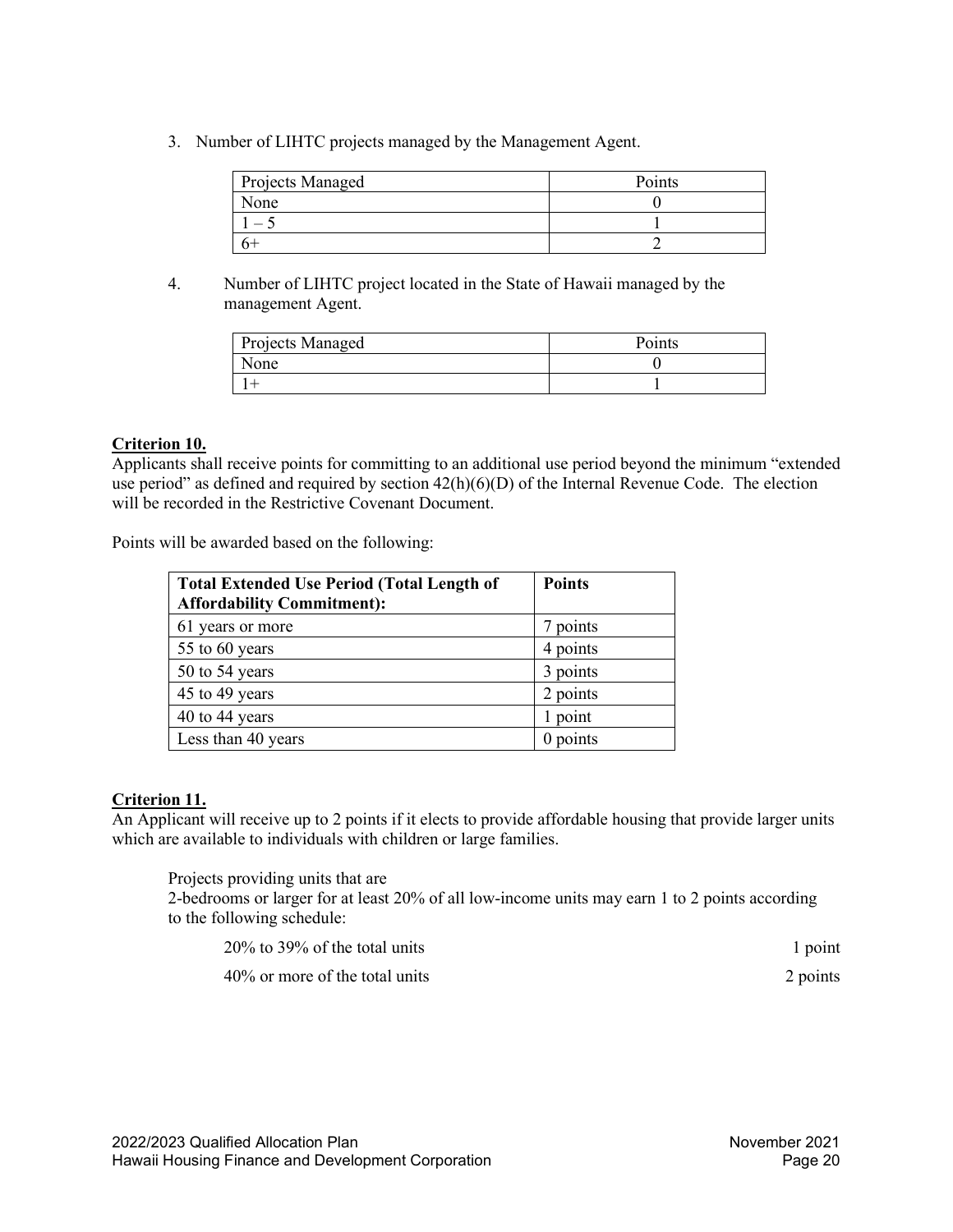# **Criterion 12.**

Project will provide housing for tenant populations with special housing needs.

For the purpose of this Qualified Allocation Plan, "special housing needs" mean persons for whom social problems, age or physical or mental disabilities impair their ability to live independently, and for whom such ability can be improved by more suitable housing conditions. Persons with special housing needs may include persons with physical or mental disabilities or persons who are homeless.

Projects may receive up to 2 points for the criterion if it commits to provide services that will enhance the livability of the project for tenant populations with special housing needs. The amount of points awarded is based on the quantity and quality of services provided and the status of commitment. The maximum 2 points will be awarded only to applicants that have an executed commitment to serve this project by a third party service provider or if applicant or owner is an experienced provider of the proposed services.

All such services shall be optional to the tenant and shall be provided at no additional cost to the tenant.

Projects must substantiate the feasibility of providing these services throughout the compliance period as part of its application. The owner shall certify the feasibility of the services provided in the application accompanied by supporting documentation during the compliance period.

**Market Study must include an analysis of market demand for tenants with special housing needs.**

**Projects that commit to provide housing for tenants populations with special housing needs will be required to have those units occupied by the special housing needs tenants. The Declaration of Restrictive Covenants for Low Income Housing Credits will restrict the occupancy of the units to the special housing needs tenants for the duration of the committed affordability period. For example, if a projects commits 10 of the 60 LIHTC units for special housing needs tenants, those units shall be occupied at all times by a special housing needs tenant. The unit shall remain vacant until a special housing needs tenant occupies the unit regardless of whether there is a waitlist for the project for the other remaining units.**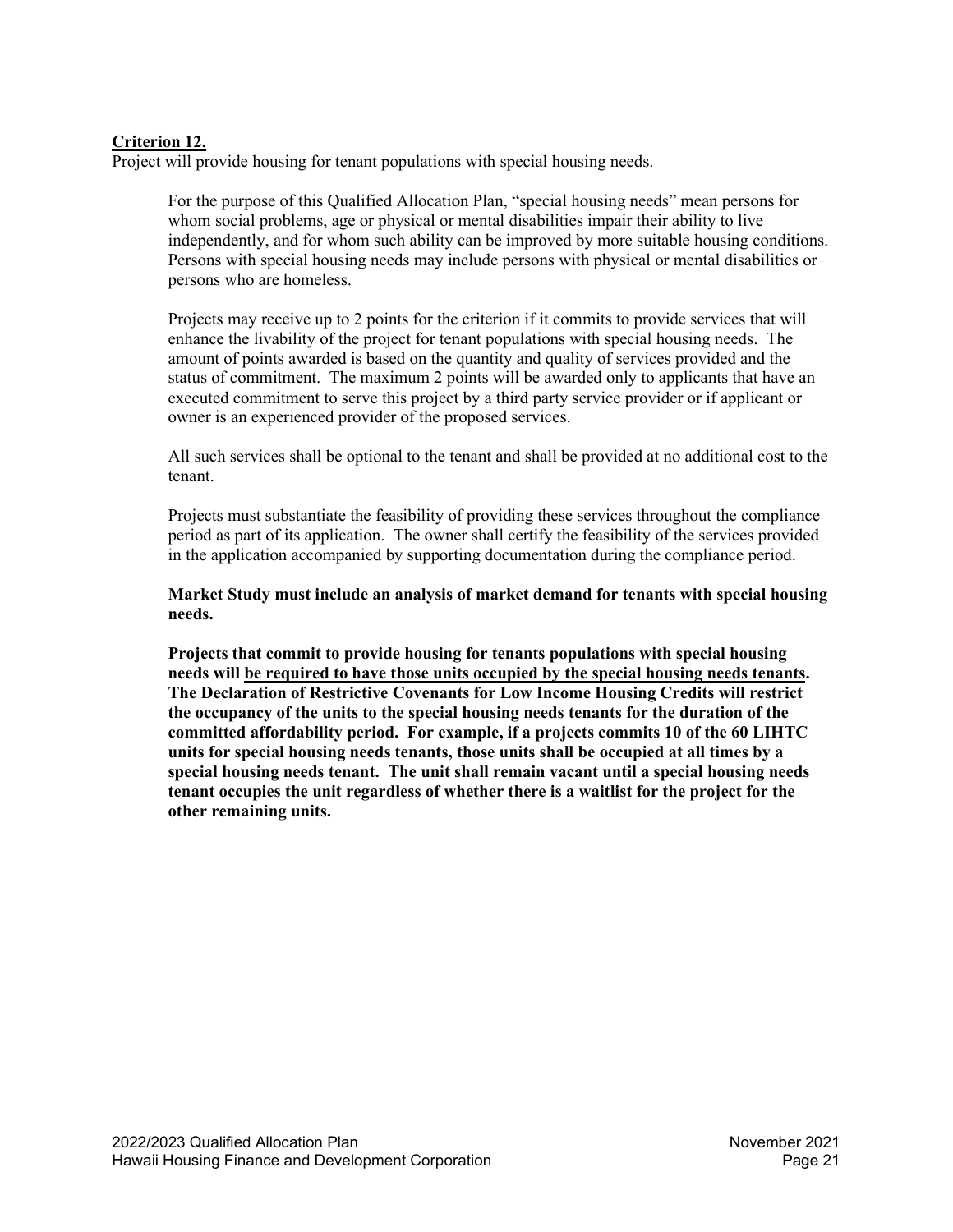# **Criterion 13.**

Applicants receive points by providing a preference to lower income tenants in accordance with the table below. Projects may score multiple times under the Percent of Income Targeted Units" category (i.e. electing 80% of LIHTC units at 50% AMGI and 20% of LIHTC units at 30% AMGI for 10 points). However, projects may only score once under a specific "Area Median Income" category (i.e. if 70% of LIHTC units at 50% AMGI is elected, the project cannot elect 30% of LIHTC at 50% AMGI to account for 100% of LIHTC units). The highest award possible is 10 points.

|                                     |     | Percent of Area<br>Median Income |      |     |     |
|-------------------------------------|-----|----------------------------------|------|-----|-----|
| Version C-4                         |     | 60%                              | 50%  | 40% | 30% |
|                                     | 80% | 6.25                             | 7.75 | 9   | 10  |
| Total                               | 70% | 5.25                             | 6.75 | 8   | 9   |
| S,                                  | 60% | 4.25                             | 5.75 | 7   | 8   |
| Percent of Income<br>Units<br>Units | 50% | 3.25                             | 4.75 | 6   |     |
| <b>LIHTC</b>                        | 40% | 2.25                             | 3.75 | 5   | 6   |
|                                     | 30% | 1.25                             | 2.75 | 4   | 5   |
| Targeted                            | 20% | 0.25                             | 1.75 | 3   | 4   |
|                                     | 10% |                                  | 0.75 | 2   | 3   |

Please see example scoring under this criterion below:

|                                                    |              | 60%  | 50%  | 40% | 30% |        |
|----------------------------------------------------|--------------|------|------|-----|-----|--------|
|                                                    |              | AMI  | AMI  | AMI | AMI | Points |
|                                                    | Alpha        | 100% |      |     |     | 6.25   |
|                                                    | <b>Bravo</b> |      | 100% |     |     | 7.75   |
|                                                    | Charlie      | 50%  | 50%  |     |     | 8.00   |
| Units                                              | Delta        | 50%  |      | 50% |     | 9.25   |
|                                                    | Echo         | 50%  | 30%  | 10% | 10% | 10.00  |
| Percent of Income<br>Targeted Units to Total LIHTC | Foxtrot      | 80%  | 20%  |     |     | 8.00   |
|                                                    | Golf         | 80%  | 10%  |     | 10% | 10.00  |

The income restrictions shall be included as part of the declaration of land use restrictive covenants based on unit count.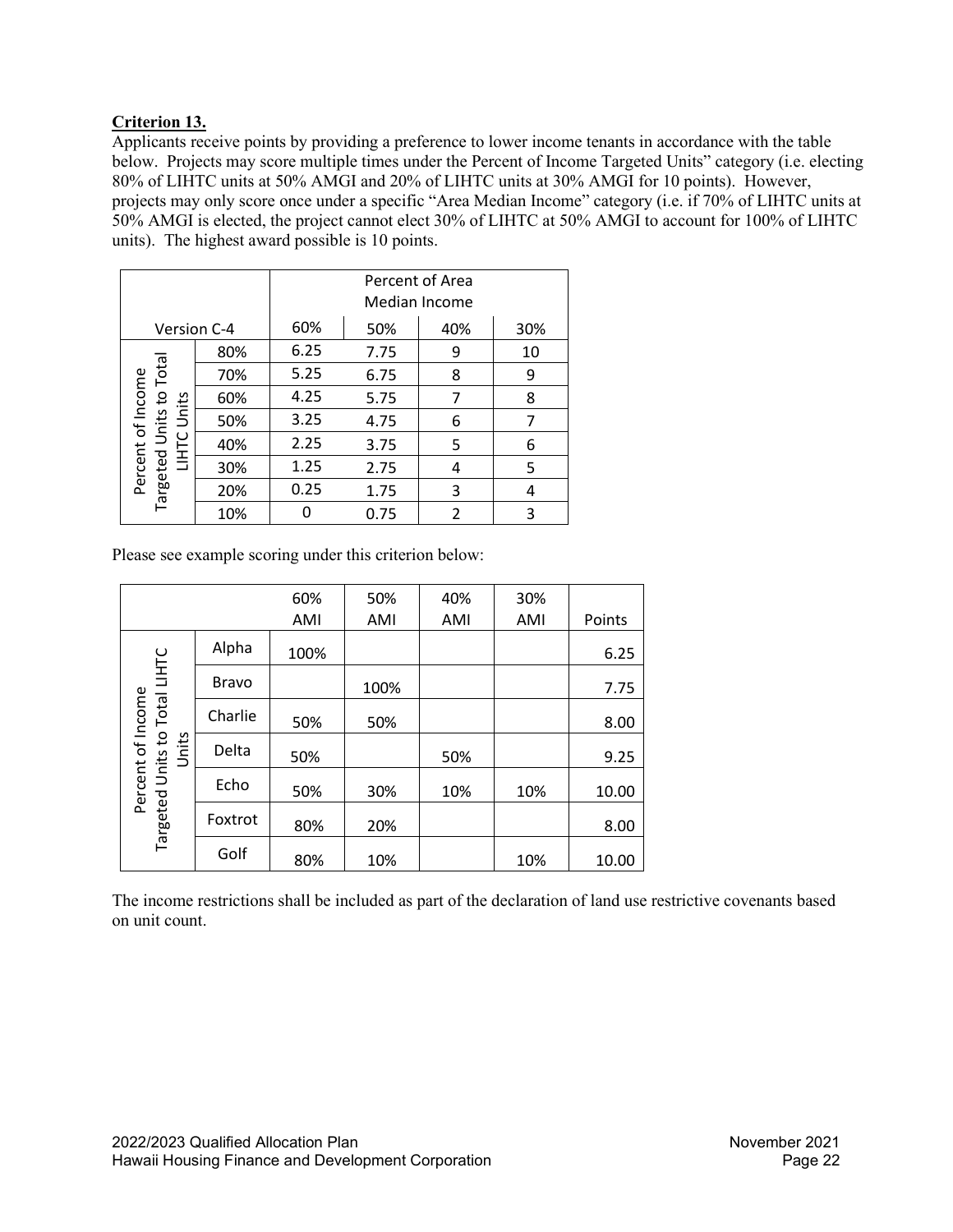# **Criterion 14.**

Project involves a Qualified Non-Profit Organization as defined in Section 42 IRC. The Qualified Non-Profit Organization is to own an interest in the project (directly or through a partnership) and materially participate (within the meaning of Section 469(h) IRC) in the development and operation of the project throughout the Extended Use Period.

In addition, HHFDC requires the following for the project to score points in Criterion 14:

- 1. Submission of the Articles of Incorporation of the Qualified Non-Profit **Organization**
- 2. Copy of a current  $501(c)(3)$  IRS Tax Exemption Letter for the Qualified Non-Profit Organization
- 3. Most recent Treasury Form 990 with all supporting documentation, as filed with the IRS
- 4. The Qualified Non-Profit Organization is required to have a physical office in the State of Hawaii
- 5. Submission of a valid Certificate of Vendor Compliance for the Qualified Non-Profit Organization indicating the entity is "compliant" or "exempt".
- 6. One of the exempt purposes of the Qualified Non-Profit Organization includes fostering low-income housing as indicated by Section 42 IRC.

#### **9% LIHTC Applicants**

The project will elect to receive an allocation from the non-profit set-aside. The owner must comply with the requirement of the non-profit set-aside during the extended use period. There is a Qualified Non-Profit Organization that will have an interest in and material participation in the project throughout the extended use period 3 points

#### **Criterion 15.**

Project is offering tenants an opportunity for home ownership. The applicant will offer tenants a right of first refusal to acquire the property in accordance with Section  $42(i)(7)$  of the Code. To receive consideration for the criterion, the applicant must provide a feasibility analysis addressing the tenant's ability to purchase the project. The applicant must also provide a plan discussing how the project will offer the units for homeownership to tenants.

| If the answer to the question is NO  | $0$ points |
|--------------------------------------|------------|
| If the answer to the question in YES | 1 point    |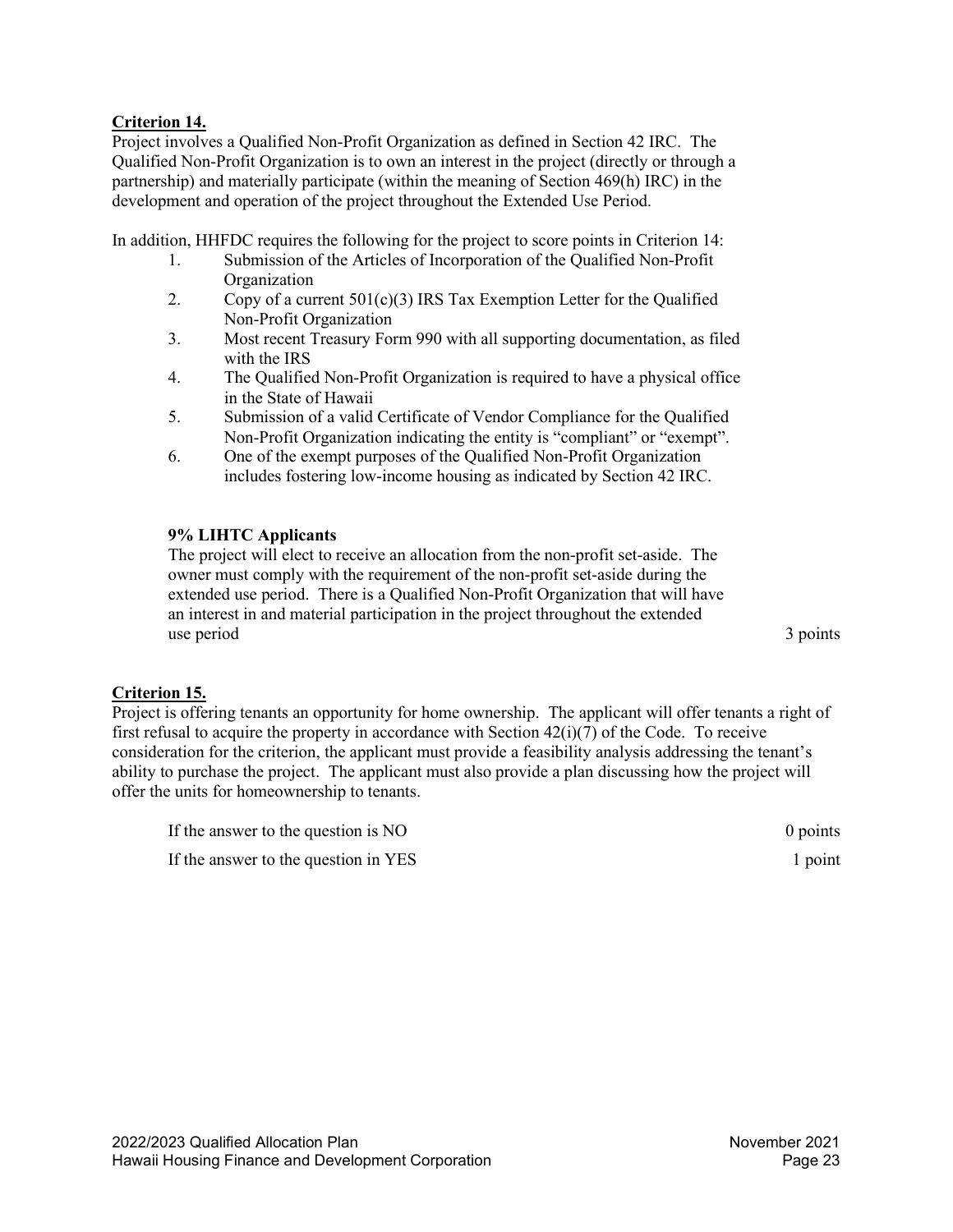#### **Criterion 16.**

Project is located in a Qualified Census Tract. The project will redevelop existing housing which contributes to a concerted community revitalization plan as determined by HHFDC. For example: site is located in an Enterprise Community, Empowerment Zone, or part of a County redevelopment plan.

| If the answer to the question is NO  | 0 points |
|--------------------------------------|----------|
| If the answer to the question in YES | 2 points |

To receive consideration for this criteria, applicant must provide an explanation on how this project is in compliance with such plan and its benefit to the overall community. The applicant must provide a letter of interest or a binding agreement with the government agency administering the community revitalization plan.

## **Criterion 17.**

Historic Nature. The project will preserve the historic nature of an existing building. Preservation of building(s) on a national or state historic registry will receive 1 point.

| If the answer to the question is NO  | 0 points |
|--------------------------------------|----------|
| If the answer to the question in YES | 1 point  |

# **Criterion 18.**

Waiver of Qualified Contract 20 points 20 points

Applicants that elect to waive the right to exercise a request for a qualified contract pursuant to Section  $42(h)(6)(E)(i)(II)$  of the IRC will be awarded 20 points.

#### <span id="page-23-0"></span>**IV. Rights of the HHFDC**

**The HHFDC reserves the right to disapprove any application or project for any LIHTC reservation or allocation, regardless of ranking under the criteria and point system as contained in section III of this allocation plan. The executive director or his/her designated representative shall have the authority to defer consideration of any application if, in his/her sole discretion, such deferral is deemed in the best interest of meeting housing needs.**

**The HHFDC reserves the right, in its sole discretion, to (i) hold back a portion of the annual state and federal housing credit ceiling for use during later reservation cycles, (ii) carry over a portion of the current year's housing credit ceiling for allocation to a project which has not yet been placed in service, and (iii) under certain conditions, issue a forward commitment for up to 25% of the next year's housing credit ceiling.**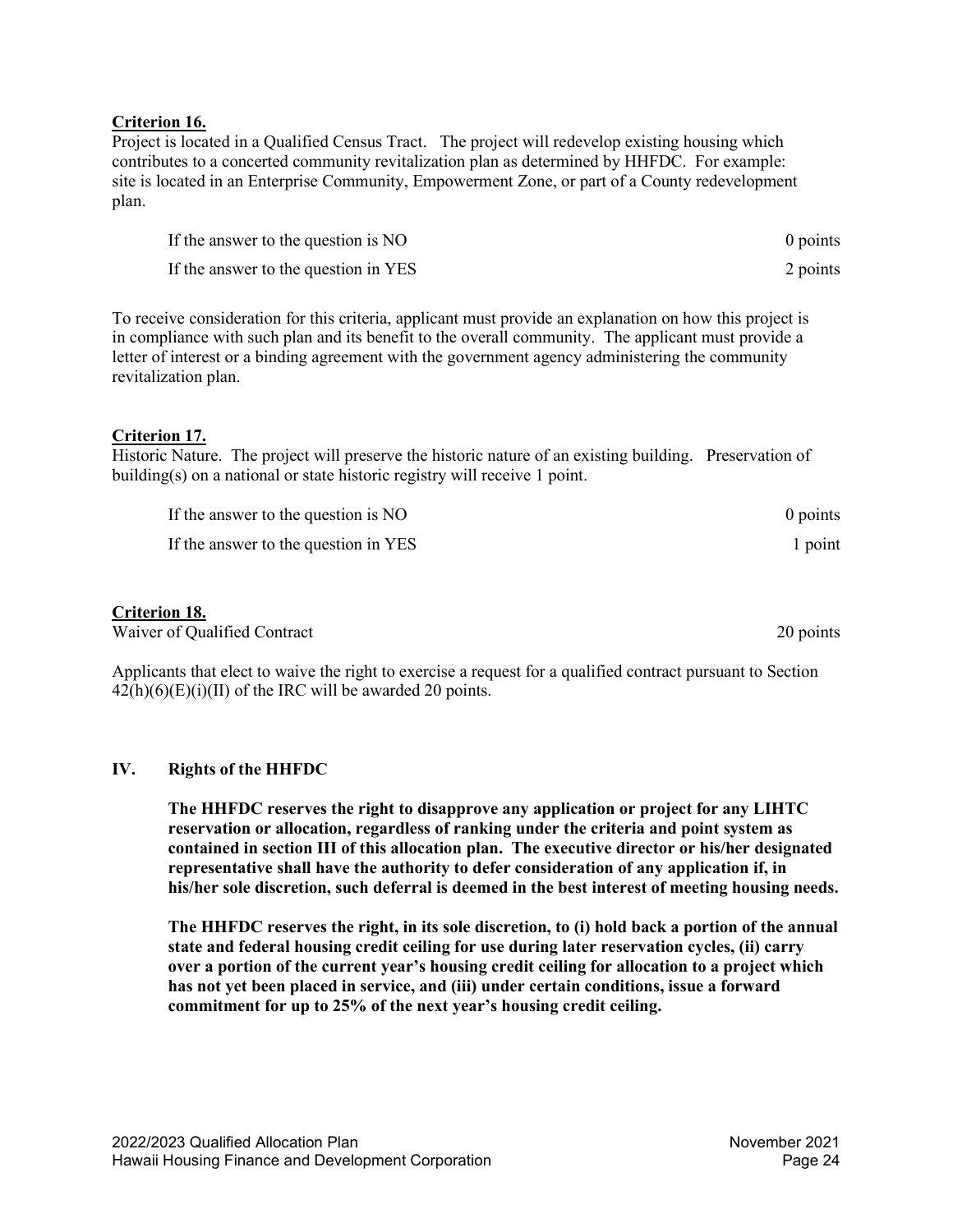**The HHFDC is required under Section 42 of the IRC to allocate only the minimum amount of LIHTC required to make a project feasible. The determination of the amount of LIHTC to be reserved or allocated to a project shall be made solely at the discretion of the HHFDC. The HHFDC may, at the time of issuance of the IRS Form(s) 8609 for the project, decrease the amount of LIHTC allocated to a project based on the actual cost and financing of the project.**

## **Compliance with Commitments and Representations:**

- 1. Projects and Applicants receiving an award of LIHTC are required to comply with their commitments and representations made under the (i) Consolidated Application and (ii) Qualified Allocation Plan.
- 2. HHFDC shall verify compliance of the Project and Applicant during its review of the Form 8609 request. The review shall include, but is not limited to, the following:
	- a. Compliance with Contractor Profit and Developer Fee Limitations determined via the audited cost certification.
	- b. Completion of project improvements in accordance with plans and specifications determined via architect certification.
	- c. Compliance with Green Building and Energy Efficiency commitments determined via architect certification or certificate issuance by the appropriate regulating body.
	- d. Please refer to the request of IRS Form 8609 Issuance for additional information.
- 3. The failure of the Project and Applicant to meet the commitments and representations shall result in the following:
	- a. Forfeiture of the entire 10% Good Faith Deposit collected during acceptance of the LIHTC Carryover Allocation or Reservation.

**The HHFDC in no way represents or warrants to any interested party which may include, but is not limited to, any developer, project owner, investor or lender that the project is, in fact, feasible or viable.**

**No member, officer, agent, or employee shall be personally liable concerning any matters arising out of, or in relation to, the reservation or allocation of the LIHTC.**

#### <span id="page-24-0"></span>**V. Fees**

The following fees are associated with the LIHTC program. The HHFDC reserves the right to adjust the fees due to changing circumstances annually each January 1. All fees shall be paid via Cashier's Check and made payable to the Hawaii Housing Finance and Development Corporation.

#### **Application Fee**

An Application Fee shall be payable to the HHFDC at the time of submission of the application. The fee shall be the same for all applicants.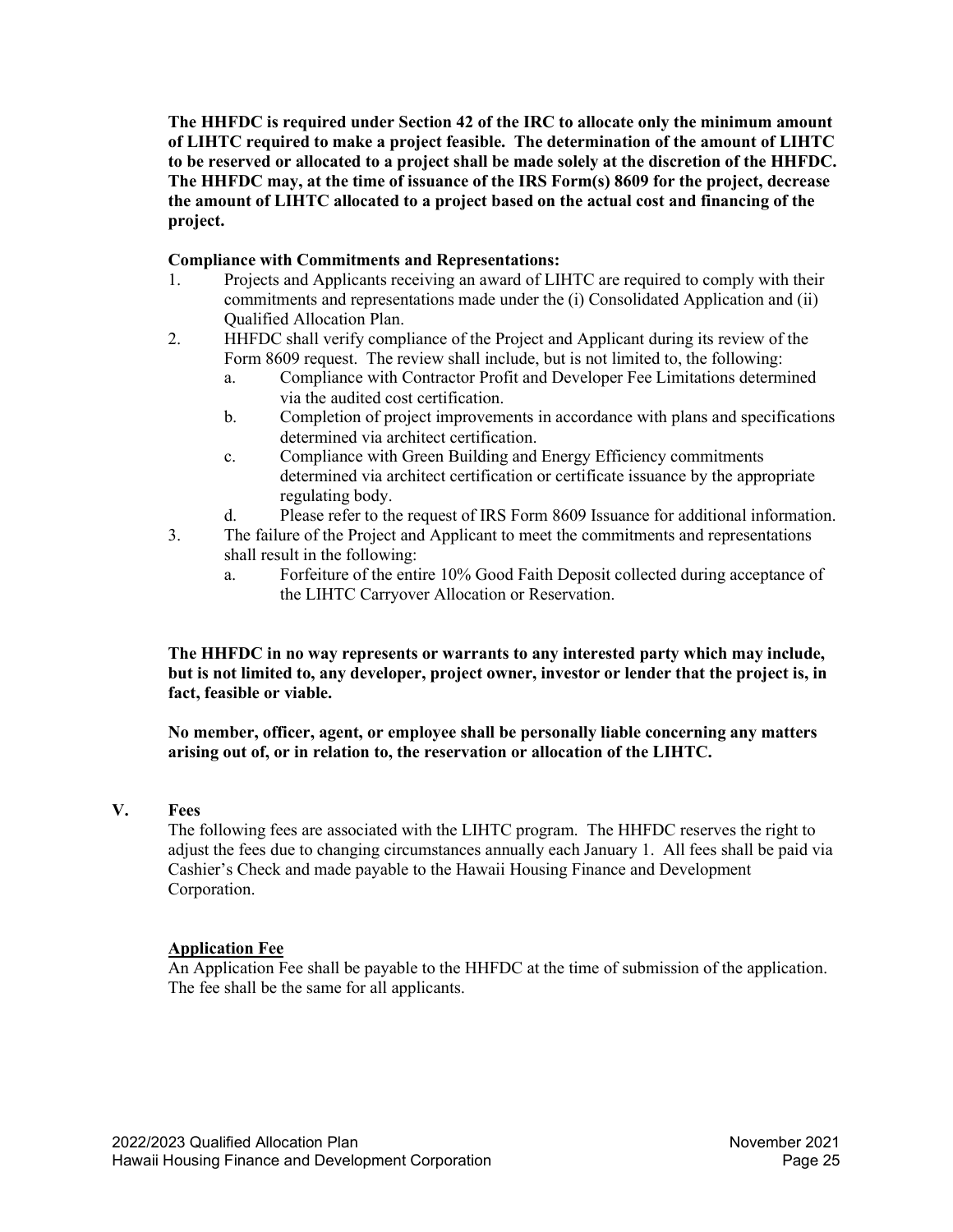## **Good Faith Deposit**

A good faith deposit of ten percent (10%) of the first year's federal LIHTC reservation shall be payable at the time the executed binding agreement is submitted to the HHFDC. Upon allocation and issuance of the IRS Form 8609, eighty percent (80%) of the good faith deposit shall be retained by the HHFDC as an administrative fee. The remainder of the good faith deposit may be refunded to the applicant. Failure by Owner to meet any of the elections made in the scoring criteria at the time of application will result in the retention of the entire good faith deposit by the HHFDC. Any said failure shall be determined by HHFDC in its sole discretion.

## **Compliance Monitoring Fee**

Please refer to Section VI. Compliance Monitoring Plan for more details regarding the Compliance Monitoring Fee.

## **Qualified Contract Processing Fee**

Qualified Contract Fee of \$150 per unit for all units.

# <span id="page-25-0"></span>**VI. Compliance Monitoring Plan**

The HHFDC Low Income Housing Tax Credit Compliance Manual is available at https://dbedt.hawaii.gov/hhfdc/

## <span id="page-25-1"></span>**A. Summary**

The HHFDC shall monitor compliance with all applicable Federal and State Program requirements for the period a project is committed to providing low-income rental units. The HHFDC will require that all qualified tenants of a project be certified upon occupancy and be re-certified annually to ensure compliance. Projects shall be required to maintain copies of the income certification for each tenant on forms approved or provided by the HHFDC. Projects will also be required to maintain records regarding number of rental units (including number of bedrooms and size of square footage of each bedroom); percentage of rental units that are low-income units; rent charged on each rental unit including utility allowances; documentation regarding vacancies in the building; eligible and qualified basis of the building at the end of the first year of the credit period, and at the end of each year until required set-asides are met; and character and use of the nonresidential portion of the building that is included in the building's eligible basis, all in accordance with the rules published by the Internal Revenue Service (IRS). The HHFDC may perform an audit annually but, at a minimum, once every three years, and shall have access to all books and records upon notice to the project owner. Annually, owners of LIHTC projects will be required to certify to HHFDC that for the previous year, the minimum set-aside requirement was met; there was no change in the applicable fraction, or an explanation if there was a change; appropriate income certifications and documentation have been received for each low-income tenant; each low-income unit was rent-restricted in accordance with Section 42 IRC; all units were for use by the general public and used on a non-transient basis (except for transitional housing for the homeless as provided for in Section 42 IRC); each building was suitable for occupancy, taking into account local health, safety and building codes; there was no change in the eligible basis in the project, or an explanation if there was a change; all tenant facilities included in the eligible basis were provided on a comparable basis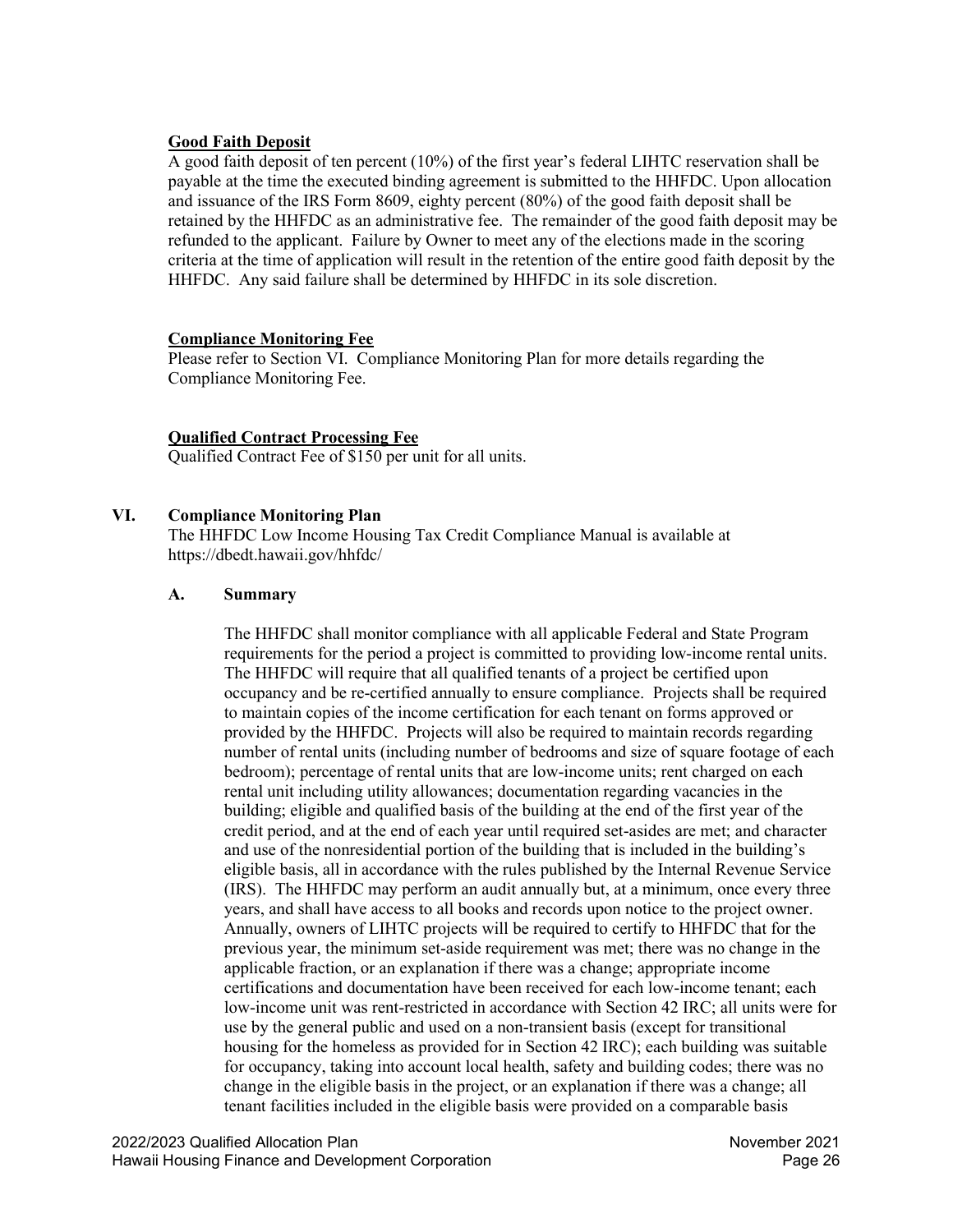without charge; rentals of vacancies were done in accordance with Section 42 IRC; rentals of units were done in accordance with Section 42 IRC if any tenant's income increased above the limit allowed by Section 42 IRC; and a Restrictive Covenant document was in effect for the project, for those buildings receiving credits after 1989, all in accordance with the rules published by the IRS.

If the HHFDC becomes aware of non-compliance, the IRS shall be notified in accordance with the rules published by the IRS.

Please consult with your tax attorney and/or LIHTC consultant regarding Internal Revenue Code regulations. Owners are responsible for keeping abreast of current Program requirements.

The guidelines outlined below pertain to projects allocated Federal and State LIHTC in the State of Hawaii.

#### <span id="page-26-0"></span>**B. Compliance**

#### **Owner/Manager Training**

Owners, managing agents, and on-site managers should attend or document that they have recently attended training on management and compliance prior to leasing any units, but no later than receipt of IRS Form 8609, which certifies an allocation of LIHTC. Training may be required following significant or repeated noncompliance events. At minimum, such training should cover key compliance terms, qualified basis rules, determination of rents, tenant eligibility, file documentation, next available unit procedures and unit vacancy rules, agency reporting requirements, record retention requirements, and site visits.

#### **Set Aside**

The project must comply with the low-income set-aside requirements of Section 42 IRC as chosen by the owner at the time of receiving the credits. The minimum requirements are either:

- 1. 20 percent or more of the units in the project are occupied by tenants having a household income of 50 percent or less of the area median gross income (the "20-50 requirement"), or
- 2. 40 percent or more of the units in the project are occupied by tenants having a household income of 60 percent or less of the area median gross income (the "40-60 requirement").

Tenant income is calculated in a manner consistent with the determination of annual income under Section 8 of the United States Housing Act of 1937, as directed by the Internal Revenue Code. Area median incomes are determined annually by HUD and are available from the HHFDC.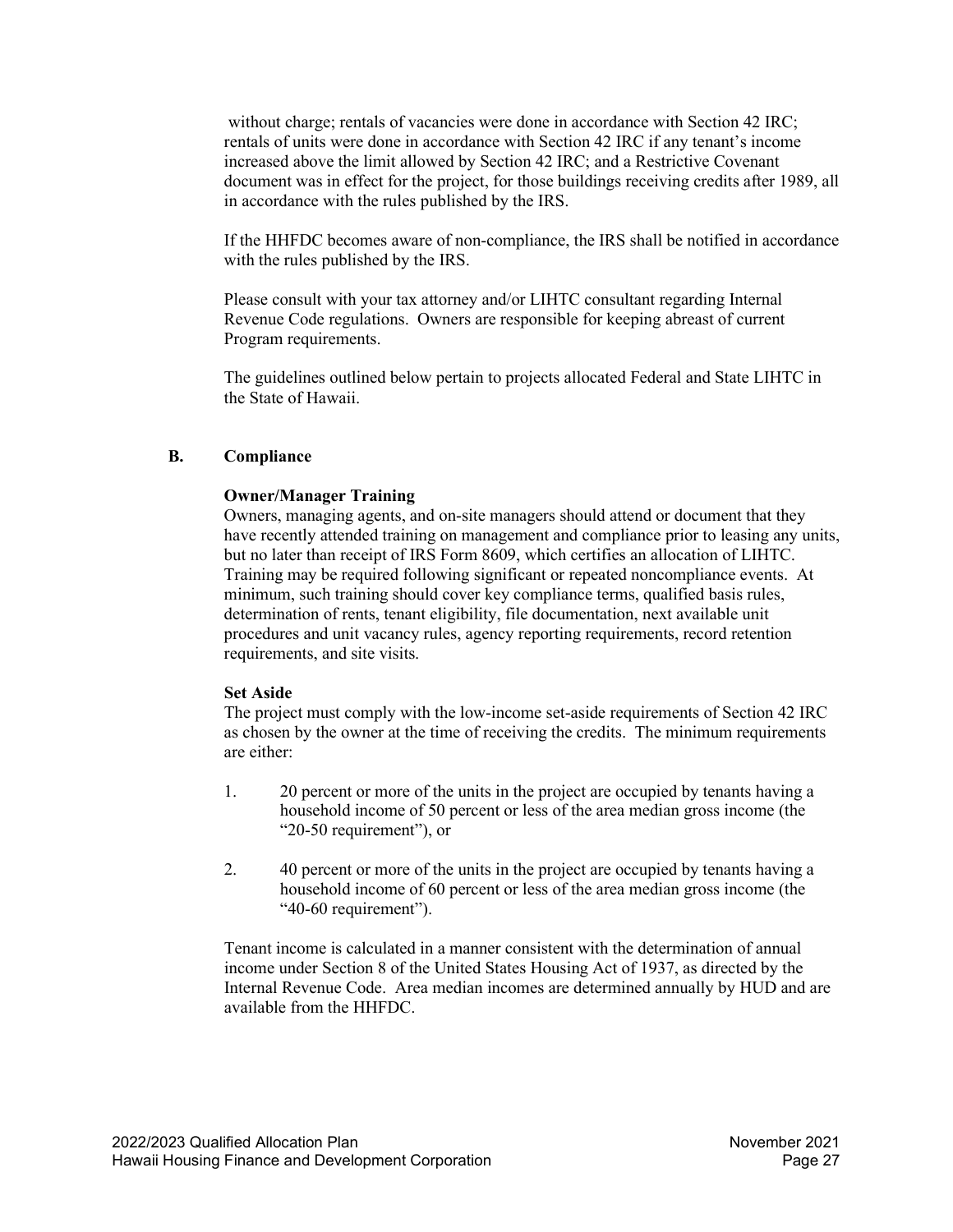#### **Rent**

Units in the project must be rent-restricted to either thirty (30) percent of the median income adjusted for family size for the area in which the project is located or rentrestricted to thirty (30) percent of the imputed income limitations based on unit size. This rent-restriction must be maintained throughout the Term of the Compliance and Extended-use period. See 'D. Rent and Income Limits' in this section for further information.

## **Term of Compliance**

Projects receiving a LIHTC allocation after January 1, 1990, must comply with eligibility requirements for the extended use period [initial 15-year period (compliance period), in addition to the 15 or more years (additional-use period)] determined by elections indicated in the Restrictive Covenant Document. The Restrictive Covenant Document must be recorded before credits are allocated.

## **Annual Certification**

These and other compliance requirements as listed in Section A. Summary must be certified annually by the owner through the submission of the Annual Report. The Annual Report includes the Owner's Certificate of Continuing Program Compliance and shall be submitted by February 1 of each year throughout the compliance/extended-use period.

## **Records Retention**

The Annual Report and the supporting documentation verifying the information on the Annual Report must be kept for a minimum of six (6) years after the due date (with extensions) for filing the federal income tax return for that year. The records for the first year of the credit period, however, must be retained for at least 6 years beyond the due date (with extensions) for filing the federal income tax return for the last year of the compliance period of the building, in accordance with published IRS guidelines.

Electronic storage of records is allowed by the IRS. However, HHFDC encourages the retention of hard copies of the first year records.

#### **IRS Form 8609**

Owner shall complete Part II of the IRS Form 8609 and submit with subsequent Annual Report.

#### **Qualified Basis Tracking Sheet (QBTS)**

This form shall be submitted annually until the required set-asides are established. Documents will provide information on original tenants qualifying each building for LIHTC minimum set-asides, and other set-asides.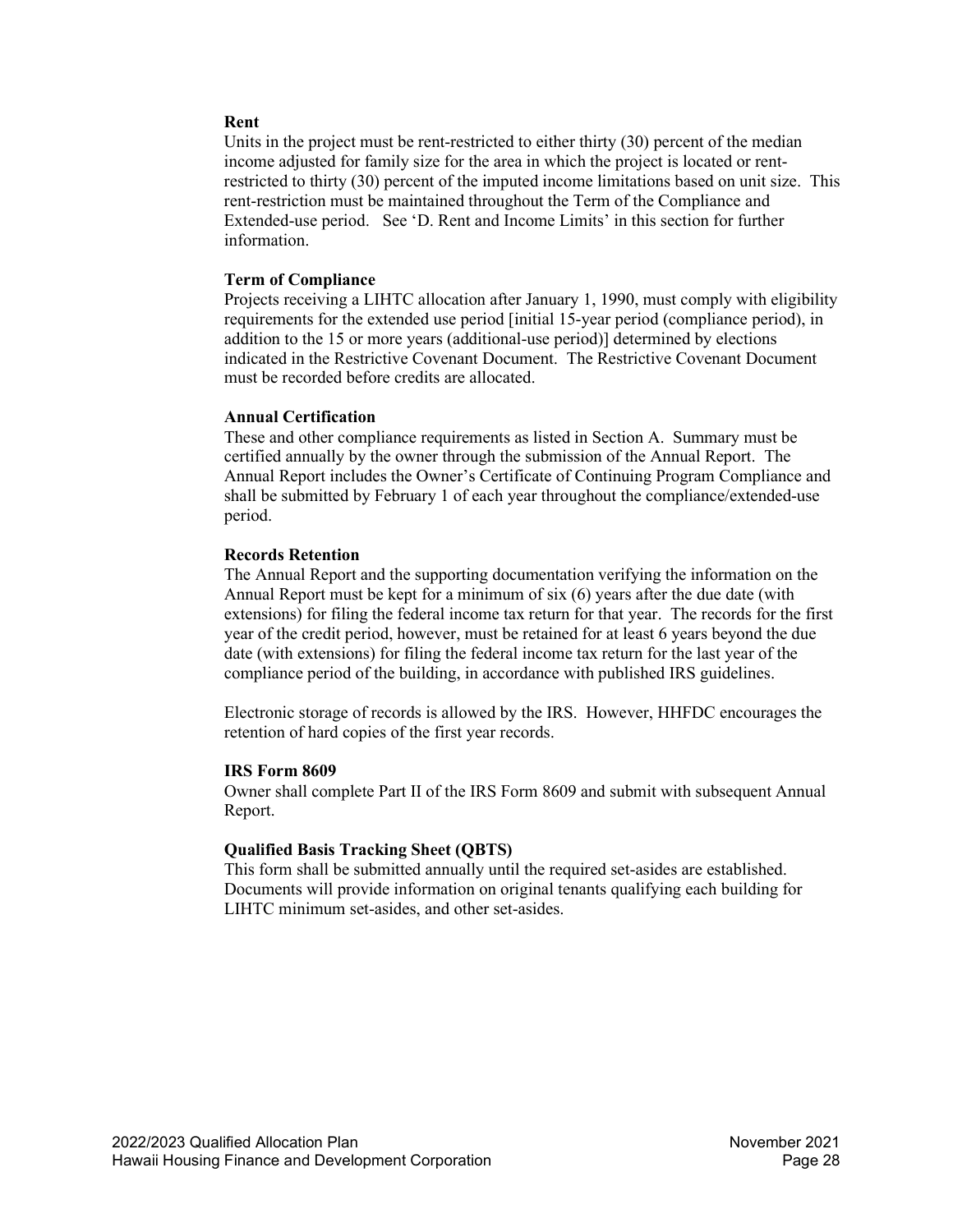#### **Status Reports**

This report is to be submitted annually by owners in such format as required by the HHFDC or its Authorized Delegate to document and track the continuous compliance of LIHTC units. The documents report data that tenants are income eligible at move-in, that occupants of LIHTC units are re-certified at least on an annual basis, and that the unit rents are restricted. Documentation will also indicate compliance with the vacant unit rule and 140% rule. The tracking of LIHTC units substantiates the maintenance, increase or reduction of each BIN's qualified basis.

#### <span id="page-28-0"></span>**C. Qualifying Households**

Applicants for low-income units should be advised early in their initial visit to the project that there are maximum income limits which apply for these units. Management should explain to the tenants that the anticipated income of all persons expecting to occupy the unit must be verified and included on a Tenant Income Certification (TIC) prior to occupancy, and re-certified. Applicants should be informed of other IRS requirements such as the Student Rule and Recertifications.

#### **Unborn Children**

In accordance with the HUD Handbook 4350.3, owner shall include unborn children in determining household size and applicable income limits. If permitted by state laws, owner shall require documentation of pregnancy in such circumstances.

#### **Student Households**

In accordance with the Internal Revenue Code, a household comprised entirely of fulltime students may not be counted as a qualified household, unless the household meets at least one exception. Refer to the Internal Revenue Code for additional guidelines on the exceptions.

Owner shall utilize a lease provision requiring tenants to notify managing agent of any change in student status.

#### **Calculating Anticipated Tenant Income**

Owner shall qualify tenants by calculating household income using the gross income the household anticipates it will receive in the 12-month period following the effective date of the initial certification or Recertification. Anticipated income should be documented in the tenant file by third party verification whenever possible, or by an acceptable alternate method of verification with documentation as to why third party verification was not available. Owner shall use current circumstances to project income, unless verification forms or other verifiable documentation indicate that an imminent change will occur. Owner shall refer to HUD Handbook 4350.3 REV-1 for guidance on the proper calculation and verification of income and assets per IRC regulations.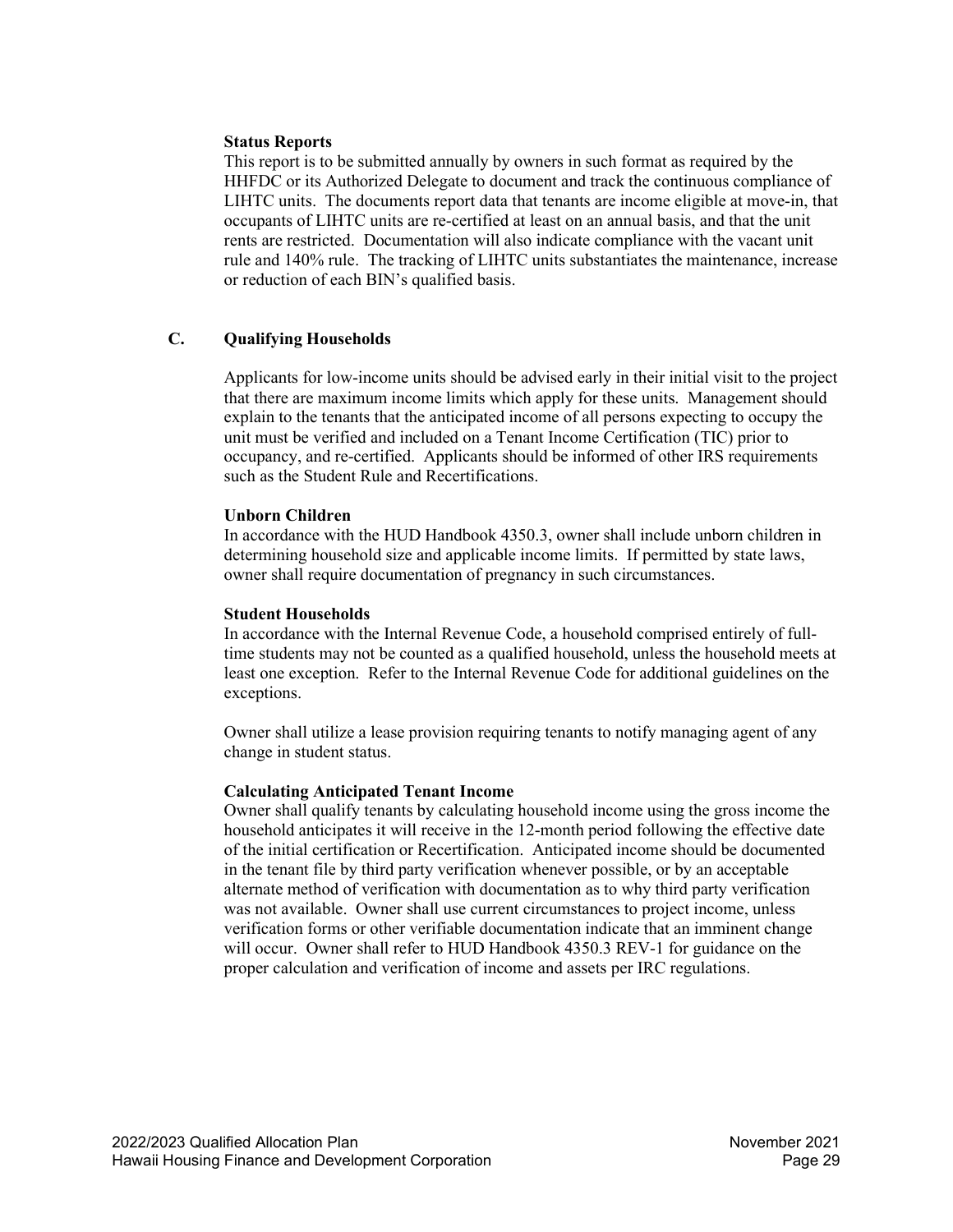#### **Certification**

Upon acceptance of an applicant to the project, a TIC must be completed for the applicant and certified to by the applicant and the owner. The form is a legal document which, when fully executed, qualifies the applicants to live in the set-aside units in the project. The head, co-head, spouse and all household members over 18 years of age must sign the TIC.

The TIC must be executed along with the lease prior to move-in. No one may live in a unit in the project unless he is certified and under lease.

The original copy of the executed TIC form is to be retained in the applicant's file. The TIC and the supporting documentation verifying the TIC must be kept for a minimum of six (6) years after the due date (with extensions) for filing the federal income tax return for that year. The records for the first year of the credit period, however, must be retained for at least 6 years beyond the due date (with extensions) for filing the federal income tax return for the last year of the compliance period of the building, in accordance with published IRS guidelines.

#### **Recertification**

For 100% LIHTC set-aside projects, annual recertifications are not required after January 1, 2009. Owners must recertify households at least once on the first anniversary of their initial tenancy. Self-certification of annual income is required for subsequent years.

For projects with less than 100% LIHTC set-aside:

To ensure each unit is complying with the LIHTC income restrictions, the HHFDC requires (a) the owner to annually recertify each tenant's income and household composition and (b) each tenant is to report certain changes in income and household composition which occur between regularly scheduled recertifications.

Each tenant's annual recertification is to be completed within one year of last recertification. The request for recertification shall be made between 90 and 120 days before the effective date, and it must clearly state that the tenant has ten (10) calendar days in which to contact the owner to begin recertification processing. The notice must also state the days and hours available for the interview, the information the tenant should bring to the interview, and how and whom to contact to schedule the interview.

Upon reverification of the tenant's income, the owner shall complete a new TIC, which shall be certified to by the owner or owner's designee.

#### **Past-Due Recertification**

A recertification is considered past due if the TIC form for the tenant is not certified by tenant and owner within twelve months of the last recertification.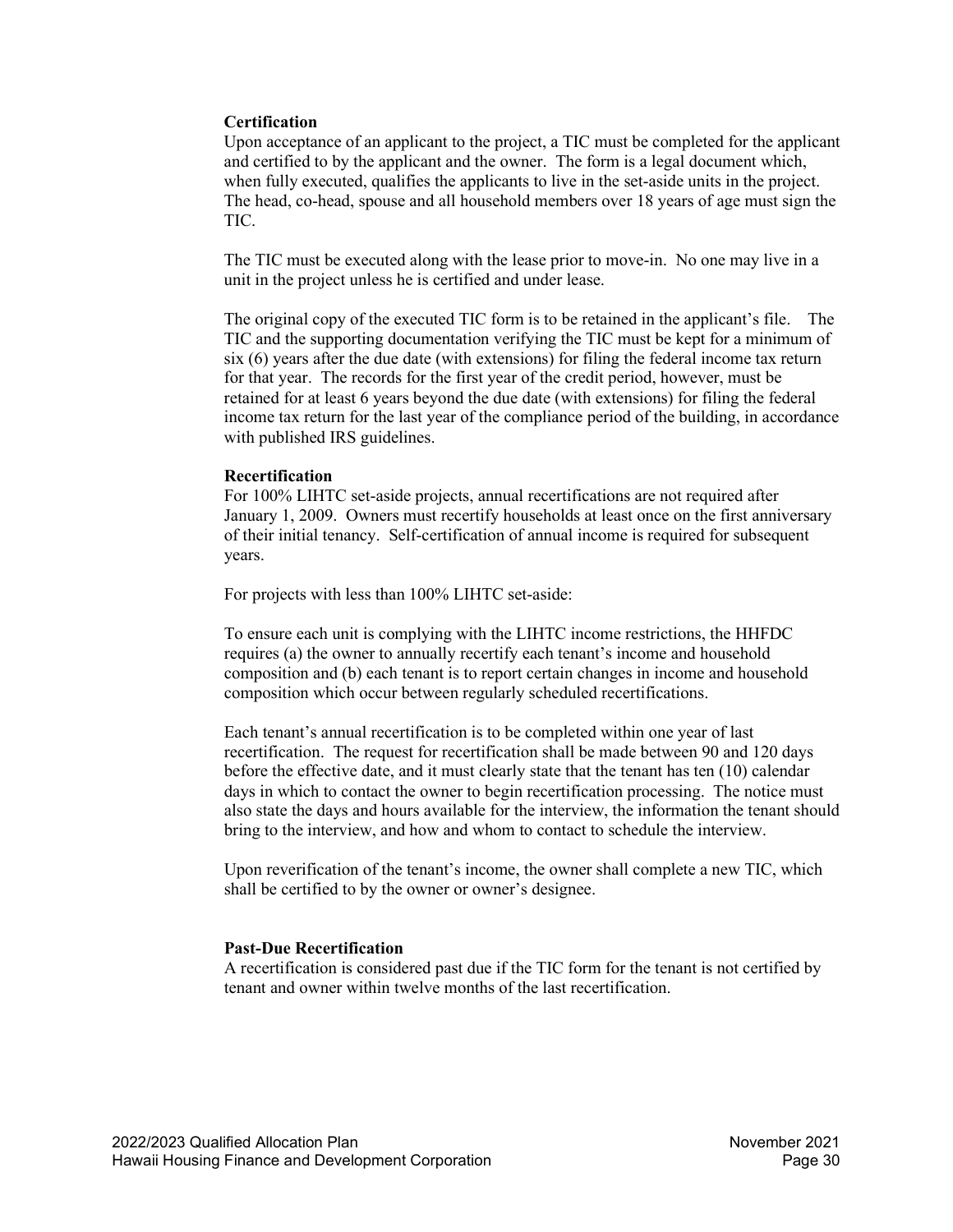# <span id="page-30-0"></span>**D. Rent and Income Limits**

Projects must comply with the following procedures:

- Units in the project must be rent-restricted to 30% of the imputed income limitations for each unit, based upon HUD area median incomes and size of units. Rents are imputed by bedroom size in the following manner: a unit which does not have a separate bedroom - 1 individual; and a unit with 1 or more separate bedrooms - 1.5 individuals per bedroom. The HHFDC provides rent limits for projects receiving a LIHTC allocation.
- Gross rent does not include any payment for various rental assistance programs and supportive service assistance as outlined in Section 42 IRC. Gross rent must include any allowance for utilities.

HUD publishes the area median incomes for each state annually. Updated income limits must be implemented pursuant to IRS Revenue Ruling 94-57, "Taxpayers may rely on a list of income limits released by HUD until 45 days after HUD releases a new list of income limits, or until HUD's effective date for the new list, whichever is later." Rents may be increased accordingly as the area median income increases. IRS hold harmless policy may apply.

If the income of the tenants in a unit who have been previously verified increases above 140 percent of the applicable income limitation, the unit may continue to be counted as a low-income unit as long as the next unit of comparable or smaller size is occupied by a qualified low-income tenant, and the rent continues to be restricted for the initial unit.

# <span id="page-30-1"></span>**E. Eviction of Tenants**

Once an eligible tenant has been certified and admitted to the project, the tenant may not be displaced solely due to an increase in the tenant's household income beyond the restricted limit.

# <span id="page-30-2"></span>**F. Audits**

The project will be subject to a management audit by the HHFDC or its Authorized Delegate: (1) by the end of the second calendar year following the year that the last building in the low-income housing project is placed in service; and (2) at least once every 3 years thereafter. Notification of an audit shall be given to the owner no more than 15 days prior to such audit. The results of the management audit and the recommendations for corrective action to protect and maintain the project shall be transmitted to the owner within thirty (30) days following the completion of the audit.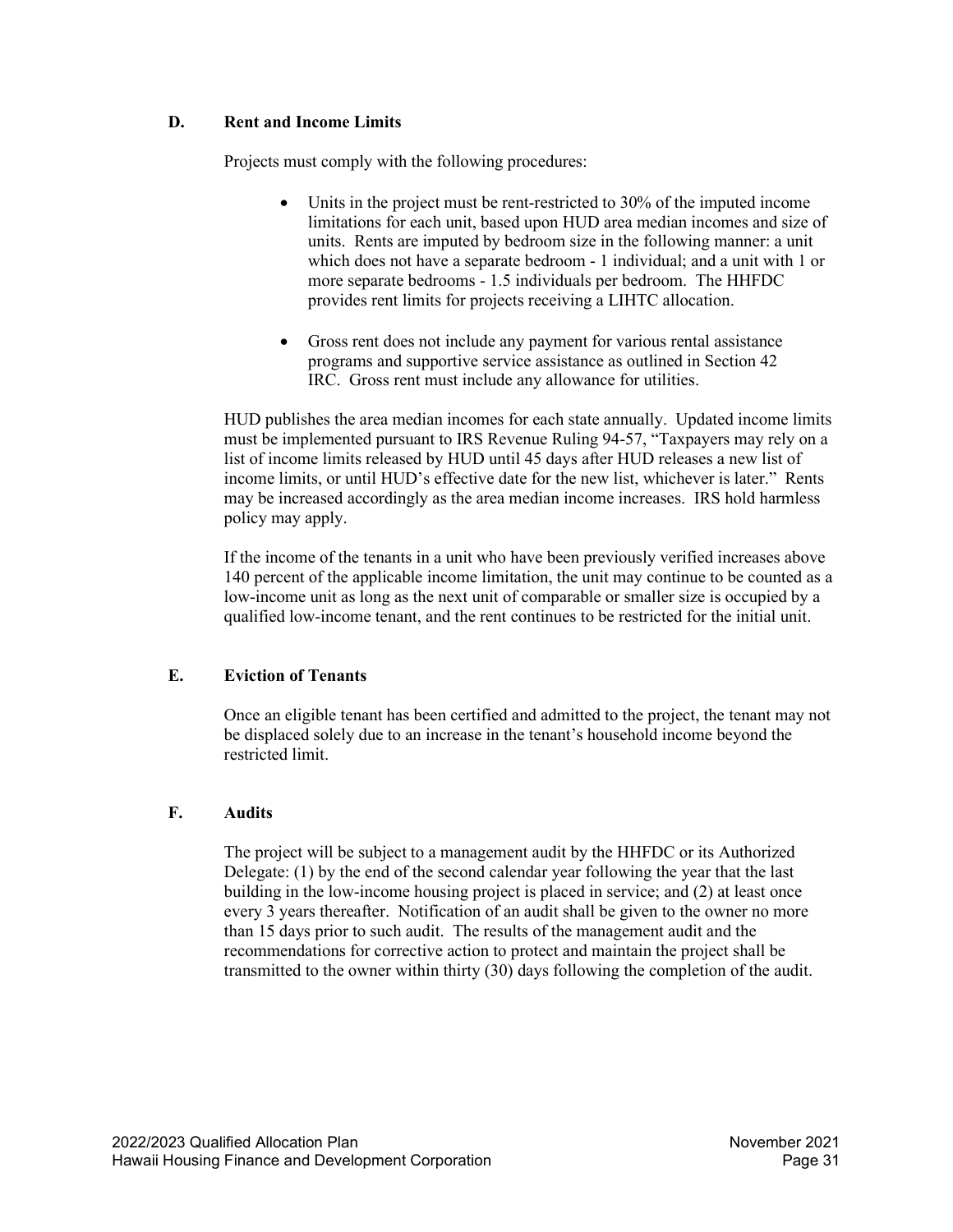The purpose of the audit will be to conduct a physical inspection of the building and/or project, for the lessor of 20 percent of the low-income units in the low-income project, rounded up to the nearest whole number of units or the Minimum Unit Sample Size set forth in the Low-Income Housing Credit Minimum Unit Sample Size Reference Chart, 26 CFR  $\S 1.42-5$ , (c)(2)(iii), to inspect the units and review the low-income certifications, documentation supporting the certifications, and rent records for the tenants in those units. The audit will also consist of a review of first year tenant records, a review of the documentation supporting the Annual Report, and any other documentation necessary for the HHFDC to make a determination as to whether the project is not in compliance with Section 42 IRC and Section 235-110.8 of the Hawaii Revised Statutes.

When conducting tenant file reviews, HHFDC's and its Authorized Delegate's reviews shall include, but not be limited to:

- completed rental application, including certification of assets and disposal of assets, if applicable;
- tenant income certification completed for move-in and current year, including all required signatures and dates;
- income verification(s) completed and documented;
- assets verified in accordance with IRC regulations;
- student eligibility documentation;
- lease and lease addendums completed at move-in;
- utility allowance on file;
- review of first year tenant records which qualified the project initially for LIHTC.

The owner shall have a period of forty-five (45) days in which to respond to the findings of the management audit. The HHFDC shall review the owner's response to determine the extent to which the issues raised in the management audit letter are addressed. Findings, whether corrected or not, will be reported to the IRS.

See the following Section J for information on notification to the IRS of any noncompliance found in the management audit.

#### <span id="page-31-0"></span>**G. Rural Housing Service (RHS) and Tax-exempt Bond Issue Projects**

In accordance with the published IRS guidelines on compliance monitoring, an exception may be granted to RHS projects under its section 515 program and buildings or projects of which 50 percent or more of the aggregate basis is financed with the proceeds of taxexempt bonds.

The IRC regulations allow for exception of a building from the inspection requirement if the building is financed by RHS under the section 515 program, the RHS inspects the building [under  $7$  CFR part 1930(C)], and the RHS and the allocating agency enter into a memorandum of understanding, or other similar arrangement, under which the RHS agrees to notify the allocating agency of the inspection results. Irrespective of the physical inspection standard selected by the allocating agency, a low-income housing project under Section 42 IRC must continue to satisfy local health, safety and building codes. A memorandum of understanding has not been executed between the HHFDC and RHS.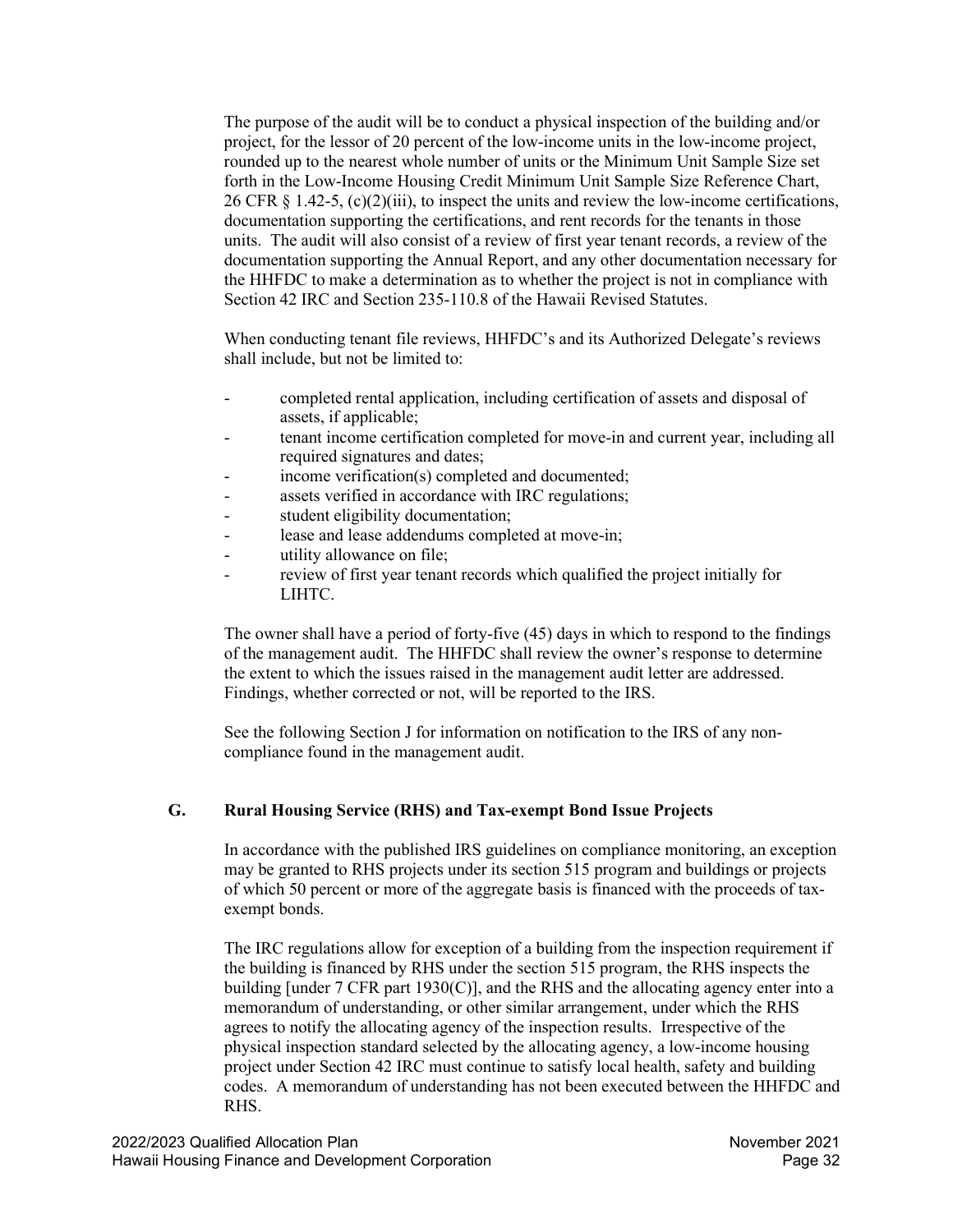Annual Reports, QBTS, Compliance Monitoring Status Reports and other reports are still required of RHS projects. Although the HHFDC has allowed the use of the RD 3560-8, the form does not determine eligibility for specific LIHTC requirements. Owners need to determine whether the TIC will be used or a worksheet will be attached to RD 3560-8 to determine eligibility under the IRC. Management audits will still be conducted as indicated herein.

An owner who for some reason is not able to make any of the required certifications stated on the Annual Report or other requirements must inform the Agency immediately of such inability, as well as explain the reason for said inability.

## <span id="page-32-0"></span>**H. Reporting Requirements**

- a. The **LIHTC Annual Report** must be submitted annually by February 1 of each year throughout the compliance/extended-use period.
- b. Part II of the **IRS Form 8609** must be completed by the owner and submitted with the initial Annual Report.
- c. **Qualified Basis Tracking Sheets** are submitted at a minimum annually with LIHTC Annual Report until all set-asides are established.
- d. **Status Reports** are submitted annually by owners with the Annual Report to document and track the continuance compliance of LIHTC units throughout the compliance/extended-use period.
- e. A copy of the applicable schedule, report or model used to calculate the utility allowance, submitted annually with the Annual Report.
- f. Annual submission of required tenant data in accordance with the Housing and Economic Recovery Act of 2008.

These forms must be sent in to the HHFDC or its Authorized Delegate at the address shown in Section II.

The Tenant Income Certification and LIHTC forms listed above are available from the HHFDC. Additionally, the HHFDC has data regarding HUD area median incomes, maximum rental rates, income verification information and third-party verification forms.

#### <span id="page-32-1"></span>**I. Fees**

A compliance monitoring fee of \$25 per unit for all units within each project shall be charged annually for administrative expenses. This fee shall be submitted with the LIHTC Annual Report for each year of the compliance/extended-use period. The HHFDC reserves the right to adjust fees due to changing circumstances annually each January 1. It will be the responsibility of the HHFDC to inform the owner of any changes in the annual compliance fee prior to the submission of fees. The compliance monitoring fee will be effective as of the Placed in Service date for the first building.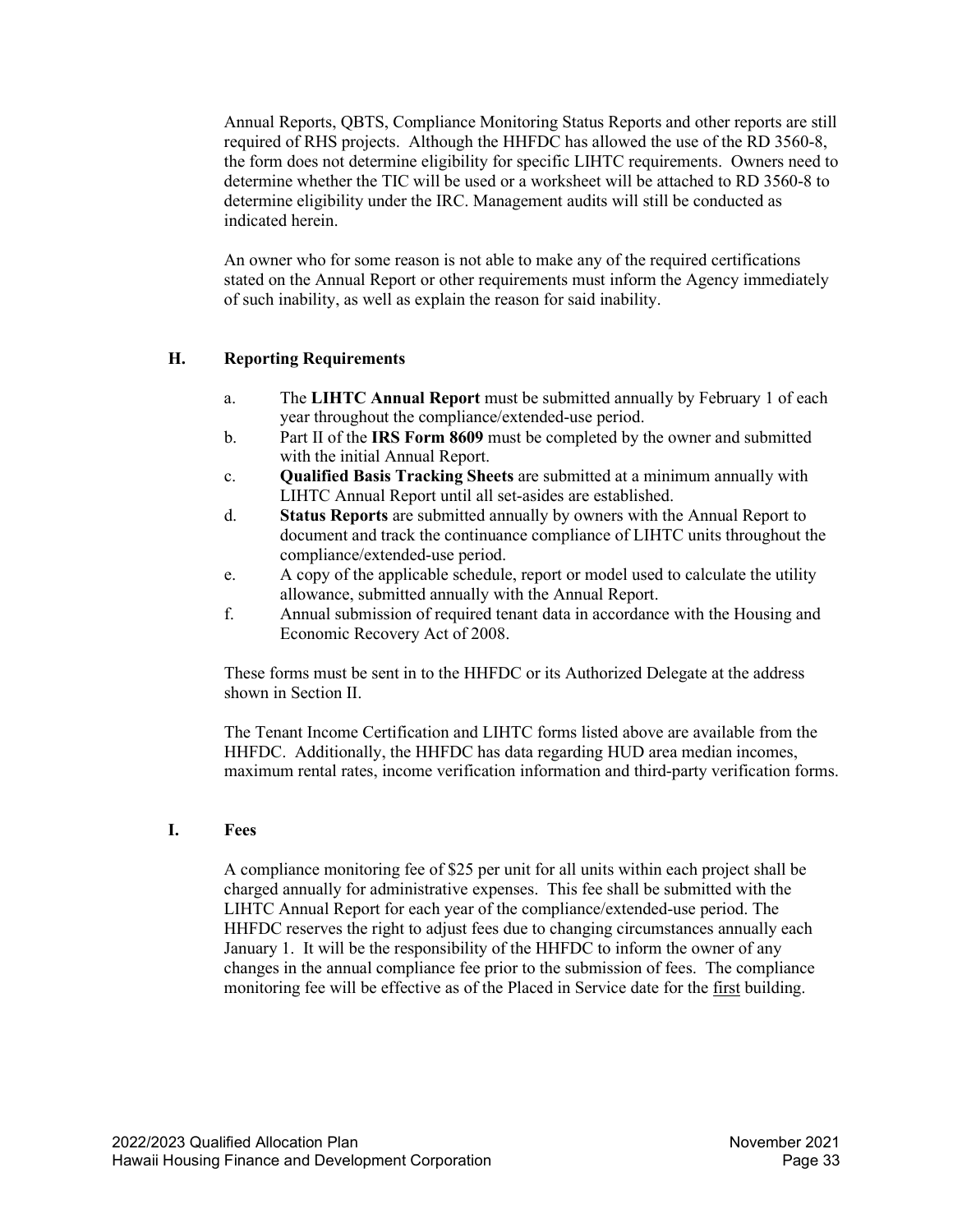#### <span id="page-33-0"></span>**J. Non-compliance Penalties**

The penalty for non-compliance with these procedures is the potential recapture of the credits awarded and interest on the amount recaptured. The IRS shall determine penalties for non-compliance.

Upon determination by the HHFDC of non-compliance with the LIHTC Program, the owner shall be notified and given forty-five (45) days to correct any discovered violations. In accordance with the IRS published guidelines on compliance monitoring, the HHFDC will be required to notify the IRS within forty-five (45) days after the end of the thirty day correction period, whether or not the non-compliance is corrected. The HHFDC will be given the opportunity on the IRS form to indicate whether the owner has corrected the non-compliance. The HHFDC may extend the correction period, up to a total of six (6) months, if it is determined by the HHFDC that good cause exists for granting such an extension. In such case, the IRS will not be notified until the end of the extended correction period.

# <span id="page-33-1"></span>**K. Additional Use Period**

After the initial 15 year compliance period of the Extended Use Period ("Additional Use Period"), the HHFDC is no longer required to report instances of non-compliance to the IRS. The Compliance during the Additional Use Period ("AU Compliance Policy") will concentrate on enforcing the requirements of the LIHTC program through the term of the Declaration of Restrictive Covenants for Low Income Housing Credit recorded on the property.

The AU Compliance Policy is largely based on the procedures of the initial compliance period. Unless noted below, the policy and procedure for compliance during the initial compliance period shall continue to apply to the additional use period.

#### **Effective Date**

The AU Compliance Policy shall be effective on the first day after the expiration of the initial 15 year compliance period for the last building placed in service in the project. Generally, the additional use compliance period will begin on January 1 of the year after the expiration of the initial 15 year compliance period of the last building placed in service and be in effect until the end of the additional use period.

#### **Income and Rent Set Aside**

Owners are subject to the Section 42 occupancy and rent restrictions required in the Declaration of Land Use Restrictive Covenants for Low-Income Housing Credits.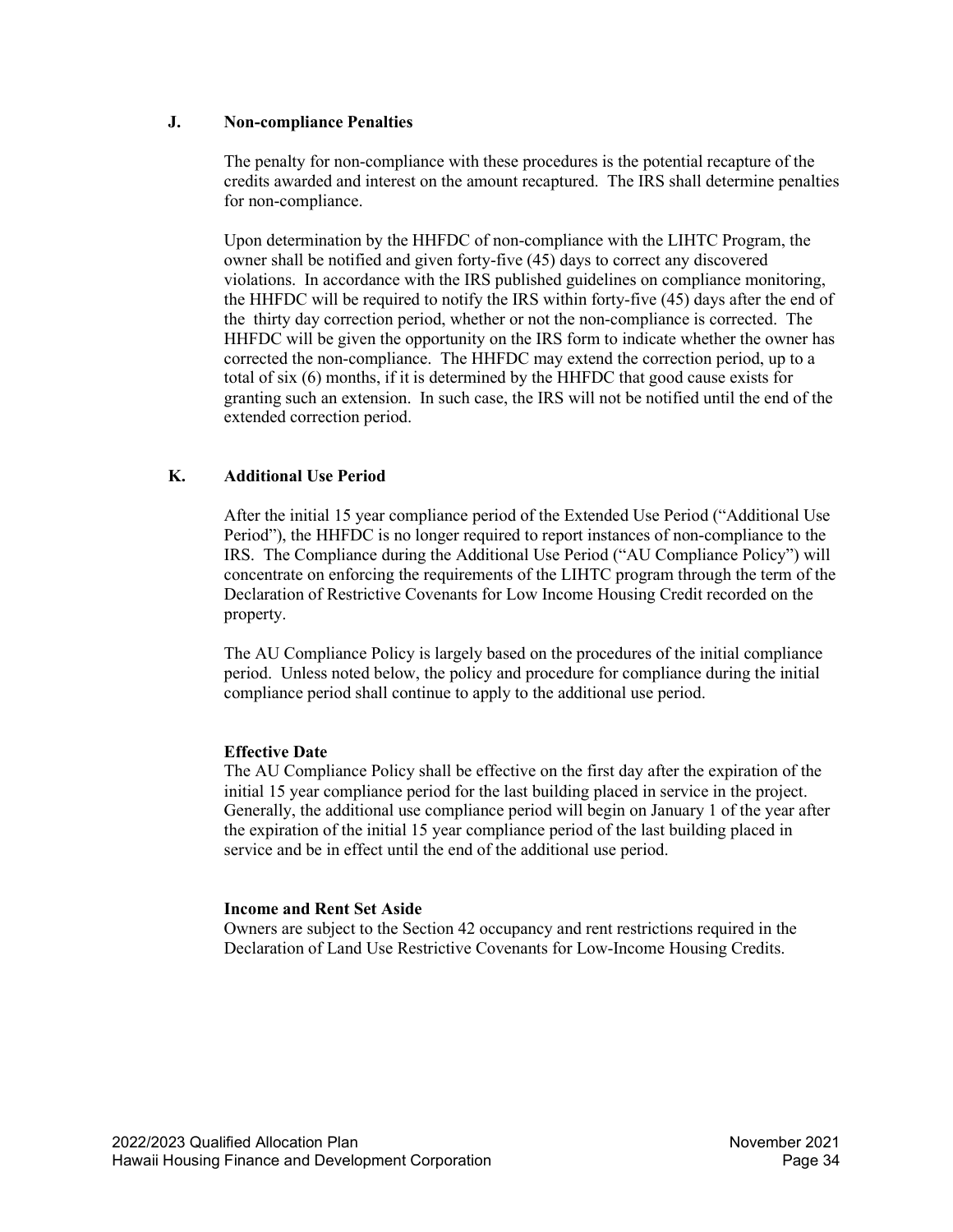#### **Student Households**

The IRC student rule no longer applies during the additional use period. However, as the HHFDC wants to ensure that properties in the additional use period are not used as dormitory housing, a modified student eligibility requirement will be enforced. During the additional use period, a household comprised entirely of full time students will qualify as long as at least one member of the household is an independent student or is a student in grades Kindergarten through 12 (including home schooled minors studying course material within these grades). An independent student is defined as one who is not claimed as a dependent on his/her parent's tax return (proof required).

#### **Available Unit Rule / 140% Rule**

For projects which include market rate units, the Available Unit Rule and the 140% Rule do not apply during the additional use period. The percentage of LIHTC units as specified in the Declaration of Restrictive Covenants for Low Income Housing Credits must be maintained throughout the additional use period.

#### **Certification and Recertification**

Certification of tenants at the time of move-in shall be required during the additional use period according to the same procedure as the compliance period.

Recertification of tenants will not be required during the additional use period. However, if any adults are added to the household, then the household must be re-certified.

#### **Unit Transfers**

During the additional use period, unit transfers are allowed without a new income qualification. Documentation of all unit transfers that occur shall be submitted as part of the Reporting Requirements.

#### **Reporting Requirements**

- a. The **LIHTC Annual Report** must be submitted annually by February 1 of each year throughout the additional-use period.
- b. **Status Reports** are submitted annually by owners with the Annual Report to document and track the continuing compliance of LIHTC units throughout the additional-use period.

#### **Site Audits**

Commencing within three years after the expiration of the Compliance Period, site audits for projects may be conducted at least once every **five** years. Projects that have substantial outstanding non-compliance beyond the correction period based on the findings of the most recent site audit may be subject to more frequent site audits.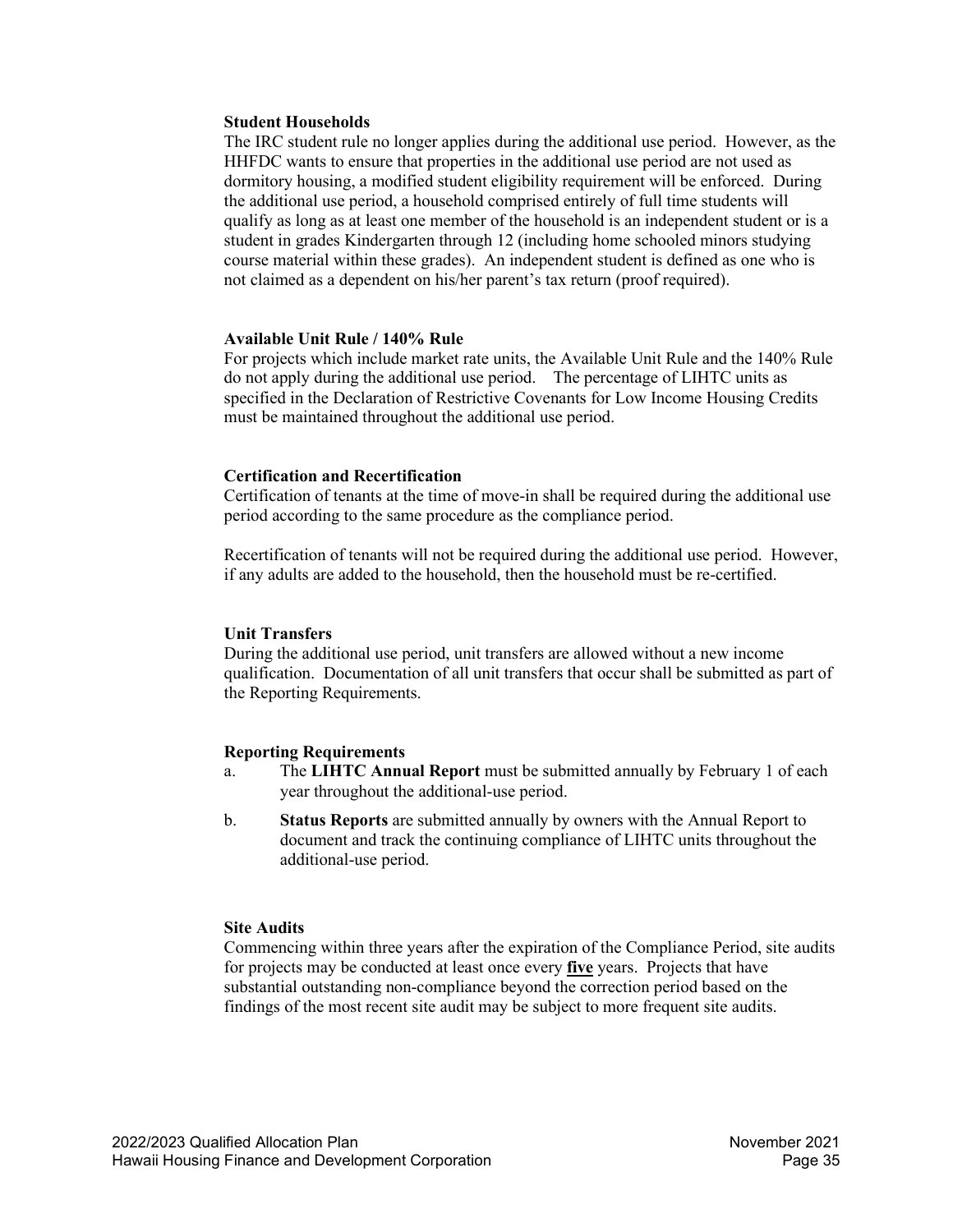#### **Owner Inspection**

Owners shall conduct an annual physical inspection of each unit and common areas in the project.

## **Correction Period and Non-compliance Penalties**

Upon determination by the HHFDC of non-compliance with the LIHTC Program during the additional use period, the owner shall be notified and given forty-five (45) days to correct any discovered violations. The HHFDC may extend the correction period on a case-by-case basis, up to a total of six (6) months, if it is determined by the HHFDC that good cause exists for granting such an extension. Owners may request the HHFDC to review all outstanding non-compliance issues for a property once per calendar year after the initial correction period.

Any owner and constituent entities involved in management and ownership of a project with an unresolved finding of non-compliance beyond the initial correction period may be deemed to be Not in Good Standing by the HHFDC Finance Branch.

Owners must clear all outstanding non-compliance issues to be deemed in Good Standing with the HHFDC Finance Branch.

# <span id="page-35-0"></span>**VII. Other**

- A. High Cost Area Designation Newly constructed buildings located outside of designated Difficult to Develop Areas or Qualified Census Tracts qualify as a high cost area. The additional LIHTC available from the "basis boost" will be used to offset the high cost of construction and land throughout the state.
- B. Minimum Rehabilitation Requirement Minimum rehabilitation expenditures must be the greater of the minimum rehabilitation threshold identified in Section 42 IRC or the cost of work identified by the Capital Needs Assessment attributable to address immediate repairs, replacements or upgrades.

# <span id="page-35-1"></span>**VIII. Qualified Contracts**

<span id="page-35-2"></span>The Omnibus Reconciliation Act of 1989 required that all properties receiving an allocation of Housing Credits after January 1, 1990 are subject to an additional use period that extended the minimum affordability period of credit properties from 15 to 30 years. Section 42(h)(6) provides an option for owners to present a Qualified Contract ("QC") for the acquisition of the property by a prospective buyer that agrees to purchase the property for the "qualified contract price["1](#page-35-2) . If the state agency is not able to find a buyer to purchase the building at the "qualified contract price", the additional use period is terminated.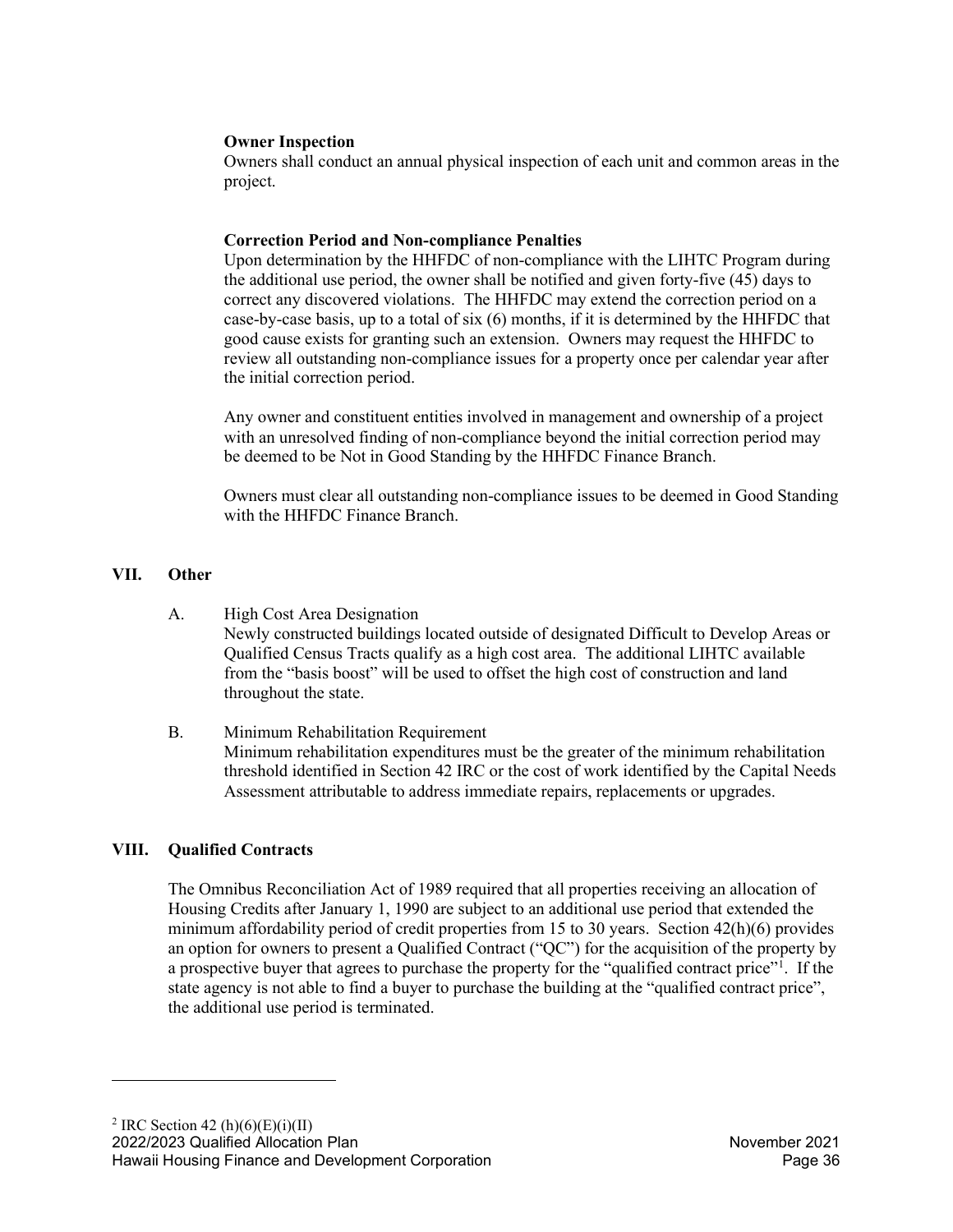Owners that elected to waive their option to request a Qualified Contract are not eligible.

After the last day of the fourteenth year of the compliance period of the last building placed in service or the last day of the last year of a multiple year allocation, an eligible owner of the project utilizing federal LIHTCs may request a  $QC^2$  $QC^2$ .

# **Qualified Contract Request:**

The legal owner must first submit a written request to the HHFDC Executive Director for consideration to present a qualified contract request (the "Request"). The Request must also include a copy of the First year 8609s showing Part II completed for all buildings placed in service.

After receiving the Request, the Corporation shall conduct a review to determine the eligibility of an owner to submit an Inquiry, by confirming the following:

- 1. the original owner did not waive its right to request a QC during the allocation of the LIHTC;
- 2. the LIHTC property meets the basic physical compliance standards that are necessary to claim credits;
- 3. the owner has secured waivers of any purchase option and right of first refusal connected to the property;
- 4. the project and owners are in compliance and all programmatic requirements and are in good standing with the HHFDC.

If after the review of the Request, the Corporation determines the Owner is not eligible to submit a Qualified Contract Request Application the Owner will be notified in writing.

The owner must correct any deficiencies noted in the recent compliance monitoring before submittal of a request for a QC.

# **Qualified Contract Request Application:**

The Owner must file a complete Qualified Contract Request Application ("QC Application") with the HHFDC on such form(s) as the Executive Director ("Director") may require from time to time as prescribed. The QC Application includes any documents and any additional information as may be requested by the Corporation in order to comply with the Internal Revenue Code (IRC)  $§42(h)(6)(F).$ 

<span id="page-36-0"></span>The QC Application shall include the Owner's proposed QC price. The QC Application shall include a report calculating the QC price prepared by an independent certified public accountant ("QC Report"). The QC Report will list all due diligence reviewed and provide a detailed calculation of the QC price. The QC Report will include an opinion and certification that the QC price was calculated in accordance with the Internal Revenue Code  $\frac{2(4)}{10}$ (6)(F). The certified public accountant will provide a reliance letter with regard to the report and certification of QC price in the favor of the HHFDC.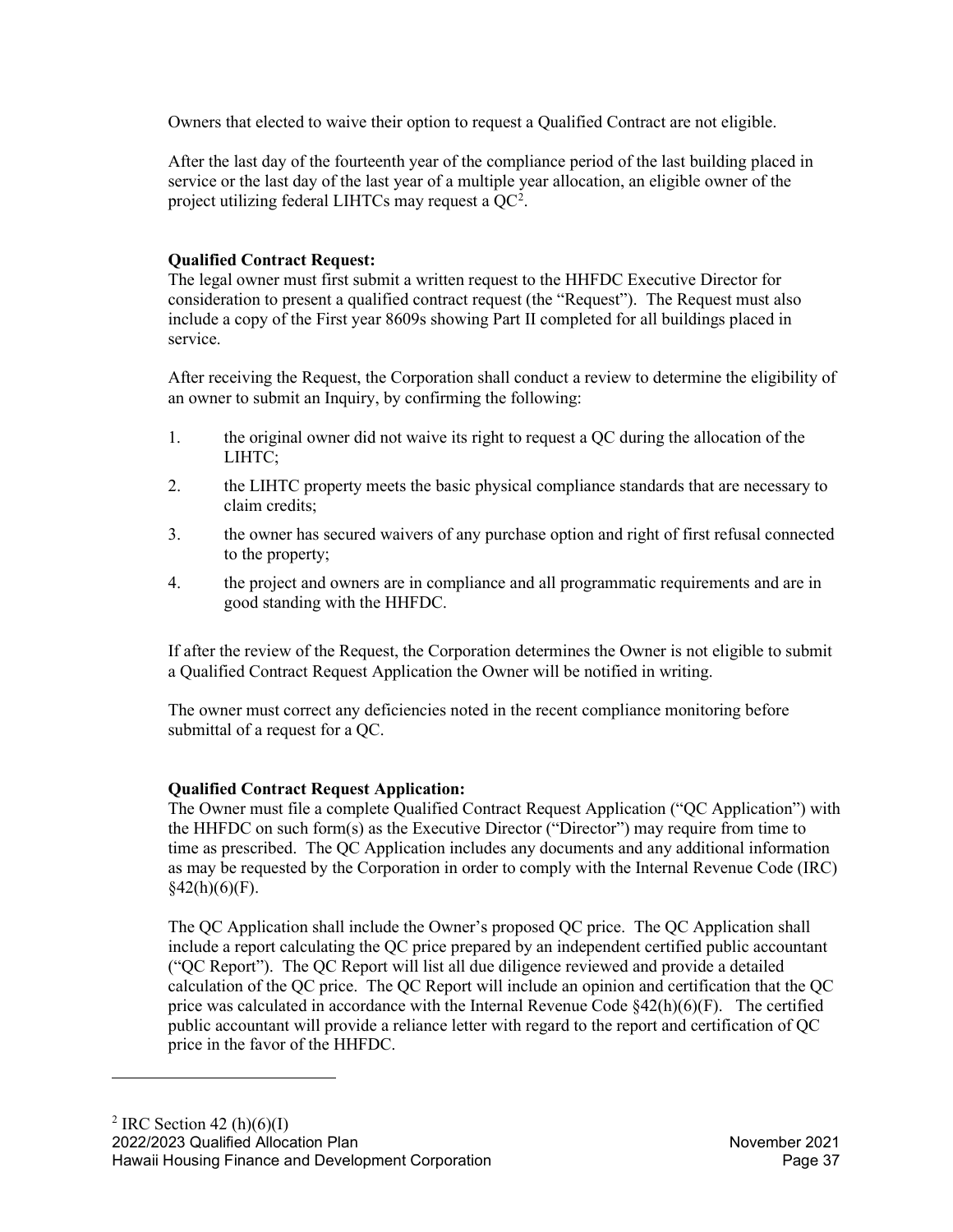- 1. The owner will submit the following documents as part of its Application:
	- a. OC Report;
	- b. QC processing fee of \$150 per unit for all units;
	- c. copies of all annual partnership tax returns;
	- d. copies of annual audited project financial statement for all years;
	- e. copies of loan documents for all secured debt during the compliance period;
	- f. copies of partnership agreement (original, current and all interim amendments);
	- g. current title report (no more than 60 days from the date of QC Application);
	- h. a physical needs assessment for the entire project (no more than 60 days from the date of QC Application);
	- i. an appraisal prepared by a qualified third party appraiser for the entire project (no more than 60 days from the date of QC Application);
	- j. a Phase I environmental (no more than 60 days from the date of QC Application); and
	- k. any other documents, certifications, application forms or agreements required by the HHFDC.
- 2. The Owner must make the following documents available to interested buyers such that the buyers may conduct their due diligence:
	- a. copies of annual audited project financial statement for all years;
	- b. copies of loan documents for all secured debt during the compliance period;
	- c. copies of partnership agreement (original, current and all interim amendments);
	- d. current title report (no more than 60 days old from the date of QC Application);
	- e. a physical needs assessment for the entire project (no more than 60 days from the date of QC Application);
	- f. an appraisal prepared by a qualified third party appraiser for the entire project (no more than 60 days from the QC Application);
	- g. a Phase I environmental report (no more than 60 days from the QC Application); and
	- h. other relevant documents.

# **Other Terms:**

- 1. The Corporation may procure a third party contractor to provide services related to the valuation, review or inspection of the property. Owners are responsible for any costs associated with contacting and procuring the third party providers.
- 2. The Corporation may reject a QC Application if the Owner does not provide the proper documentation, information on the required forms or pay for the items listed below.
- 3. The 1 year period does not start until the Owner submits a complete QC Application with all required documents to the satisfaction of the Corporation.
- 4. The Owner will agree to release the documents listed above to interested parties. Copies of such documents will be the responsibility of the owner.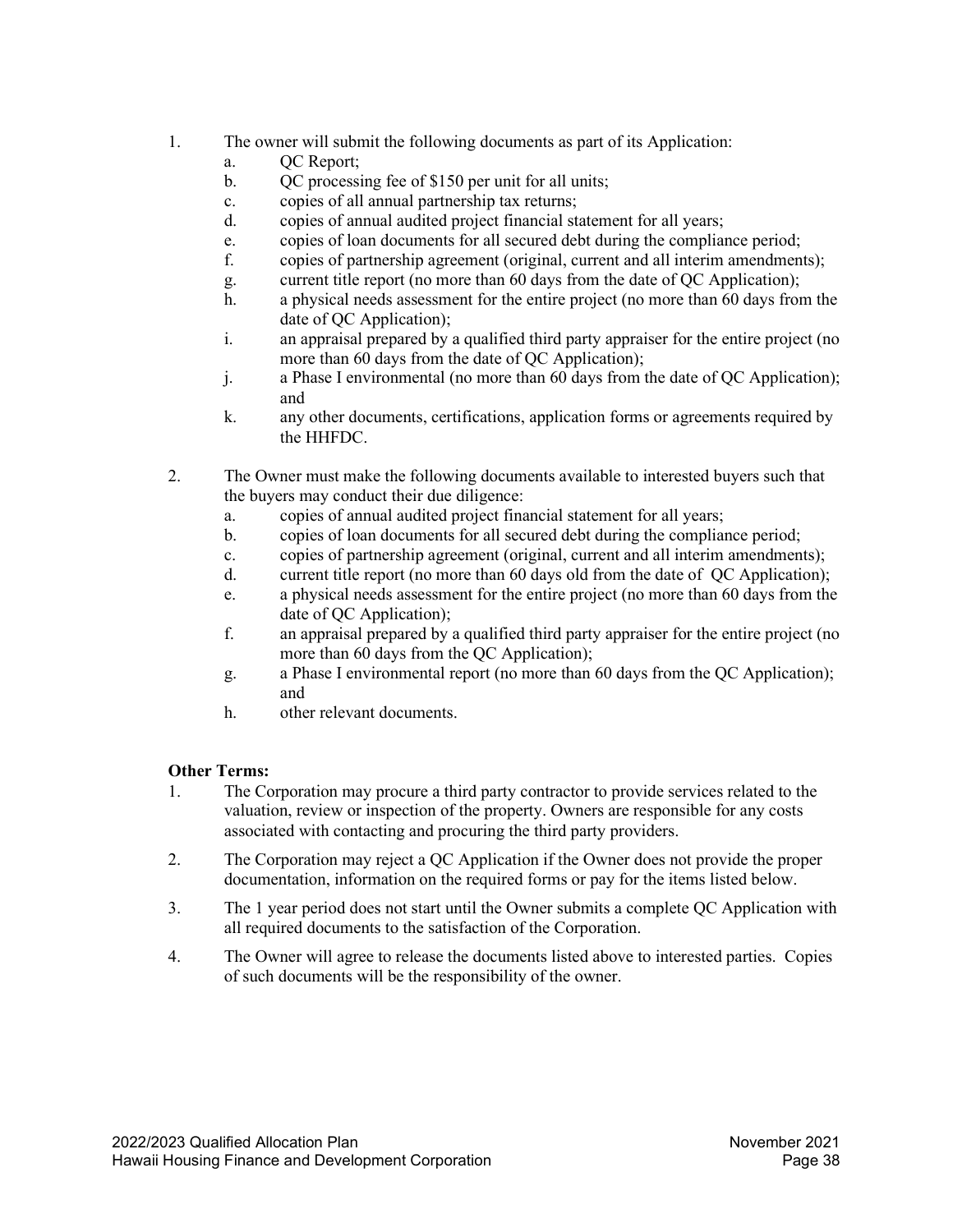- 5. The Owner also agrees to allow the HHFDC to advertise the property and the Qualified Contract price. Such advertising may include but is not limited to posting on the HHFDC website, marketing through an agent, broker or consultant and mailings to interested buyers.
- 6. The Corporation will not bind the Owner to submit a request and will not start the oneyear period ("1YP") defined in §42(h)(6)(I) until the Corporation receives a complete QC Application.
- 7. Owners may choose to cancel the QC Application at any time during this process. **However the owner will only be able to request a QC once during the entire additional use period of the project. Withdrawing the application will count as the only time an owner can request a QC Application.**
- 8. Under IRC  $\S 42(h)(6)(E)(i)(II)$ , the Corporation's only obligation is to "present" to the Owner a bona fide contract signed by a prospective buyer to acquire the Owner's project for the QC price (the "Contract"). When the Corporation presents the Contract to the Owner, regardless of when or if the Contract is fulfilled, the possibility of terminating the additional use period is removed and the project remains bound to the additional use restrictions, and shall not terminate, the additional use agreement.
- 9. The buyer shall submit a form of Qualified Contract to the Owner that clearly states the intent to purchase the property for the Qualified Contract price. A copy of the Qualified Contract shall be forwarded to the HHFDC by the buyer or the Owner. The Owner and the buyer are free to negotiate different transaction terms.
- 10. In keeping with the purpose of IRC §42, the Corporation will resolve any case of doubt or interpretation in determining the QC price, both with regard to the overall process and particular projects, in favor of the lower QC price.